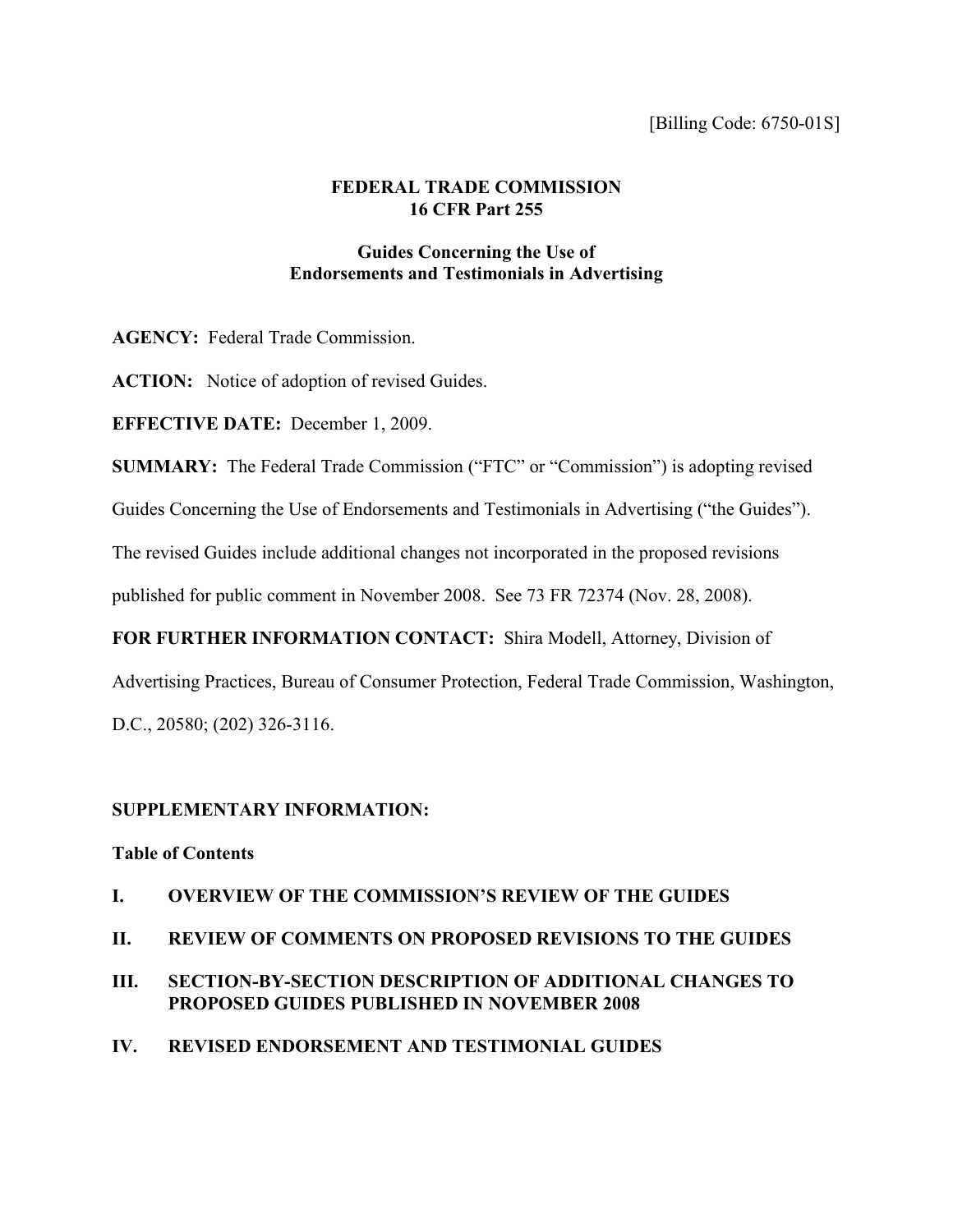### **I. OVERVIEW OF THE COMMISSION'S REVIEW OF THE GUIDES**

The Commission began a review of the Guides pursuant to the agency's ongoing regulatory review of all current rules and guides. In January 2007, the Commission published a Federal Register notice seeking comment on the overall costs, benefits, and regulatory and economic impact of the Guides. 72 FR 2214 (Jan. 18, 2007). The Commission also requested comment on consumer research it commissioned regarding the messages conveyed by consumer endorsements and on several other specific issues, the most significant of which was the use of so-called "disclaimers of typicality" accompanying testimonials that do not represent experiences that consumers can generally achieve with the advertised product or service. Specifically, the Commission asked about the potential effect on advertisers and consumers if the Guides required clear and conspicuous disclosure of the generally expected performance whenever the testimonial is not generally representative of what consumers can expect. Twentytwo comments were filed in response to this notice.

In November 2008, the Commission published a Federal Register notice, 73 FR 72374 (Nov. 28, 2008), that discussed the comments it had received in 2007, proposed certain revisions to the Guides, and requested comment on those revisions. Seventeen comments were filed.<sup>1</sup>

<sup>&</sup>lt;sup>1</sup> Comments were submitted by the American Association of Advertising Agencies ("AAAA"), the American Advertising Federation ("AAF"), the Council for Responsible Nutrition ("CRN"), the Direct Marketing Association ("DMA"), the Direct Selling Association ("DSA"), the Electronic Retailing Association ("ERA"), the Interactive Advertising Bureau, Inc. ("IAB"), the Promotion Marketing Association, Inc. ("PMA"), the U.S. Chamber of Commerce ("C of C"), the Association of National Advertisers ("ANA"), the Public Relations Society of America ("PRSA"), Higher Power Marketing ("HPM"), the Natural Products Association ("NPA"), the National Association of Realtors ("NAR"), the Word of Mouth Marketing Association ("WOMMA"), BzzAgent, Inc. ("BzzAgent"), the Personal Care Products Council ("PCPC), Kelley Drye & Warren, LLP, Monyei-Hinson, and Heath-McLeod. In some cases, a comment was submitted by more than one party. Citations to these joint comments identify the individual commenters (*e.g.*, AAAA/AAF). In addition, several commenters signed on to more (continued...)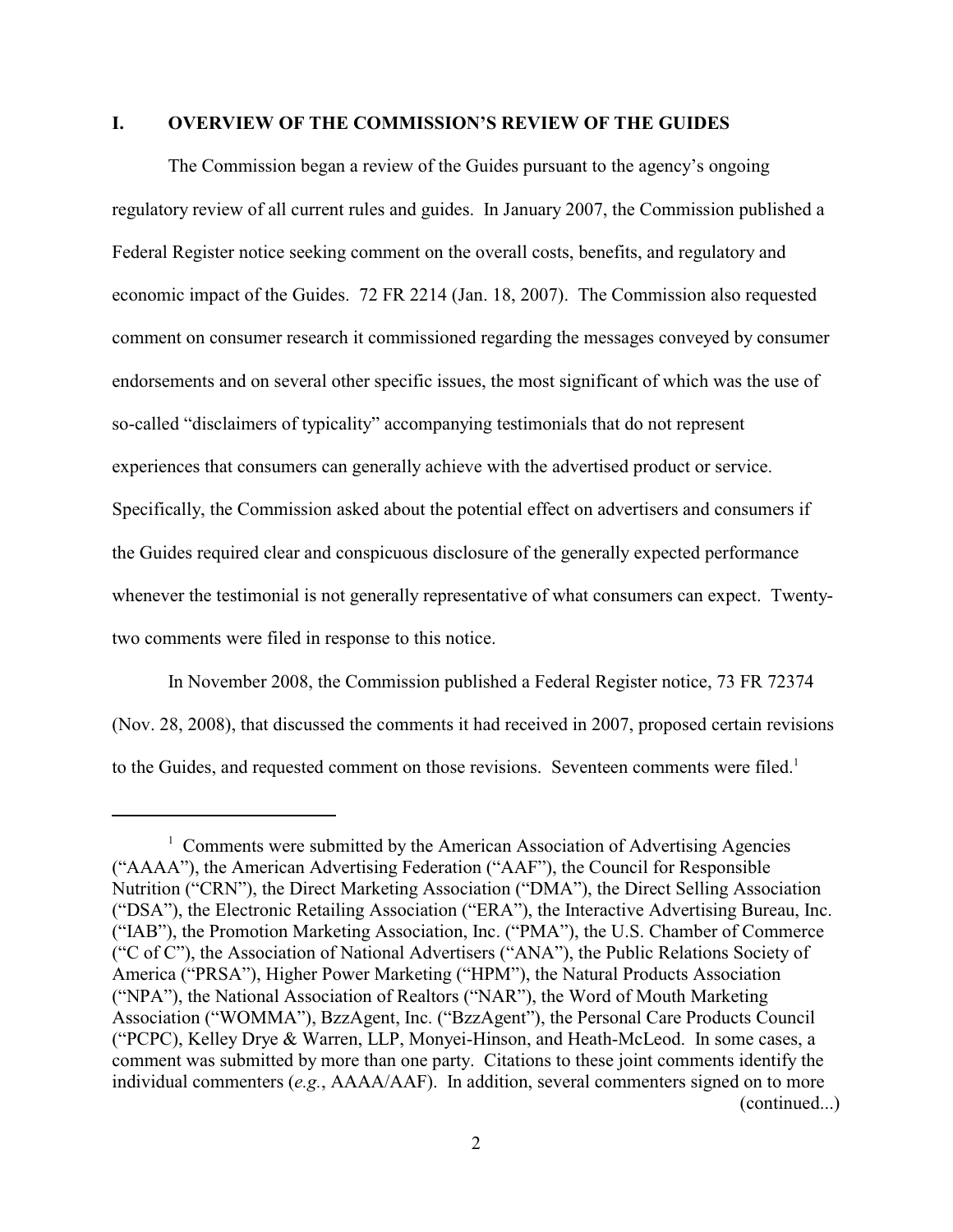After reviewing those comments, the Commission is now making additional changes to the Guides, and adopting the resulting revised Guides as final.<sup>2</sup>

### **II. REVIEW OF COMMENTS ON PROPOSED REVISIONS TO THE GUIDES**

Nearly all of the comments received by the Commission took issue with, or raised questions about, one or more of the changes included in the proposed revised Guides.<sup>3</sup> Several argued that there was no need for the Guides to be revised at all, and that the 1980 Guides, combined with continued industry self-regulation and the Commission's case-by-case law enforcement, would adequately balance the needs of advertisers and the interest of consumer protection. $4$  As discussed below, others argued that the evidence in the record did not support the proposed changes, $\delta$  that the proposed revisions to the Guides could have a negative affect on emerging media channels and impede the ability of businesses to communicate with consumers

 $\frac{1}{1}$  (...continued) than one comment.

 $2\degree$  The Guides represent administrative interpretations concerning the application of Section 5 of the FTC Act (15 U.S.C. 45) to the use of endorsements and testimonials in advertising. They are advisory in nature, and intended to give guidance to the public in conducting its affairs in conformity with Section 5.

 $3\text{ The exceptions were the comments filed by Monyei-Hinson (calling for stringent)}$ regulation of endorsements and new media, and specific rules regarding holding celebrities accountable and disclosing celebrity pay); and Heath-McLeod (agreeing overall with the proposed changes but calling for, among other things, minimum standards for the size and clarity of disclosures).

 $4$  AAAA/AAF, at 8, 10, 18; PRSA, at 2; ANA, at 2; DMA, at 3 (stating that the current approach should be continued "[u]ntil there is a demonstrated market failure across all media channels").

 $5$  PMA, at 3; DMA, at 3 (stating that there is an "insufficient basis to support a conclusion that the current regulatory and market safeguards inadequately protect consumers").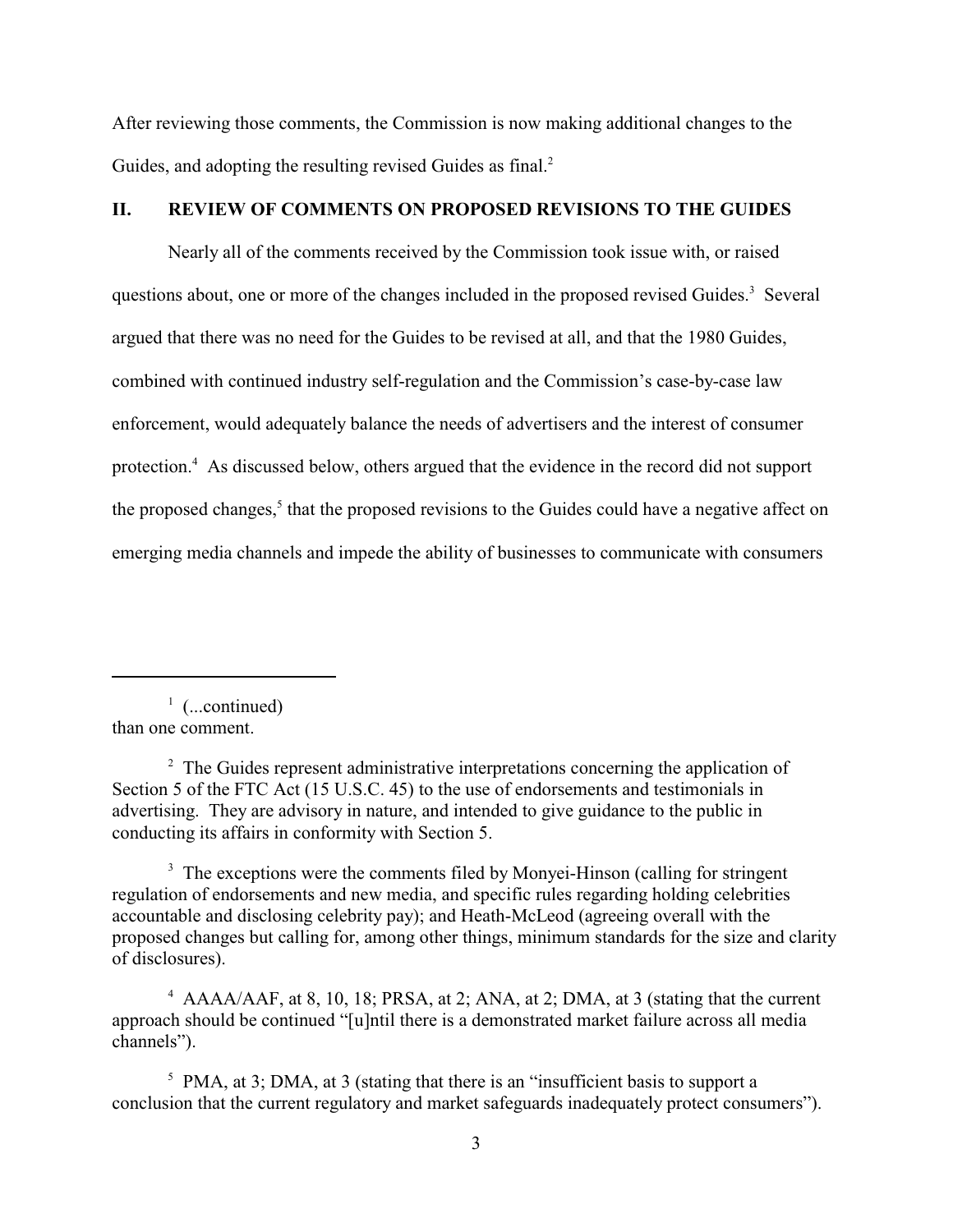through legitimate testimonials and endorsements, $<sup>6</sup>$  and that the Commission should look to</sup> industry to address any problems in the marketplace and, where appropriate, to revise existing self-regulatory frameworks to address the evolving concerns posed by emerging digital advertising channels.<sup>7</sup> As discussed below, the application of the Guides to new media and the Commission's proposed elimination of the "safe harbor" afforded by the 1980 Guides to nontypical testimonials accompanied by disclaimers of typicality were issues addressed in a number of the comments.

## **A. Analysis of Comments Concerning What Communications Should Be Considered "Endorsements" Under § Section 255.0 of the Guides**

### 1. General Issues

As proposed by the Commission in its November 2008 Federal Register notice, Section 255.0(b) of the Guides would state in part that:

> [A]n endorsement means any advertising message (including verbal statements, demonstrations, or depictions of the name, signature, likeness or other identifying personal characteristics of an individual or the name or seal of an organization) that consumers are likely to believe reflects the opinions, beliefs, findings, or experiences of a party other than the sponsoring advertiser, even if the views expressed by that party are

One commenter stated that defining endorsements based on a subjective measure of consumer

understanding – that is, by the sole criterion of whether consumers are likely to believe the

identical to those of the sponsoring advertiser.

statement reflects the views of the endorser, rather than that of advertiser – creates inherent

uncertainty.8

- $6$  DMA, at 1.
- $<sup>7</sup>$  IAB, at 3.</sup>
- $8$  PRSA, at 3.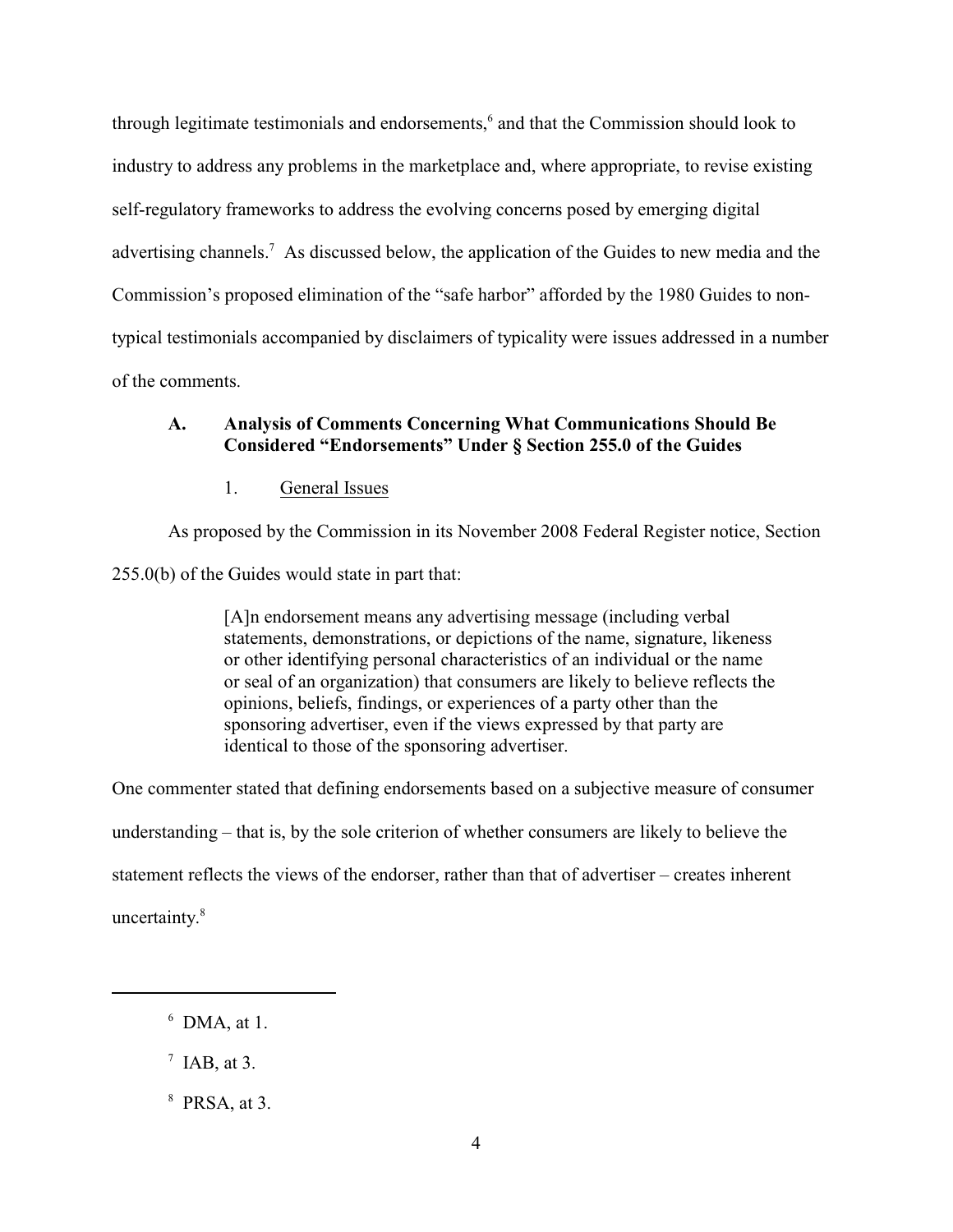The Guides have always defined "endorsements" by focusing on the message consumers take from the speech at issue. $9$  Indeed, this focus on consumer takeaway is completely consistent with the approach the Commission uses to determine whether a practice is deceptive, and thus in violation of the FTC Act.<sup>10</sup> Accordingly, the Commission concludes that no additional changes to the proposed revised definition of "endorsement" are warranted.

## 2. New Media – Consumer-Generated Content as an "Endorsement" Within the Meaning of the Guides

The Commission's November 2008 proposal included several examples applying various Guide provisions to new forms of consumer-generated media, such as the use of blogs in word of mouth marketing campaigns, and several commenters focused specifically on these examples.<sup>11</sup> Some of the comments questioned whether statements in certain of these new media qualify as "endorsements" under the Guides, given, among other things, the advertiser's limited control over the messages disseminated to the public.<sup>12</sup> Other commenters argued that it was premature for the Commission to apply the Guides to these new media without the opportunity for further

 $\degree$  The proposed revised definition reflects only one change from the definition adopted in 1980: the addition of the phrase "even if the views expressed by that party are identical to those of the sponsoring advertiser."

<sup>&</sup>lt;sup>10</sup> FTC Policy Statement on Deception, *appended to Cliffdale Associates, Inc.*, 103 F.T.C. 110, 174, 175 (1984) (citation omitted) (hereafter "Deception Policy Statement") (stating that in determining whether a representation, omission, or practice is deceptive, "we examine the practice from the perspective of a consumer acting reasonably in the circumstances").

 $11$  WOMMA defines "word of mouth marketing" as "Giving people a reason to talk about your products and services, and making it easier for that conversation to take place. It is the art and science of building active, mutually beneficial consumer-to-consumer and consumer-to-marketer communications." http://womma.org/womm101 (last visited Oct. 1, 2009).

<sup>&</sup>lt;sup>12</sup> *E.g.*, BzzAgent, at 4-5.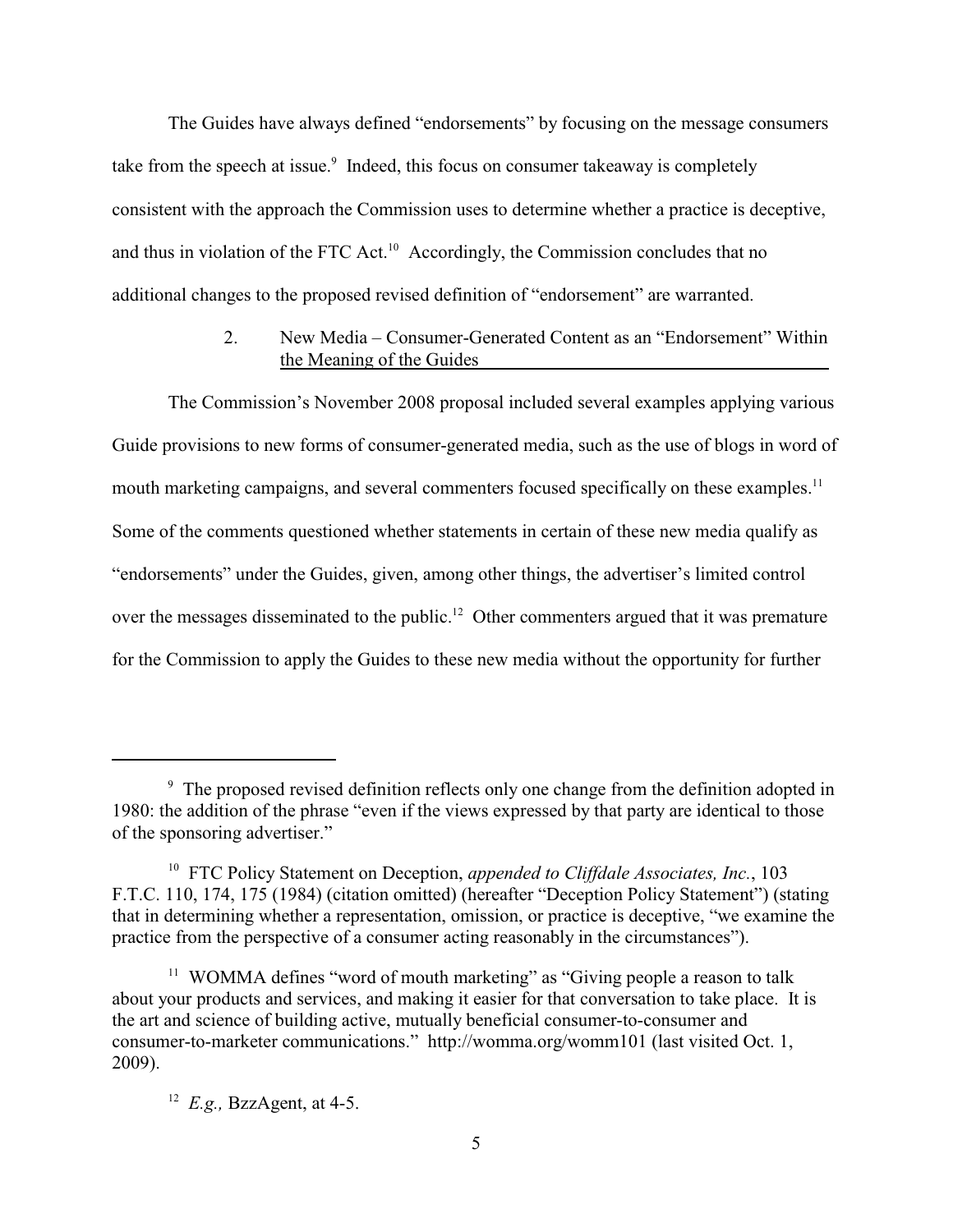discussion about these media and guidance on the scope of the liability that the Guides would create for advertisers,  $^{13}$  with some suggesting that the future growth of these new media would be adversely affected if they were subject to the Guides because advertisers would be deterred from using them.<sup>14</sup> These commenters opined that the Commission should, instead, defer to industry self-regulation, as it has done in the past when industry has proven itself capable of protecting consumers. 15

One commenter observed that the proposed Guides could leave the impression that any blog that speaks positively about a product would necessarily be covered by the Guides, and thus by Section 5, and that such an outcome would be wrong for a blog:

> that functions similarly to traditional media  $\dots$  if (1) the blog provides content that is editorially independent of any sponsor or marketer of a product or service, and (2) there is no material connection with the marketer of a product or service that is discussed in the blog that would call into question the editorial independence of the blog.<sup>16</sup>

 $14$  IAB, at 3 ("If the Commission were to adopt guidelines addressing new media without a sufficient understanding of how such new technologies are being harnessed or may be used in the future, the Commission might risk dissuading the development of novel means of advertising that effectively serve the interests of consumers in ways not yet imagined."); AAAA/AAF, at 17 ("[R]egulating these developing media too soon may have a chilling effect on blogs and other forms of viral marketing, as bloggers and other viral marketers will be discouraged from publishing content for fear of being held liable for any potentially misleading claim."); DMA, at 5 (noting a potential "chilling effect on the use of the Internet as a communication channel").

<sup>15</sup> E.g., IAB, at 3; C of C, at 5 (the industry has already successfully self-regulated).

<sup>&</sup>lt;sup>13</sup> ERA/CRN, at 33; PMA, at 17 (citing the "near-endless" variety of possible relationships between bloggers and the companies about whose products they blog); *see also* DMA, at 4-5 (stating that the Commission should not apply the same principles "addressing narrow concerns associated with endorsements made through a print medium to dynamic channels such as the Internet"; rather than apply the Guides to these new media, the Commission should address the issue by means of case-by-case law enforcement actions under the 1980 Guides, so it can give appropriate consideration to the unique characteristics of this particular medium of communication).

<sup>&</sup>lt;sup>16</sup> PCPC, at 1-2 (asserting that "a magazine article or newspaper article that reviews a (continued...)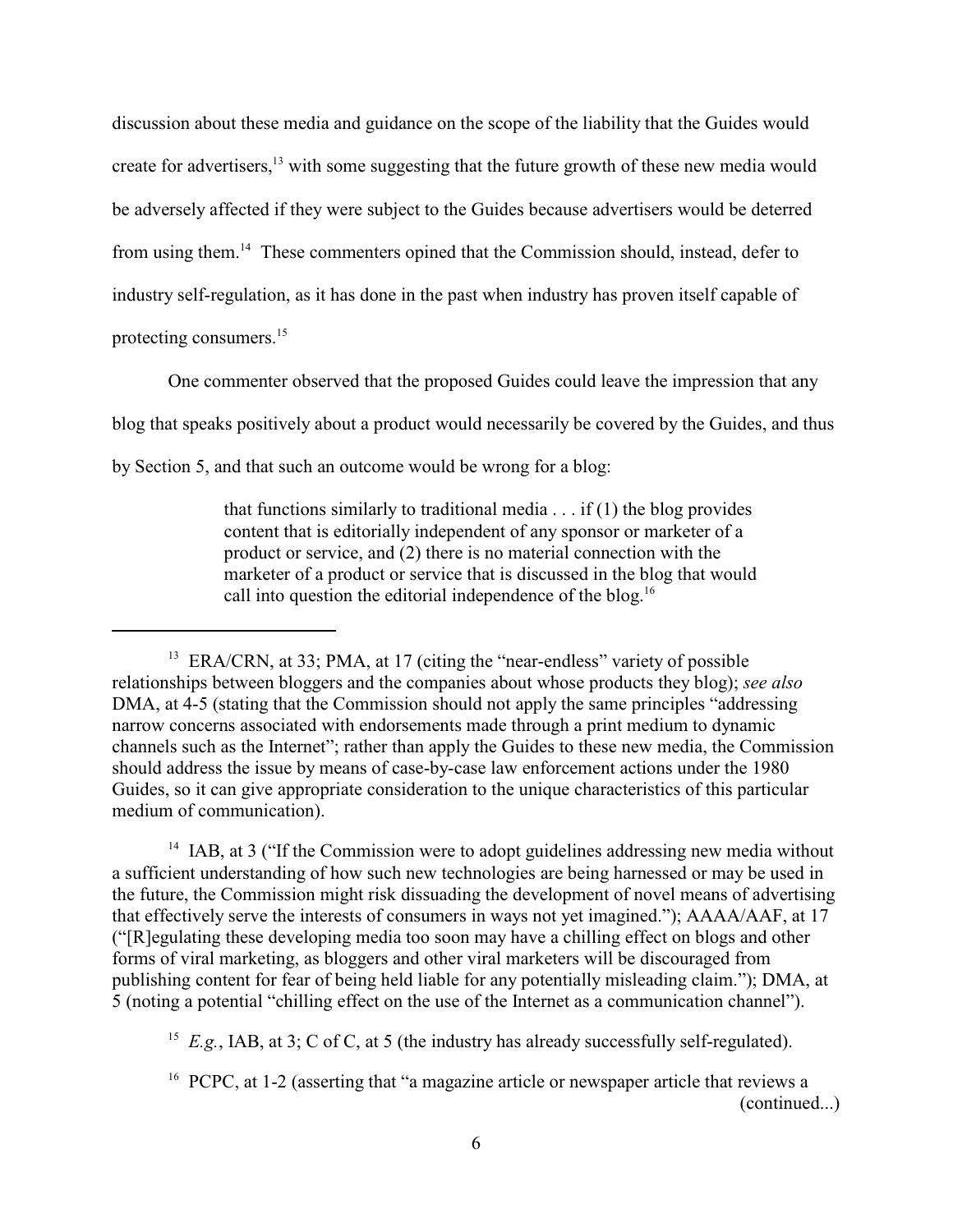Two commenters with particular interest in word of mouth marketing also addressed the application of the Guides to these new consumer-generated media. One noted the distinction between blogs that are just personal communication spaces, and those that are essentially commercial communication spaces, asserting that although an "advertising message" is intended by the latter – making it subject to the Guides – no such message is intended by the former and the Guides should not apply. $17$ 

Similarly, the other commenter noted that the Guides should not "inadvertently regulate everyday word-of-mouth communications among actual consumers regardless of whether such communications take place in person, via e-mail or in new mediums such as blogs or social networking Web sites."<sup>18</sup> This commenter stated that even if consumers participate in advertising sampling programs, their online comments about a particular product should not be considered commercial speech and these consumers should not be deemed "endorsers" when they are free to say whatever they want about the product (or not say anything at all) without the advertiser having any control over their statements.<sup>19</sup> By extension, this commenter contended

 $17$  WOMMA, at 6.

<sup>18</sup> BzzAgent, at 1; *see also id.* at 4-5 (FTC should "distinguish between honest word of mouth shared among *actual consumers* from marketing messages spread by controlled *consumer endorsers*"; consumers who participate in BzzAgent network marketing program are the former).

 $16$  (...continued)

product is not an 'endorsement' for purposes of advertising law, so too is a blog that performs this same function," and that receipt by the blogger of a free product sample for review purposes does not change this analysis, "provided that the product itself does not have such a high value that would make its receipt material *(e.g.,* a car), since the resulting editorial content – good or bad – is not controlled by the marketer"); *see also* IAB, at 4 (stating that bloggers, like movie critics, are provided free product because the marketer wants unbiased feedback).

 $19$  BzzAgent, at 6-8 (if mere provision of samples to honest reviewers is considered proxy for control, reviewers would inadvertently qualify as endorsers, even though their views are their own, not those of the company that provided the free product).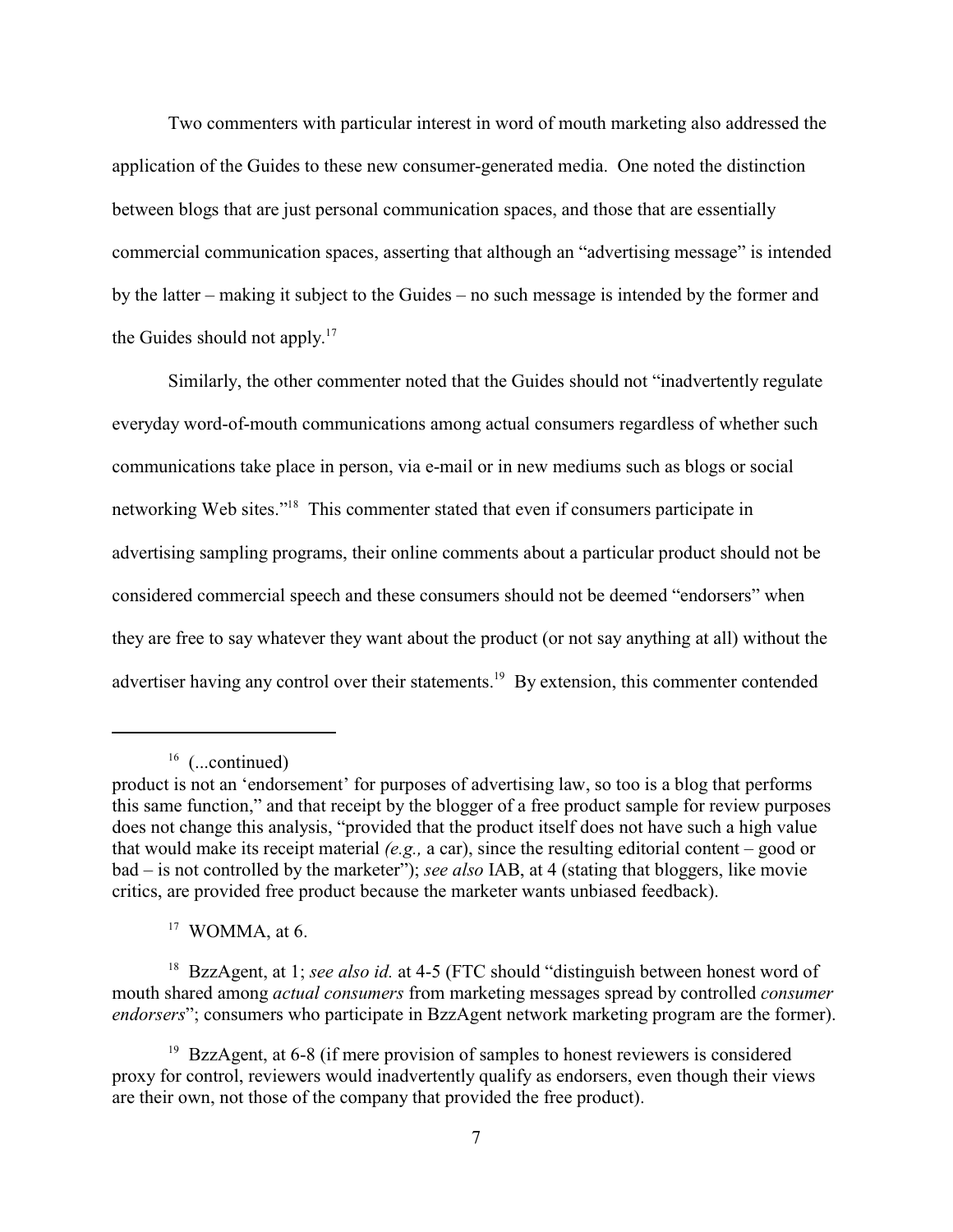that neither the advertiser nor the publisher should be liable for any false or unsubstantiated statements made by these consumer reviewers.<sup>20</sup>

The comments correctly point out that the recent development of a variety of consumergenerated media poses new questions about how to distinguish between communications that are considered "endorsements" within the meaning of the Guides and those that are not. The Commission disagrees, however, with those who suggest that there is not yet an adequate basis to provide guidance in this area. As set forth below, after considering the observations provided by various commenters, the Commission is setting forth a construct for analyzing whether or not consumer-generated content falls within the definition of an endorsement in Section 255.0(b) of the Guides. The Commission will, of course, consider each use of these new media on a caseby-case basis for purposes of law enforcement, as it does with all advertising.

The Commission does not believe that all uses of new consumer-generated media to discuss product attributes or consumer experiences should be deemed "endorsements" within the meaning of the Guides. Rather, in analyzing statements made via these new media, the fundamental question is whether, viewed objectively, the relationship between the advertiser and the speaker is such that the speaker's statement can be considered "sponsored" by the advertiser and therefore an "advertising message." In other words, in disseminating positive statements about a product or service, is the speaker: (1) acting solely independently, in which case there is no endorsement, or (2) acting on behalf of the advertiser or its agent, such that the speaker's statement is an "endorsement" that is part of an overall marketing campaign? The facts and

 $I/d$ . at 6-8 (noting that modern companies that distribute product samples to facilitate honest word of mouth communications are analogous to distributor who offers free samples to grocery shoppers, that participants in these network marketing program are analogous to supermarket shoppers who try the free sample and perhaps tell their friends about it, and that neither of these scenarios should be encompassed by the Guides).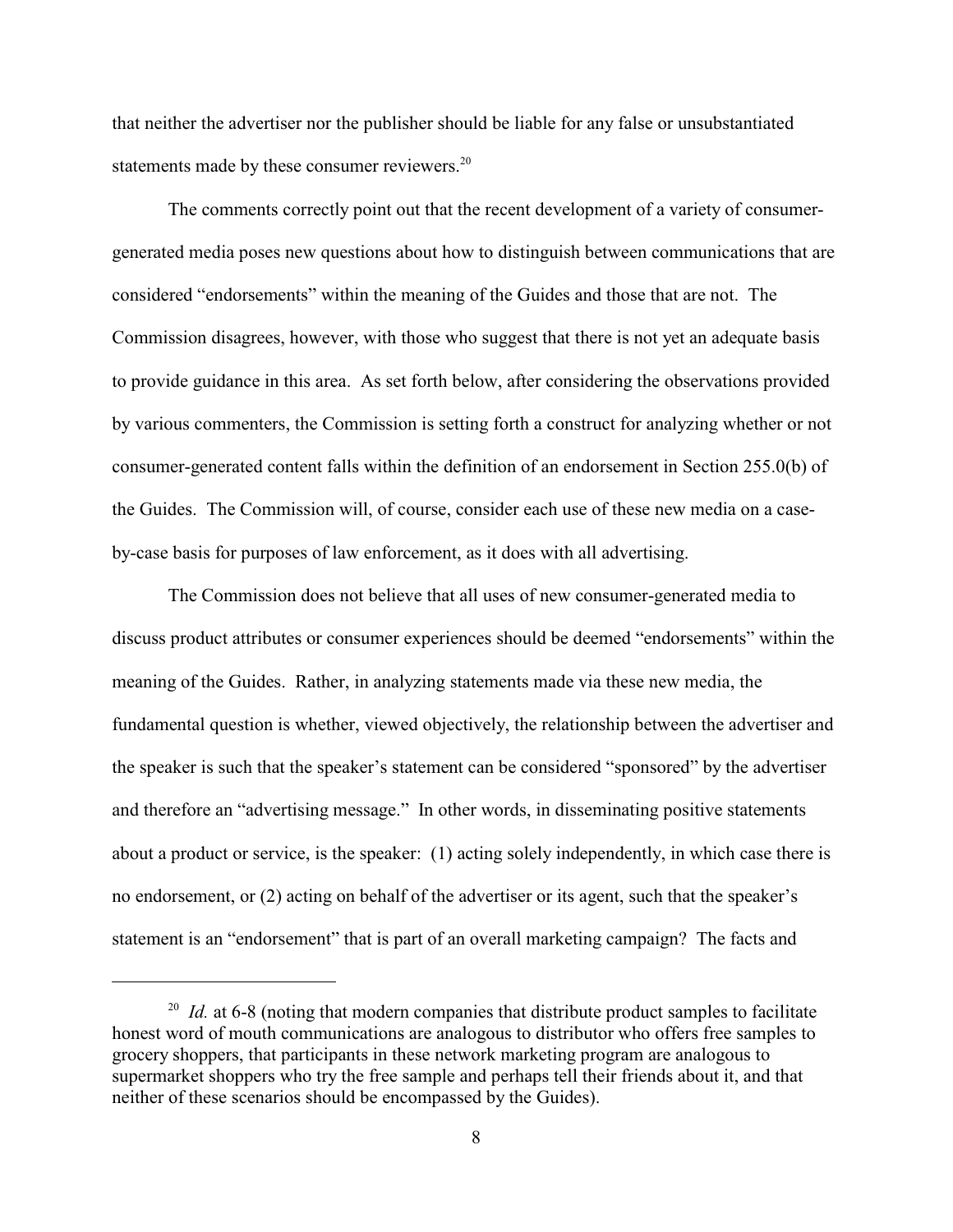circumstances that will determine the answer to this question are extremely varied and cannot be fully enumerated here, but would include: whether the speaker is compensated by the advertiser or its agent; whether the product or service in question was provided for free by the advertiser; the terms of any agreement; the length of the relationship; the previous receipt of products or services from the same or similar advertisers, or the likelihood of future receipt of such products or services; and the value of the items or services received. An advertiser's lack of control over the specific statement made via these new forms of consumer-generated media would not automatically disqualify that statement from being deemed an "endorsement" within the meaning of the Guides. Again, the issue is whether the consumer-generated statement can be considered "sponsored."

Thus, a consumer who purchases a product with his or her own money and praises it on a personal blog or on an electronic message board will not be deemed to be providing an endorsement.<sup>21</sup> In contrast, postings by a blogger who is paid to speak about an advertiser's product will be covered by the Guides, regardless of whether the blogger is paid directly by the marketer itself or by a third party on behalf of the marketer.

Although other situations between these two ends of the spectrum will depend on the specific facts present, the Commission believes that certain fact patterns are sufficiently clear cut

 $21$  Even if that consumer receives a single, unsolicited item from one manufacturer and writes positively about it on a personal blog or on a public message board, the review is not likely to be deemed an endorsement, given the absence of a course of dealing with that advertiser (or others) that would suggest that the consumer is disseminating a "sponsored" advertising message.

This is not to say that use of a personal blog means that the statements made therein would necessarily be deemed outside the scope of the Guides; the Commission would have to consider the rest of the indicia set forth above to determine if the speaker was essentially "sponsored" by the advertiser.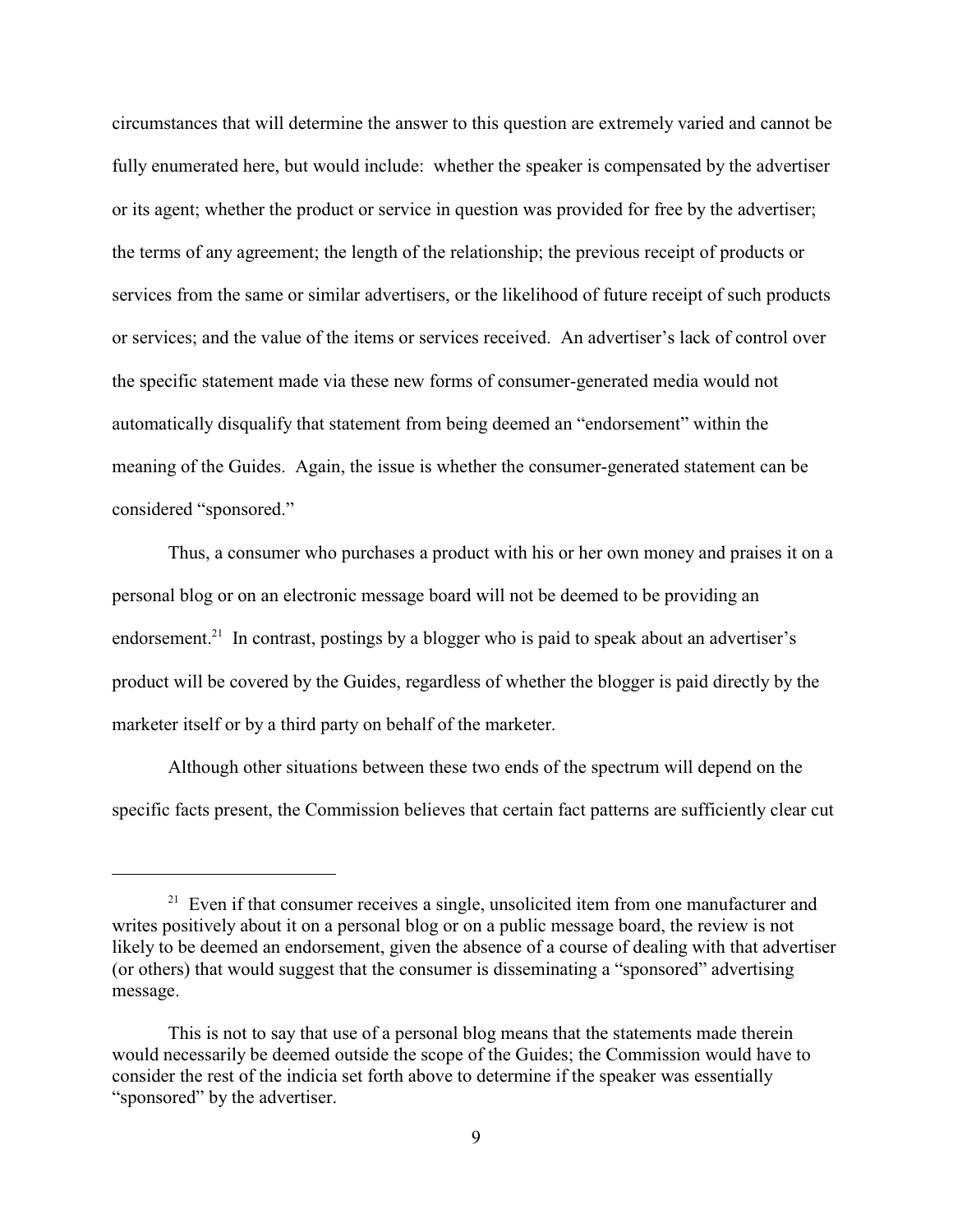to be addressed here. For example, a blogger could receive merchandise from a marketer with a request to review it, but with no compensation paid other than the value of the product itself. In this situation, whether or not any positive statement the blogger posts would be deemed an "endorsement" within the meaning of the Guides would depend on, among other things, the value of that product, and on whether the blogger routinely receives such requests. If that blogger frequently receives products from manufacturers because he or she is known to have wide readership within a particular demographic group that is the manufacturers' target market, the blogger's statements are likely to be deemed to be "endorsements," as are postings by participants in network marketing programs. Similarly, consumers who join word of mouth marketing programs that periodically provide them products to review publicly (as opposed to simply giving feedback to the advertiser) will also likely be viewed as giving sponsored messages.<sup>22</sup>

Finally, the Commission disagrees with those who suggest that including in the Guides examples based on these new media would interfere with the vibrancy of these new forms of communication, or that the Commission should, instead, defer to industry self-regulation. Whether or not the Guides include examples based on these new media does not affect the potential liability of those who use these media to market their products and services. The Guides merely elucidate the Commission's interpretation of Section 5, but do not expand (or limit) its application to various forms of marketing. Furthermore, the Commission notes that

 $22$  The fact that the participants technically might be free not to say anything about any particular product they receive through the program does not change the Commission's view that positive statements would be deemed to be endorsements. The underlying purpose of these word of mouth marketing programs is to generate positive discussion about the advertiser's products.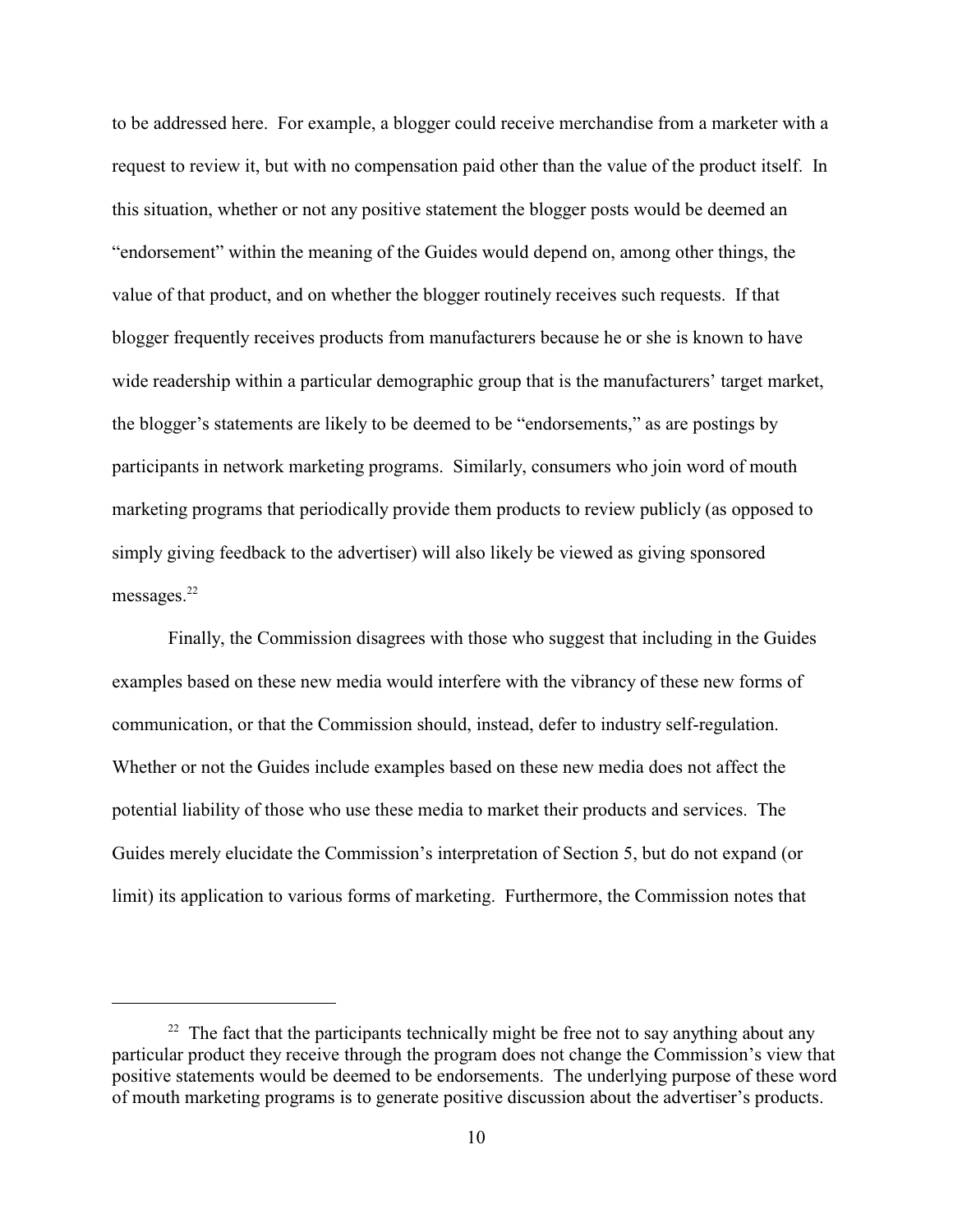spending on these new social media is projected to increase, $^{23}$  and the commenters who expressed concerns about the future of these new media if the Guides were applied to them did not submit any evidence supporting their concerns. Moreover, to the extent that consumers' willingness to trust social media depends on the ability of those media to retain their credibility as reliable sources of information, application of the general principles embodied in the Guides presumably would have a beneficial, not detrimental, effect. And although industry selfregulation certainly can play an important role in protecting consumers as these new forms of marketing continue to evolve and new ones are developed,  $24$  self-regulation works best when it is backed up by a strong law enforcement presence. Thus, for example, the National Advertising Division of the Council of Better Business Bureaus will refer matters to the Commission when advertisers refuse to participate in, or do not abide by the decisions of, NAD's self-regulatory review and dispute resolution process. The Commission believes that guidance as to the types of consumer-generated content that will be considered "endorsements" within the meaning of the Guides, and as to the responsibilities of the parties involved, informs both advertisers and endorsers of their attendant responsibilities in ensuring that advertising is truthful and nonmisleading, and reduces potential misunderstanding of their obligations under Section 5 of the FTC Act.<sup>25</sup>

<sup>&</sup>lt;sup>23</sup> According to WOMMA, \$1.35 billion was spent on social media marketing in 2007, and that figure is expected to reach \$3.7 billion by 2011. http://www.ft.com/cms/s/0/9a58f44c-1fae-11de-a1df-00144feabdc0.html (last visited Oct. 1, 2009).

<sup>&</sup>lt;sup>24</sup> Indeed, some industry groups have made established codes of ethics that are very much in line with the approach taken in the Guides. For example, WOMMA attached to its comment a copy of the Word of Mouth Marketing Ethics Code of Conduct.

 $25$  The examples involving new media included in the revised Guides are based on (continued...)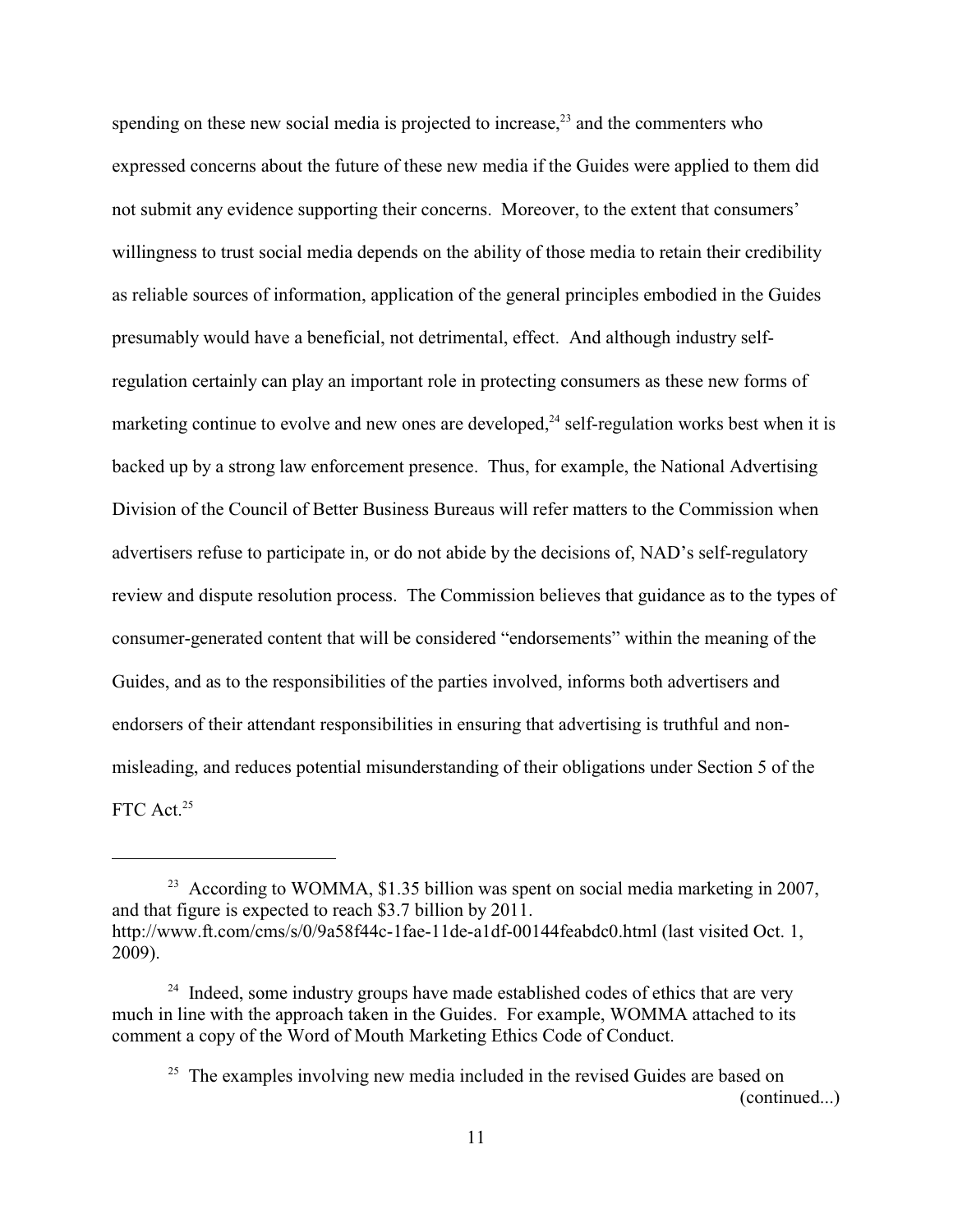### 3. New Example

The Commission is adding a new Example 8 to Section 255.0 to provide additional guidance about application of the factors set forth in Part II.A.2 above to statements made in consumer-generated media. This example posits three different fact patterns in which a consumer writes a positive blog review about a new product she has tried. In the first hypothetical, her statement is not deemed to be an endorsement within the meaning of the Guides because of the lack of any relationship whatsoever between the speaker and the manufacturer. In the second hypothetical, a coupon for a free trial of the new product is generated by the store's computer, based on her purchases; again, given the absence of a relationship between the speaker and the manufacturer or other factors supporting the conclusion that she is acting on behalf of the manufacturer (*i.e.,* that her statement is "sponsored"), her review would not be deemed to be an endorsement. In the third fact pattern, however, there is an ongoing relationship between the consumer and a network marketing program, and economic gain by the consumer based on the stream of products, thereby making the blog posting an endorsement within the meaning of the Guides.

#### 4. Other Issues

Another commenter asked the Commission to address several questions. First, would a product review written by an employee of an organization to inform the organization's members about the availability, qualities, and features of particular products and services of interest to

 $25$  (...continued)

specific fact patterns that lend themselves to relatively clear answers. The Commission recognizes that many other hypotheticals could be posited that would be far more difficult to answer; those will have to be considered on a case-by-case basis.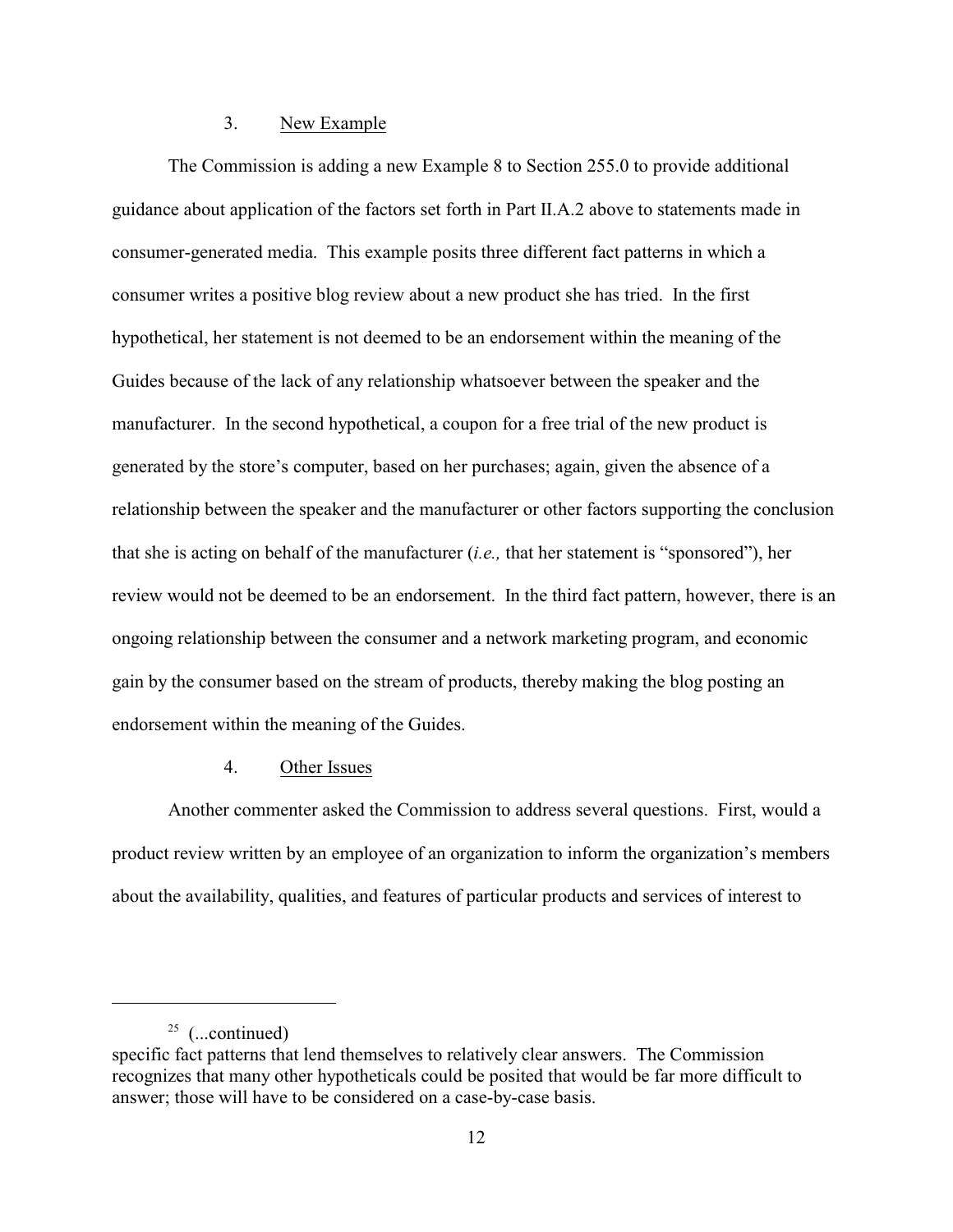them be an endorsement by the organization within the meaning of the Guides?<sup>26</sup> Second, assuming such a review would not be covered by the Guides, would the use of that review (or of quotations from it), in an advertisement disseminated by the seller of that product create "endorser" liability for the organization if the organization did not consent to or otherwise participate in the seller's use of the product review? $27$ 

The answer to the first question is that such a review published in the organization's own journal would not be considered an endorsement because the Commission would not consider the review to be an advertisement, and there is no sponsoring advertiser. However, if that review was used in an ad disseminated by the manufacturer of a product that received a favorable review, the organization's statements would become an "endorsement" within the meaning of Section 255.0(d). (See Section 255.0, Example 1.) Nonetheless, assuming that the organization did not know about the manufacturer's plan to use that review and did not receive any compensation for its use, the organization would not be liable for its use, even if the review did not comply with the Guide provisions concerning endorsements by organizations. (See Section 255.4.)

#### **B. Section 255.1 – General Considerations**

Although no commenters addressed the General Considerations section of the Guides, the Commission is making two additional revisions to Section 255.1. First, a proposed crossreference to Example 3 in Section 255.3 (endorsements by experts) is being deleted from Section 255.1(a). Second, a cross-reference to the Guide provisions in Section 255.3 that set forth the standards that expert endorsers must meet is being added to new Example 3 in Section 255.1.

 $26$  NAR, at 1.

 $^{27}$  *Id.* at 1-2.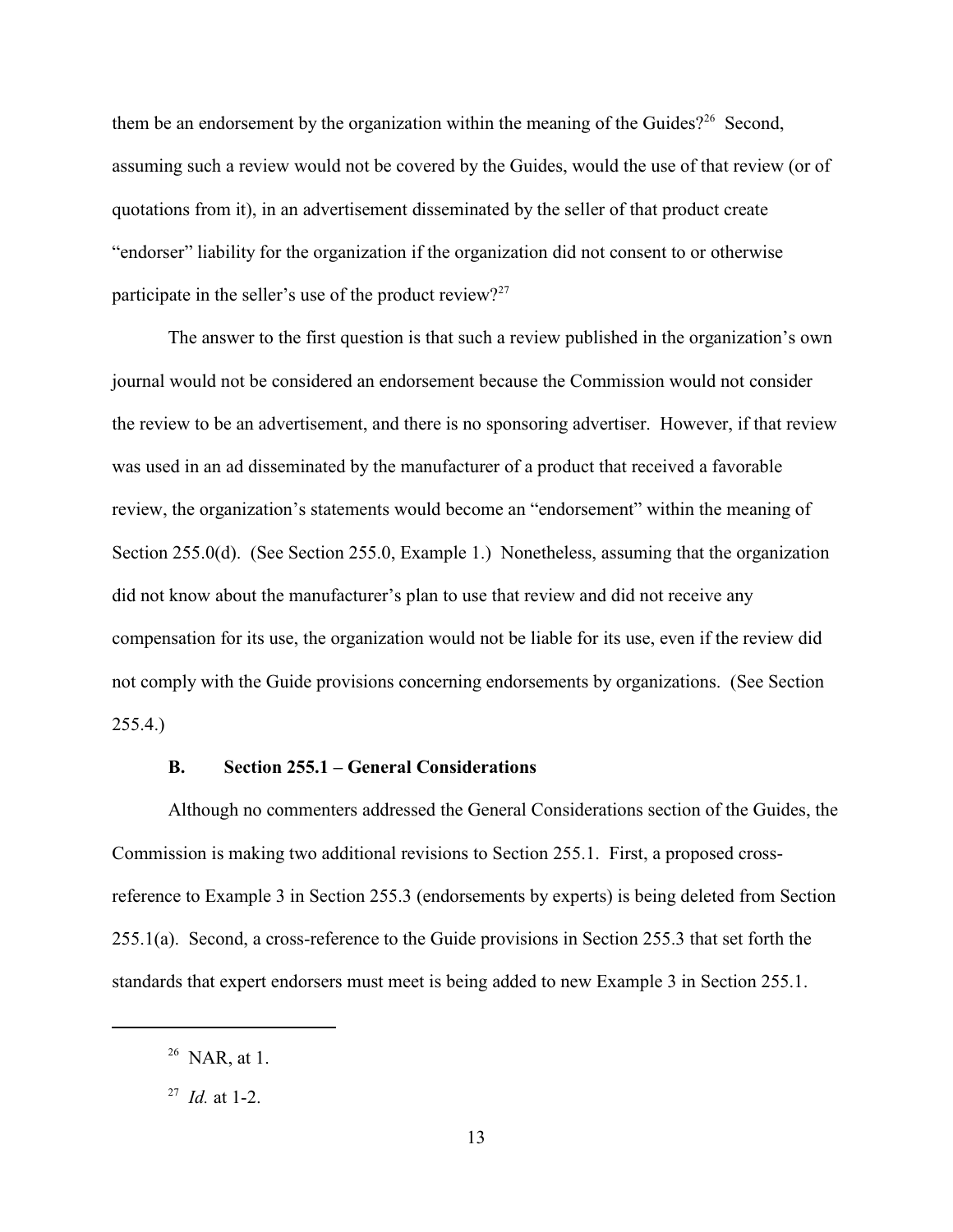### **C. Comments Concerning the Liability of Endorsers and Advertisers for Endorsements Disseminated Through New Media**

Several comments questioned whether the advertiser should be liable for statements made by endorsers who use new media. One suggested that the advertiser should be liable for comments of an "endorser" only if the advertiser had the ability to control the consumer's statements.<sup>28</sup> Thus, if consumers are free to say what they wish about the product – or, if they choose, to say nothing about it – the advertiser should not face potential liability.<sup>29</sup>

Several comments specifically expressed concern about proposed new Example 5 to Section 255.1, with some concerned that the example suggests that bloggers potentially would be liable under Section 5 for simply giving their honest appraisal of a product and how it affected them personally.<sup>30</sup> Commenters also focused on the fact that the advertiser could be liable for statements made by the blogger. $31$ 

The Commission recognizes that because the advertiser does not disseminate the endorsements made using these new consumer-generated media, it does not have complete control over the contents of those statements. Nonetheless, if the advertiser initiated the process that led to these endorsements being made –  $e.g.,$  by providing products to well-known bloggers

 $30$  WOMMA, at 9; ANA, at 6.

 $31$  ANA, at 6 (stating that advertiser would be liable for blogger's statements and failure to disclose material connections); DMA, at 4-5 (stating that advertiser would be liable for statements made by blogger over whom it has no control); PMA, at 17 (stating that example appears to create liability for any company that sells a product that is reviewed by a blogger).

<sup>&</sup>lt;sup>28</sup> Bzz Agent, at 4-5; *see also* IAB, at 4 (stating that making marketers liable for "actions" of third parties over whom they exercise uncertain control" could lead to unintended consequences).

<sup>&</sup>lt;sup>29</sup> Bzz Agent, at 4-5.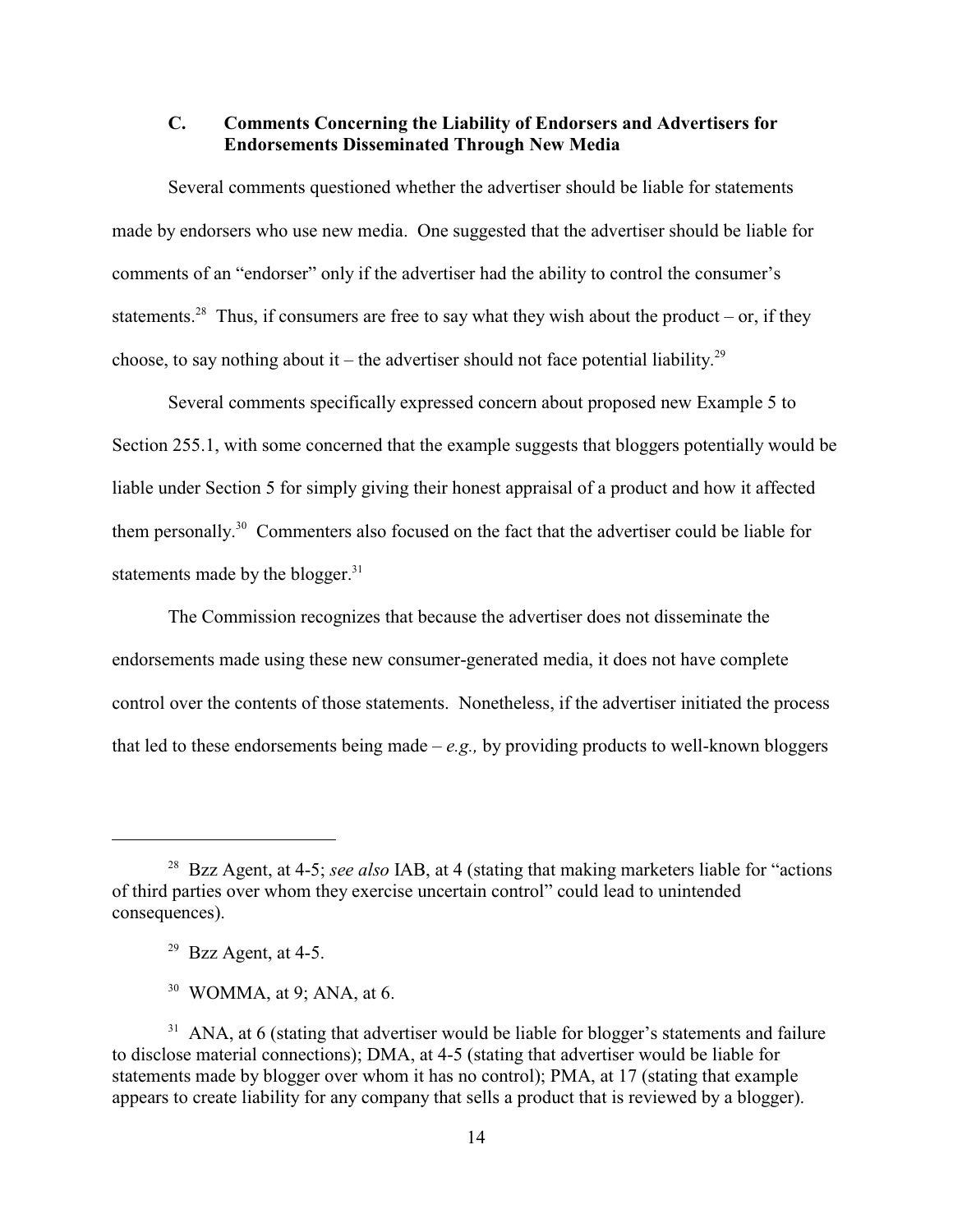or to endorsers enrolled in word of mouth marketing programs – it potentially is liable for misleading statements made by those consumers.

Imposing liability in these circumstances hinges on the determination that the advertiser chose to sponsor the consumer-generated content such that it has established an endorsersponsor relationship. It is foreseeable that an endorser may exaggerate the benefits of a free product or fail to disclose a material relationship where one exists. In employing this means of marketing, the advertiser has assumed the risk that an endorser may fail to disclose a material connection or misrepresent a product, and the potential liability that accompanies that risk. The Commission, however, in the exercise of its prosecutorial discretion, would consider the advertiser's efforts to advise these endorsers of their responsibilities and to monitor their online behavior in determining what action, if any, would be warranted.

New Example 5 should not be read to suggest that an advertiser is liable for any statement about its product made by any blogger, regardless of whether there is any relationship between the two. However, when the advertiser hires a blog advertising agency for the purpose of promoting its products – as posited by the specific facts set forth in this example – the Commission believes it is reasonable to hold the advertiser responsible for communicating approved claims to the service (which, in turn, would be responsible for communicating those claims to the blogger).

The commenters expressing concern that the blogger in new Example 5 potentially could be liable for giving her honest opinion of the product (that it cures eczema) and discussing her personal experience with it appear to have misread the example. The blogger did not either give her opinion about subjective product characteristics (*e.g.,* that she liked the fragrance) or relate her own experience with it (the example does not say that she had eczema). Rather, she made a

15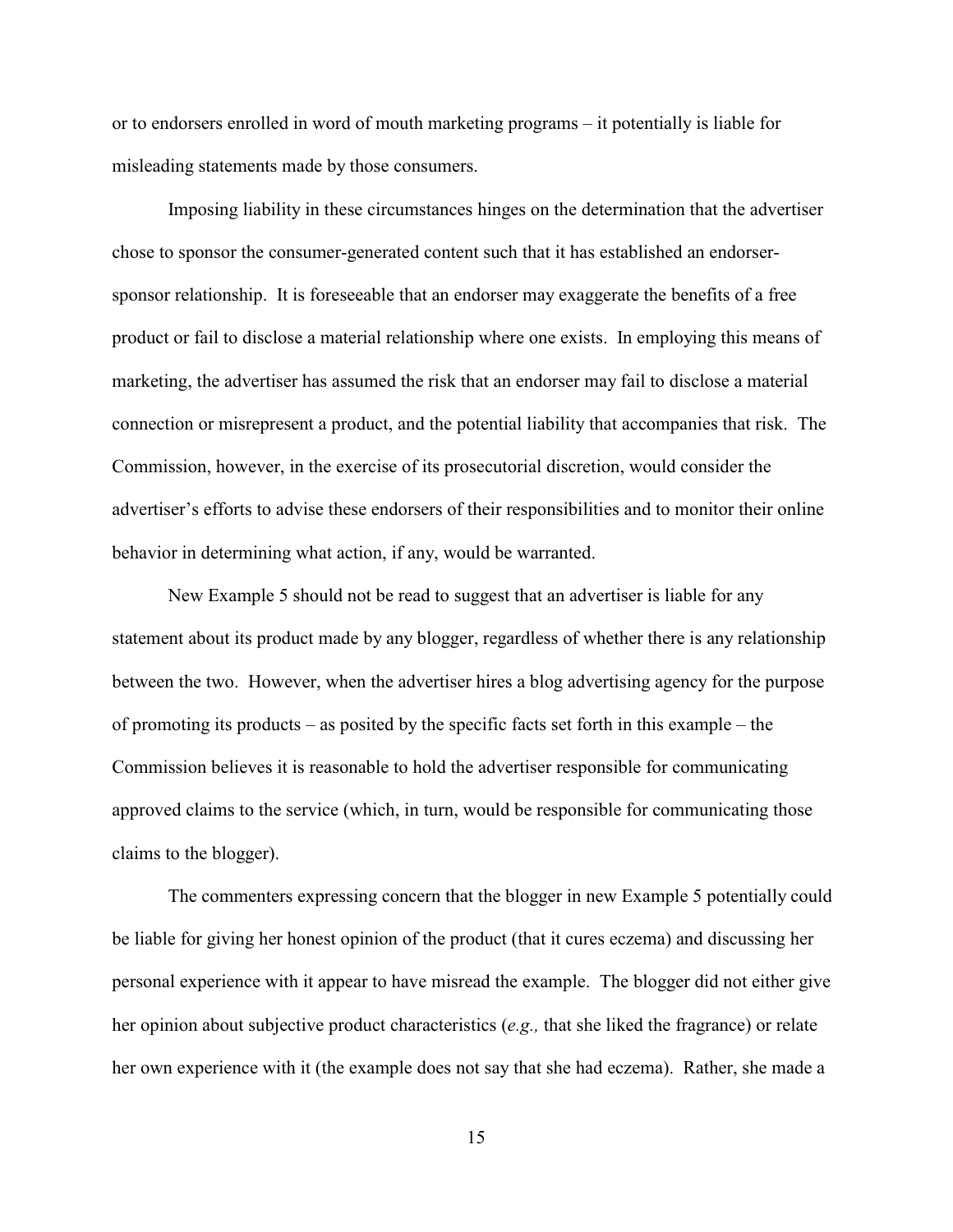blanket claim that the product "cures" eczema without having any substantiation for that claim. The Commission is revising new Example 5, however, to clarify that both the advertiser and the blogger are subject to liability for misleading or unsubstantiated representations made in the course of the blogger's endorsement.

#### **D. Comments Addressing Celebrity Endorsements**

The 1980 Guides did not explicitly state that endorsers, as well as advertisers, could be liable under the FTC Act for statements they make in an endorsement. To make that potential liability more apparent to those who might be considering making an endorsement (and to those counseling prospective endorsers), the Commission's proposed revised Guides included new language in Section 255.1(d) stating that "Endorsers . . . may be liable for statements made in the course of their endorsements." The Commission's proposal also included several new examples featuring celebrities and experts. (*See, e.g.,* Section 255.0, Example 6; Section 255.1, Examples 3 and 4.)

One comment asserted that proposed new Example 6 in Section  $255.0^{32}$  suggests that any recognizable figure who speaks about the attributes of a product or service would be considered an endorser, even if the celebrity's statements are clearly scripted and do not contain an expression of personal belief. $33$  This commenter also asserted that "under this new standard, when coupled with the proposed changes to endorser liability, a celebrity with a well-known voice who provides a scripted voice-over is just as liable for an advertisement's message as a

 $32$  In that example, an infomercial for a home fitness system is hosted by a well-known entertainer. The entertainer demonstrates the machine and states that it is the most effective and easy-to-use home exercise machine that she has ever tried. The example states that even if she is reading from a script, this statement would be an endorsement, because consumers are likely to believe it reflects the entertainer's views.

 $33$  PMA, at 12.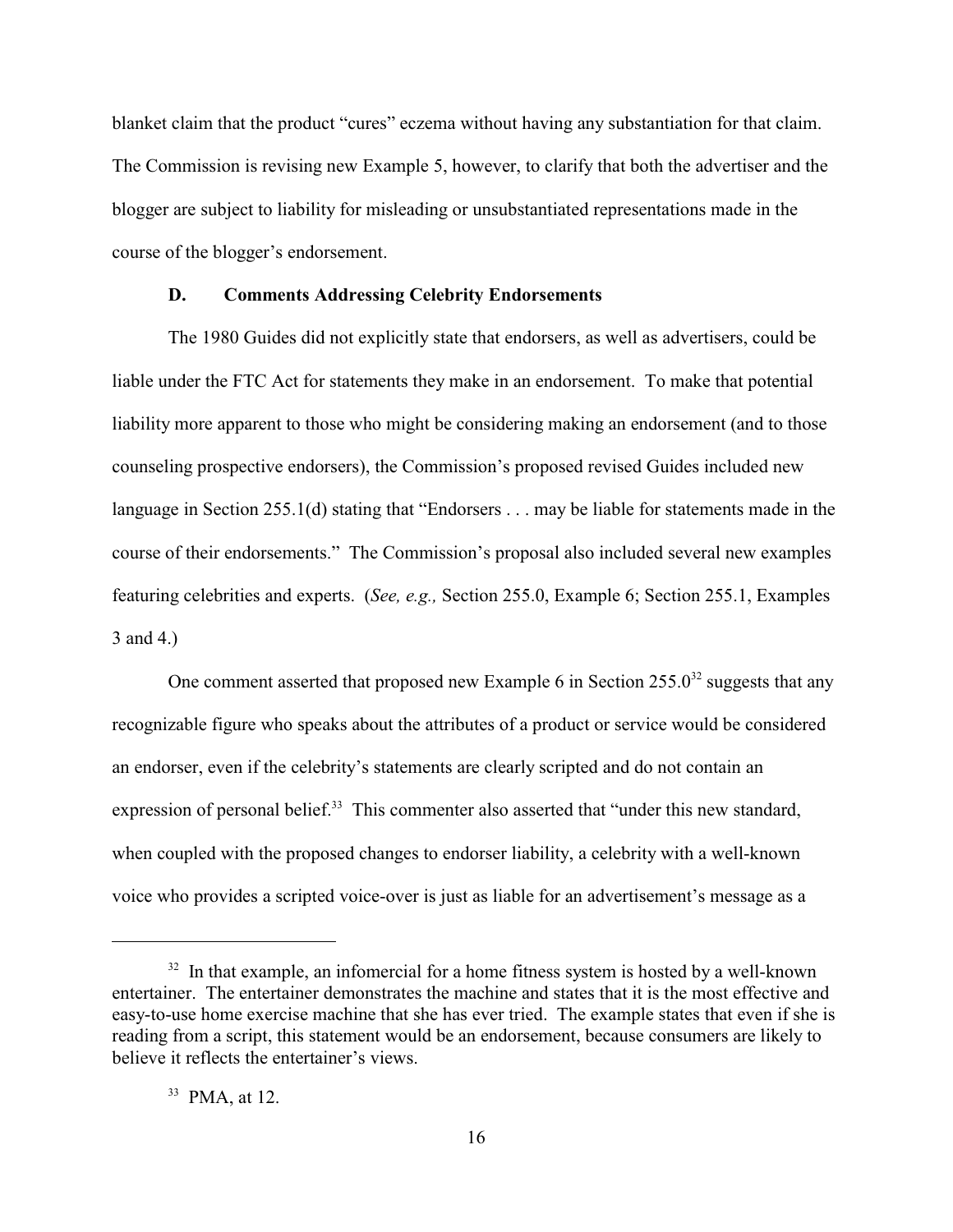celebrity who promotes a product with direct statements of endorsement, such as "I use product X every day. It works for me."<sup>34</sup>

Two commenters stated that the proposed revisions to the Guides could unfairly expose celebrities to liability for advertising claims that they lack the knowledge to verify or the authority to change; indeed, they noted, celebrities who attempted to deviate from the script they are given might be subject to legal action for breach of contract.<sup>35</sup> Because the proposed revised Guides provide little guidance about when celebrities would be liable for their endorsements, according to these commenters, celebrities might become concerned about potential liability; and if so, they could be deterred from endorsing products, thereby depriving advertisers of a long-standing and valuable advertising technique.<sup>36</sup>

Specifically, the commenters pointed out that celebrities are under contract to read the script that is provided to them, and do not have control over the content of the final ad, including how their endorsements will appear; nor do they possess the expertise needed to assess whether a particular claim violates the FTC Act.<sup>37</sup> The proposed Guide revisions, they asserted, could be interpreted as imposing an obligation on celebrity endorsers to ensure that claims made by the advertiser and communicated by the celebrities are independently verified and properly substantiated – thereby requiring celebrities to educate themselves not only on the product at issue, but also on the relevant industry and competition.<sup>38</sup> One comment opined that absent

 $^{34}$  *Id.* 

- $35$  AAAA/AAF, at 11; PMA, at 13.
- $36$  AAAA/AAF, at 11; PMA, at 12.
- $37$  AAAA/AAF, at 11-13; PMA, at 13.
- <sup>38</sup> AAAA/AAF, at 11-12; *see also* PMA, at 11.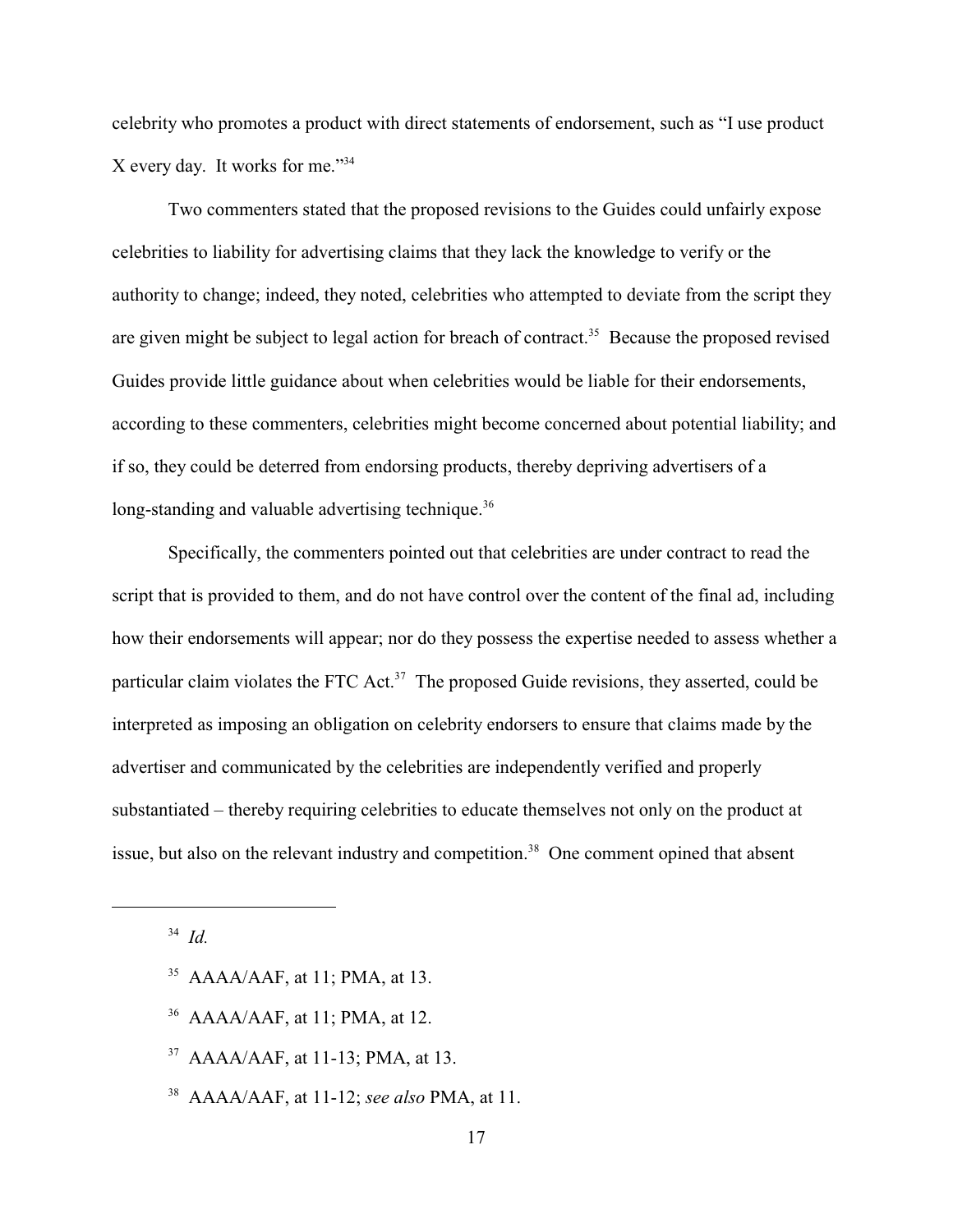knowledge and control, celebrity liability based solely on participation in an ad would be contrary to existing case law.<sup>39</sup> Another stated that it was not necessary to include a celebrity liability provision in the Guides, but to the extent that the FTC determined that such a guide is necessary, a narrowly tailored provision enumerating the circumstances under which a celebrity may be held liable would accomplish the Commission's goals without creating an unnecessary chilling effect. $40$ 

The commenters also asked the Commission to reconsider new Example 4 to revised Section  $255.1^{41}$  because "it could unfairly expose celebrities to liability for claims beyond his/her expertise or control."<sup> $42$ </sup> They pointed out not only does the celebrity have no control over the final version of the roasting bag infomercial, but even during filming there could be activities of which the celebrity was unaware and thus for which he or she should not be held liable.<sup>43</sup>

The addition of new Section 255.1(d) and the new examples featuring celebrities does not create new liability for celebrities,<sup>44</sup> but serves merely to let them (and their advisors) know

 $39$  AAAA/AAF, at 13.

 $40$  PMA, at 13.

 $11$  In that example, a well-known celebrity appears in an infomercial for an oven roasting bag that purportedly cooks every chicken perfectly in thirty minutes. During the shooting of the infomercial, the celebrity watches five attempts to cook chickens using the bag. In each attempt, the chicken is undercooked after thirty minutes and requires sixty minutes of cooking time. In the commercial, the celebrity places an uncooked chicken in the roasting bag and places the bag in one oven. He then takes a bag from a second oven, removes what appears to be a perfectly cooked chicken, tastes it, and says that if you want perfect chicken every time, in just thirty minutes, this is the product you need.

<sup>42</sup> AAAA/AAF, at 13-14; *see also* PMA, at 14.

<sup>43</sup> AAAA/AAF, at 13-14; PMA, at 14 (stating that a celebrity cannot keep up with every element of production on infomercial set or know how final product will be edited).

<sup>44</sup> As the Commission noted in its November 2008 Federal Register notice, law (continued...)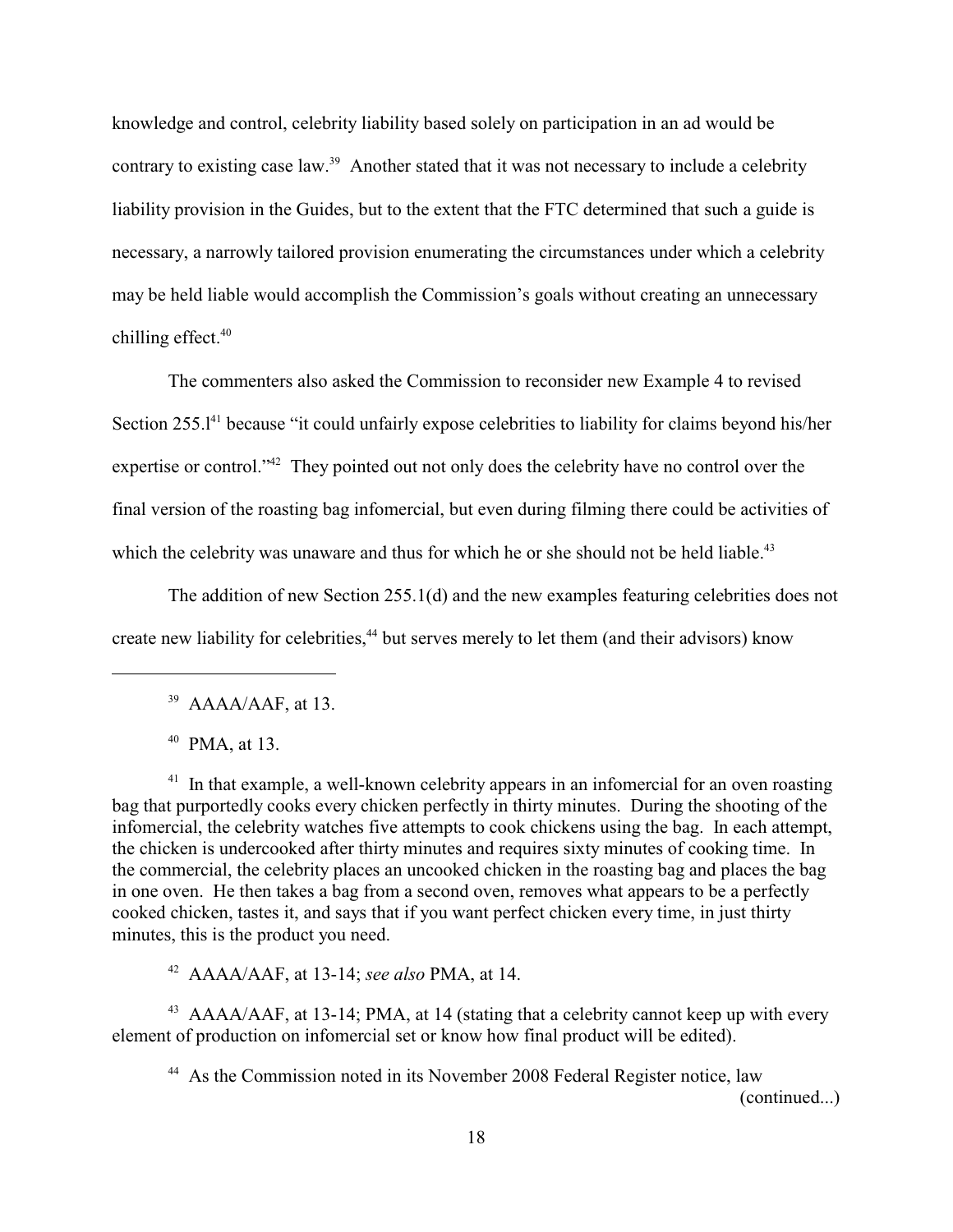about the potential liability associated with their endorsement activities. Indeed, as the Commission noted when it proposed Section 255.1(d), this new provision merely "explicitly recognizes two principles that the Commission's law enforcement activities have already made clear," one of which is "that endorsers may also be subject to liability for their statements." 73 FR at 72377.

Nor should Example 6 to Section 255.0 be read to suggest that every appearance by a well-known personality will be deemed an endorsement. As the Commission previously noted, this example was added "to illustrate that the determination of whether a speaker's statement is an endorsement depends solely on whether consumers believe that it represents the endorser's own view." *Id.* Example 6 does not expand the scope of potential endorser liability but merely "clarifies that whether the person making the statement is speaking from a script, or giving the endorsement in his or her words, is irrelevant to the determination." *Id.* In this example, the celebrity's statement that the home fitness system being advertised "is the most effective and easy-to-use home exercise machine that she has ever tried" would clearly be understood by consumers as an expression of personal belief. Moreover, new Example 7 to Section 255.0 presents a situation in which well-known persons who appear in advertising are not deemed to be endorsers.

The Commission is not persuaded that a celebrity endorser's contractual obligation to read the script he or she is given should confer immunity from liability for misrepresentations

 $44$  (...continued)

enforcement actions have been brought against well-known personalities (*i.e.*, celebrities) who have acted as endorsers. 73 Fed Reg. at 72377 (citing *Cooga Mooga, Inc.*, 92 F.T.C. 310 (1978) (consent order)).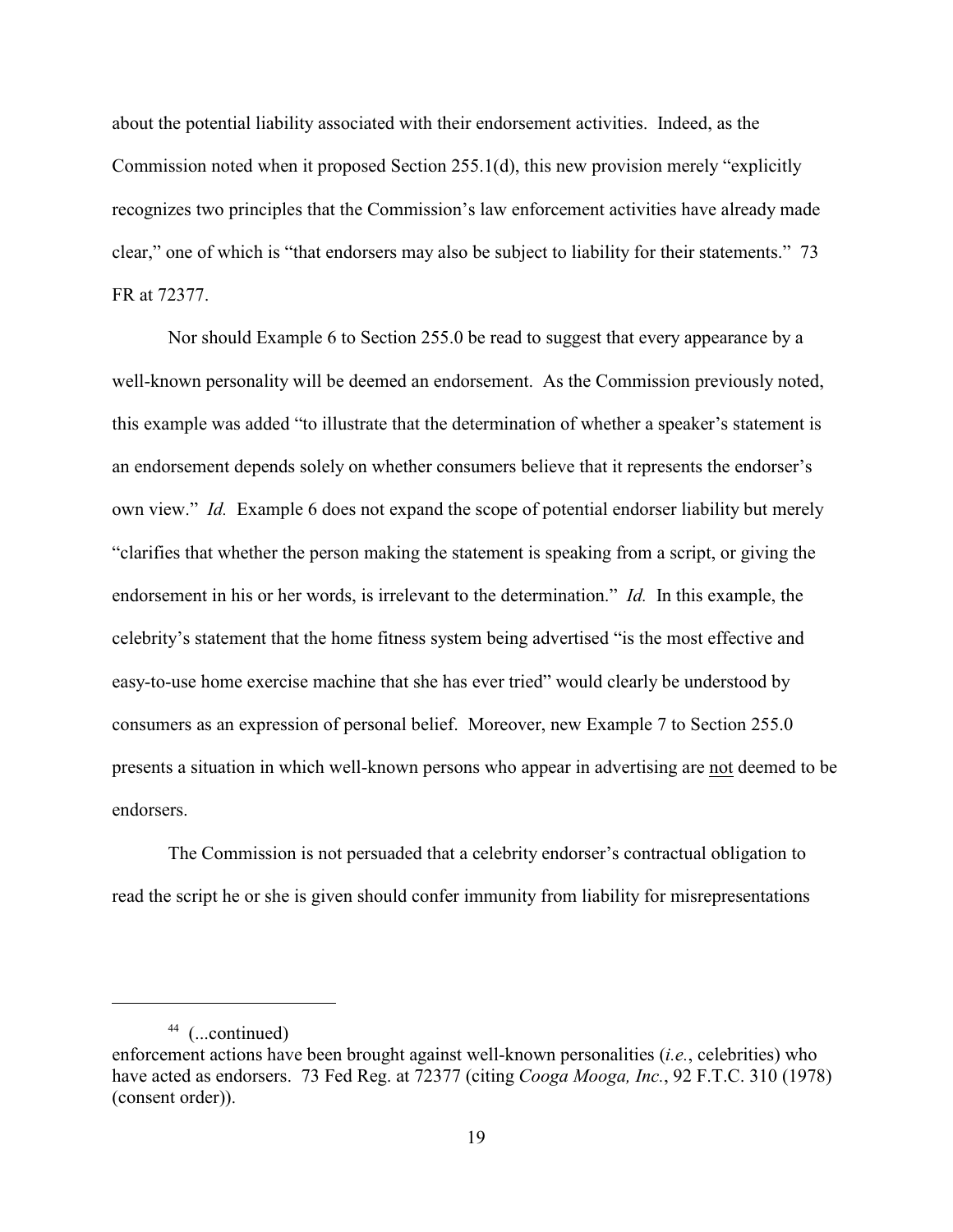made in the course of that endorsement.<sup>45</sup> The celebrity has decided to earn money by providing an endorsement. With that opportunity comes the responsibility for the celebrity or his or her legal representative to ensure in advance that the celebrity does not say something that does not "reflect [his or her] honest opinions, findings, beliefs, or experience." *See* 16 CFR 255.1(a). Furthermore, because celebrity endorsers are liable for what they say, not for the rest of the advertisement, their lack of control over the final version of a commercial does not warrant the immunity sought by the commenters. Nor are they required to become experts on the product or the industry, although they may have an obligation to make reasonable inquiries of the advertiser that there is an adequate basis for assertions that the script has them making.

The Commission believes that the commenters misread *FTC v. Garvey*, 383 F.3d 891 (9<sup>th</sup>) Cir. 2004). The Ninth Circuit noted that it had previously held that direct participation in the acts in question or authority to control them was sufficient to hold an individual liable for injunctive relief, although more was required to hold that person liable for restitution. *Id.* at 900. The only issue before the court was restitution because, as the court noted, the Stipulated Final Order entered by the district court "apparently applies to the Garvey defendants and provides the FTC all of the injunctive relief it could get against [them] . . . . [A]ll the FTC stands to gain from the Garvey defendants here is restitution; the issue of injunctive relief is moot." *Id.* at 900 n.10. Although the court ultimately concluded, contrary to the Commission's view, that the "substantiation [Garvey] had was sufficient – at least for someone in [his] position" to avoid liability for restitution, *id.* at 902 (footnote omitted), that decision was based solely on the facts of that case and does not foreclose "participant" liability for celebrities.

<sup>&</sup>lt;sup>45</sup> Cf. FTC v. Publishing Clearing House, Inc., 106 F.3d 407 (9<sup>th</sup> Cir. 1997) (affirming liability for restitution of telephone solicitor who read facially deceptive script "word for word").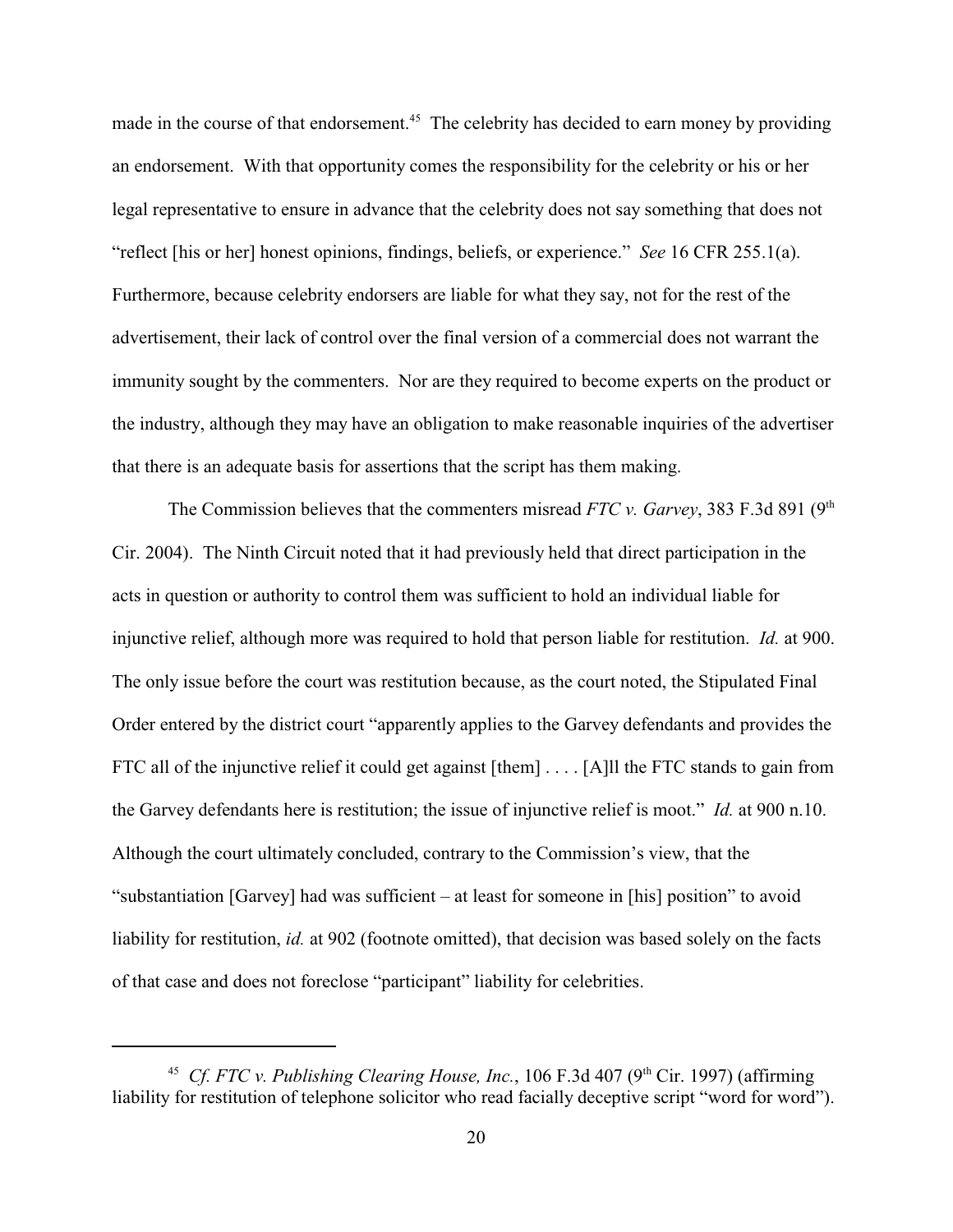Finally, it should be noted that proposed new Example 4 sets forth a specific set of facts in which the celebrity is liable only for statements that he personally made that were clearly contrary to what he observed with his own eyes, not for things out of his control. That is not to say that a celebrity who participates in the making of a claim that he or she should realize is exceptional –  $e.g.,$  this product causes you to lose 10 pounds in 7 days – is excused from making reasonable inquiries as to the advertiser's basis for those claims, but Example 4 posits very different circumstances. Accordingly, the Commission has concluded that no additional changes should be made to proposed new Example 4.

### **E. Comments Addressing Revisions to Section 255.2 of the Guides – Use of Testimonials Reflecting Non-typical Consumer Experiences**

Many of the comments submitted in response to the November 2008 Federal Register notice criticized the proposed changes to the provisions of Section 255.2 that address the use of testimonials that do not reflect the results consumers can generally expect to achieve using the advertised product or service.

The 1980 Guides said that a testimonial relating a consumer's experience with respect to a key attribute of the advertised product or service:

> will be interpreted as representing that the endorser's experience is representative of what consumers will generally achieve with the advertised product in actual, albeit variable, conditions of use. Therefore, unless the advertiser possesses and relies upon adequate substantiation for this representation, the advertisement should either clearly and conspicuously disclose what the generally expected performance would be in the depicted circumstances or clearly and conspicuously disclose the limited applicability of the endorser's experience to what consumers may generally expect to achieve.

As revised per the November 2008 Federal Register notice, Section 255.2 would state that an ad featuring consumer testimonials will likely convey that the testimonialists' experiences are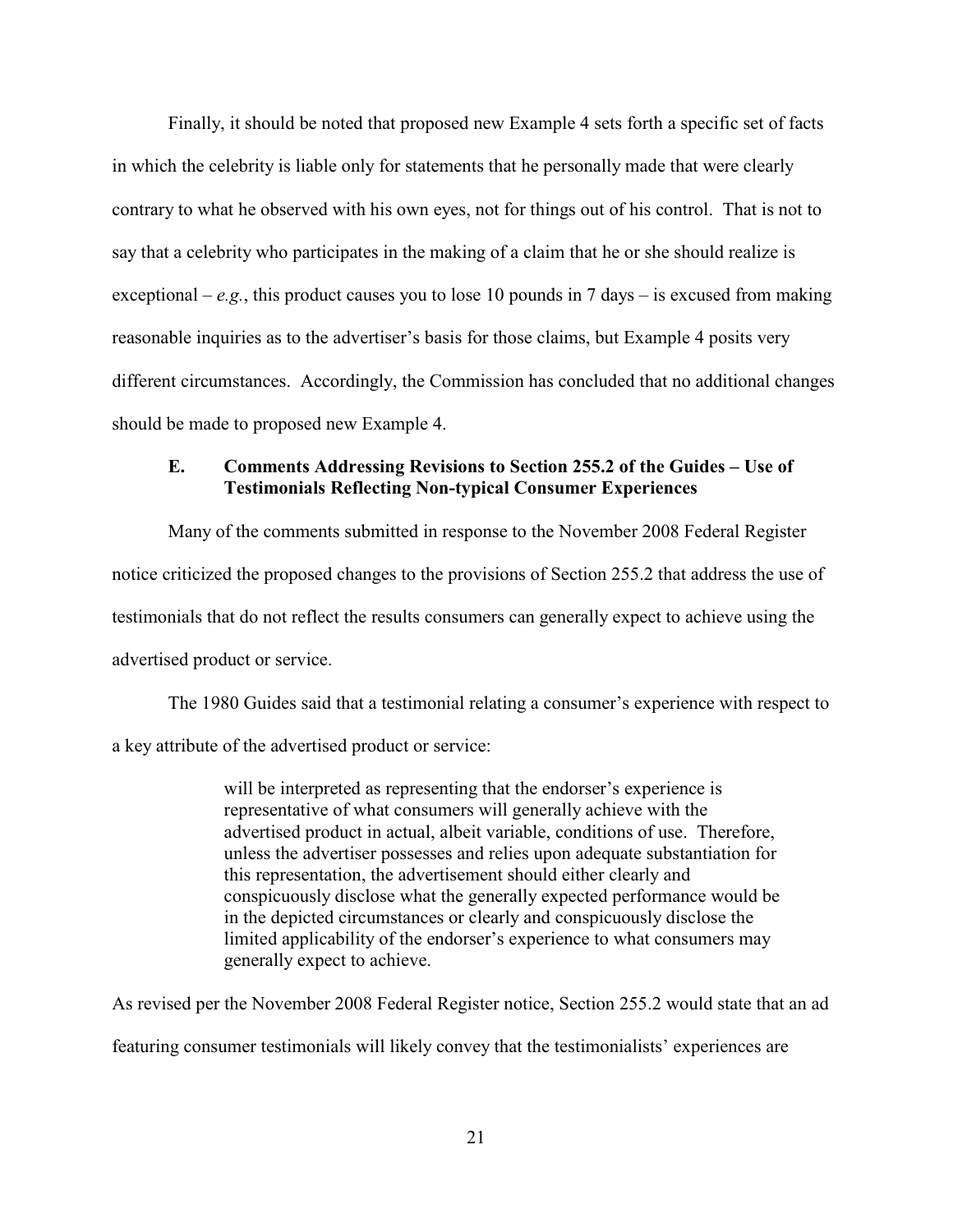representative of what consumers can generally expect from the product or service in actual, albeit variable, circumstances, and that:

> If the advertiser does not have substantiation that the endorser's experience is representative of what consumers will generally achieve, the advertisement should clearly and conspicuously disclose the generally expected performance in the depicted circumstances, and the advertiser must possess and rely on adequate substantiation for that representation.

73 FR at 72392 (footnote omitted). Thus, the proposed revisions would eliminate the safe harbor that the 1980 Guides extended to non-typical testimonials accompanied by "results not typical" disclaimers, and require advertisers to meet the same substantiation requirements that would apply if they made that performance claim directly, rather than through the means of a testimonial.

The comments argued that the Commission does not have an adequate basis for changing the Guides in this manner; that the change would impermissibly chill truthful speech in violation of the First Amendment; and that it would simultaneously limit the use of testimonials – to the detriment of both advertisers and consumers – and impose substantial burdens on those who continue to use them. For the most part, these arguments repeat criticisms made in response to the January 2007 Federal Register notice, and thus have already been considered by the Commission.

### 1. Comments Arguing That the Proposed Revisions to Section 255.2 Are Unwarranted and Not Supported by Reliable Evidence

Several commenters argued that the Commission lacks an adequate basis for its proposed change to Section 255.2 because the staff's two consumer research reports<sup>46</sup> are flawed and/or

<sup>&</sup>lt;sup>46</sup> The first report, "The Effect of Consumer Testimonials and Disclosures of Ad Communication for a Dietary Supplement" (hereafter "Endorsement Booklet Study"), was (continued...)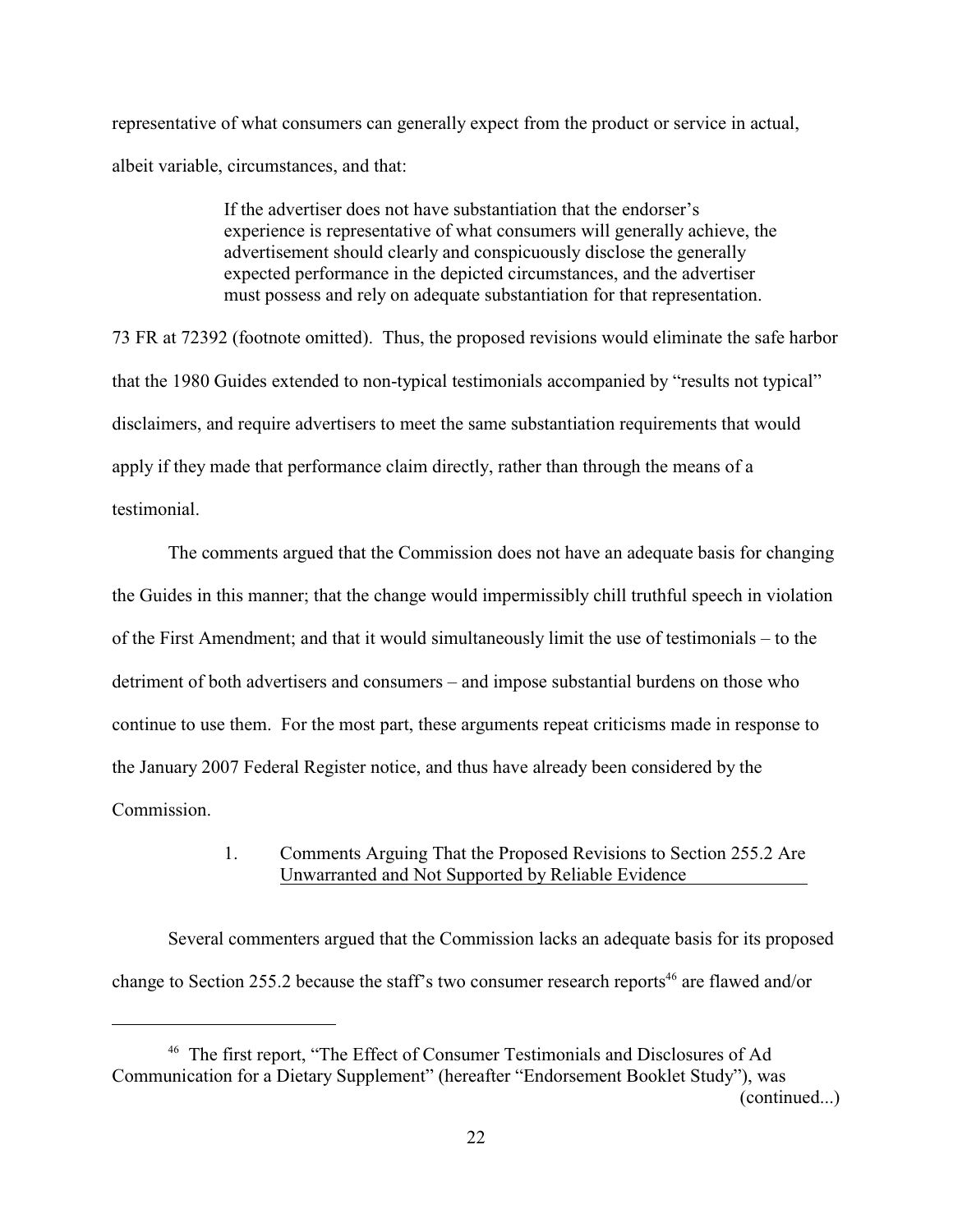too limited in scope to warrant application to the entire advertising universe.<sup> $47$ </sup> Others asserted that there is little evidence consumers are deceived by testimonials. According to these comments, consumers understand that aspirational testimonials are reflective of specific consumers' circumstances,<sup>48</sup> and many of the respondents in the Commission's studies who took away messages of typicality from the endorsements tested in those studies did not actually believe them, so the testimonials were not deceptive.<sup>49</sup> One commenter submitted the results of new consumer survey research purporting to show that changes to Section 255.2 are not needed because most consumers expect their results to differ from the featured consumer's or endorser's results, and that almost all believe that a number of factors influence the results that ordinary consumers have when using products advertised using testimonials.<sup>50</sup>

<sup>47</sup> AAAA/AAF/CRN/DMA/DSA/ERA/IAB/PMA/C of C, at 3-4 (hereafter "C of C"); AAAA/AAF, at 6-7; PMA, at 10-11; ANA, at 2-3; ERA/CRN, at 3-4, 25 (stating that it is improper to rely on two studies of print ads to develop federal policy for all advertisements containing testimonials in any type of media, including media that were not tested in these studies).

 $48$  AAAA/AAF, at 6-7.

 ERA/CRN, at 17-20; *see also* PRSA, at 3 (questioning premise that consumers would <sup>49</sup> naturally assume that endorsement represents typical results).

 $50$  Kelley Drye, at 9.

 $46$  (...continued)

designed to examine whether consumer endorsements communicate product efficacy and typicality, and whether any of several prominent disclosures qualify or limit the claims conveyed by the ads. The second report, "Effects of Consumer Testimonials in Weight Loss, Dietary Supplement and Business Opportunity Advertisements," was designed to explore the communication of product efficacy and typicality by advertisements containing testimonials of individuals who claimed to have achieved specific (that is, numerically quantified) results with the advertised product or system.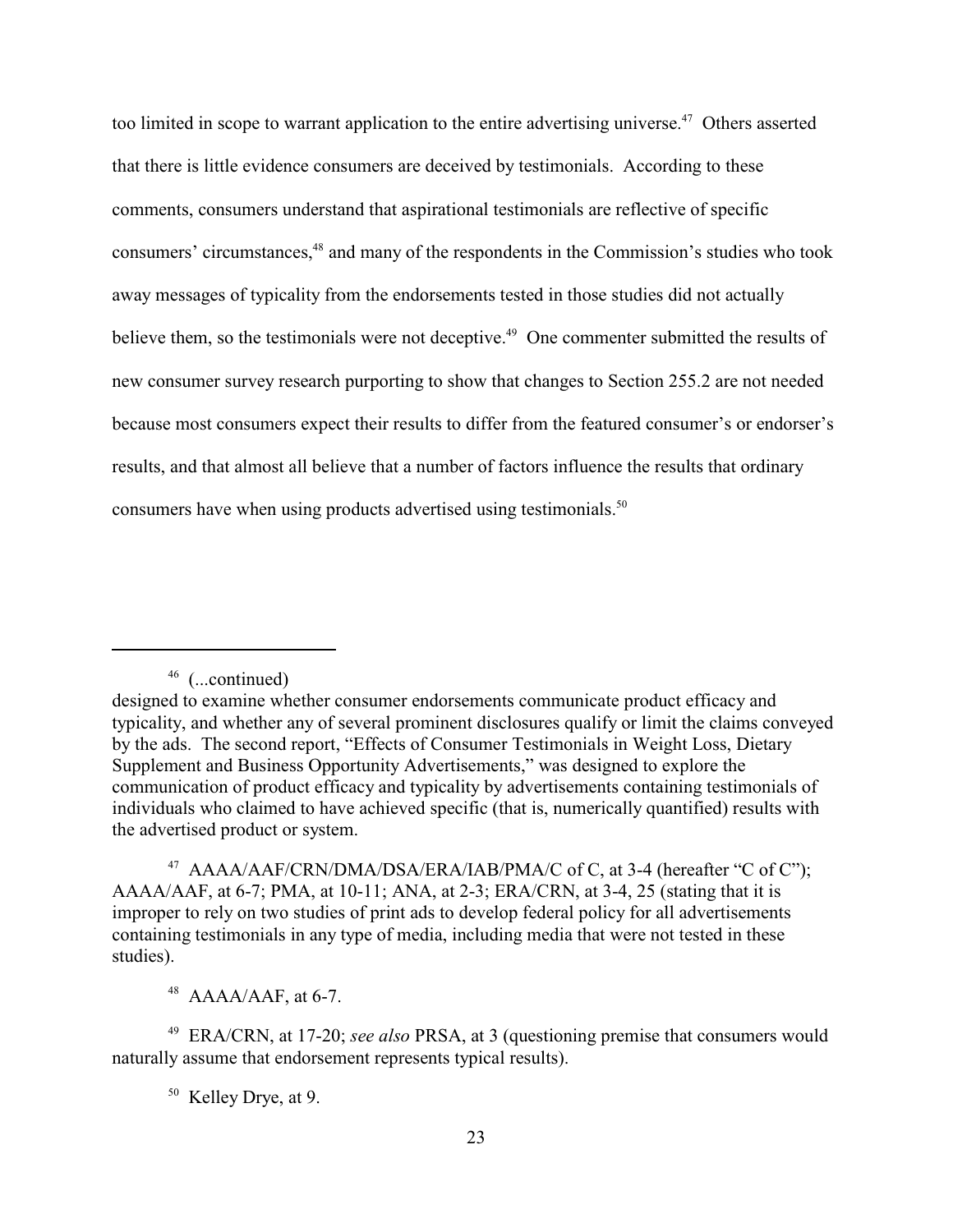Two commenters noted that whether a particular disclaimer of typicality is sufficient is a determination that must be made based on the facts of the particular advertisement.<sup>51</sup> One argued that there was no logical connection between the Commission's concern about the legibility of disclaimers and the proposed changes to Section 255.2, and that the appropriate remedy is requiring bigger, clearer disclaimers.<sup>52</sup>

The staff's two consumer research reports were put on the public record in January 2007,

and comments criticizing those reports were considered by the Commission when it issued the

November 2008 Federal Register notice. The Commission concluded that:

After reviewing the staff's consumer research reports (including the new tables), as well as all of the issues raised by the commenters, the Commission believes that the results of the staff's studies do provide useful empirical evidence concerning the messages that testimonials convey to consumers and the effects of various types of disclaimers on the communication of efficacy and typicality claims.

73 FR at 72385 (footnote omitted). The current comments, including the newly submitted

consumer research, do not persuade the Commission that its previous conclusion was incorrect.<sup>53</sup>

 $52$  ERA/CRN, at 8.

<sup>53</sup> Although Kelley Drye's survey does suggest some baseline level of scepticism about testimonials, several other points about this research should be noted. First, the survey used a probability sample to recruit participants. As a result, even though participants were asked whether they would expect to do better than, the same as, or worse than individuals who gave testimonials for weight-loss or money-making programs, the survey did not screen them to determine whether they were actually interested in losing weight or in joining a money-making program. (For example, 10% of the participants who said they would lose less weight than the testimonialist explained that they were not very overweight.) Consumers who were potentially interested in such programs might have given different responses.

Second, because it was conducted by telephone, the survey asked about testimonials in (continued...)

<sup>&</sup>lt;sup>51</sup> ERA/CRN, at 21-22; C of C, at 4 (stating that each ad containing a testimonial should be analyzed on its own merits); *see also* ANA, at 3 (stating that revisions would put the Commission's traditional case-by-case law enforcement approach into doubt).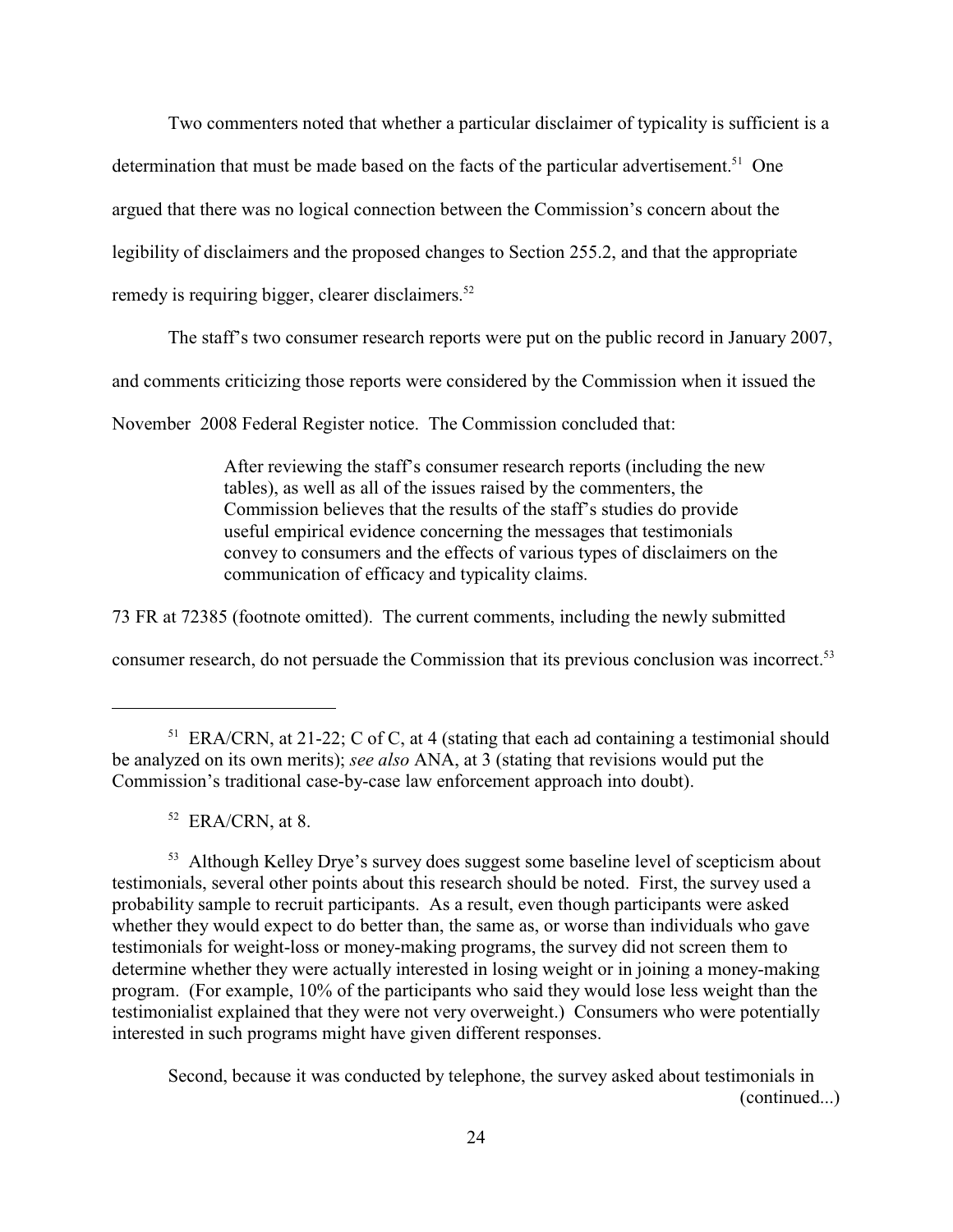The Commission agrees that each ad must be evaluated on its own merits to determine whether it is misleading. The proposed revisions to Section 255.2 would not change that fundamental tenet of the Commission's approach to law enforcement. Nor would they prohibit the use of disclaimers of typicality.<sup>54</sup> The proposed revisions would eliminate the safe harbor for "results not typical" and similar disclaimers that developed following the issuance of the 1980 Guides, thereby putting advertisers who use testimonials on the same legal footing as those who convey the same claims to consumers directly (that is, without testimonials).

The Commission disagrees, however, with those who contend that, rather than proceed with the proposed changes to Section 255.2 and eliminate that safe harbor, it should simply require larger, clearer disclaimers.<sup>55</sup> Even disclaimers substantially larger than those that are

 $53$  (...continued)

Third, even without the persuasive power of an actual testimonial, 31% of those who were asked about testimonials for weight loss programs and 24% of those who were asked about testimonials for money-making programs said they would do as well or better than the testimonialist.

Finally, the questions that purport to address whether consumers believe a variety of factors influence the results consumers have when using products advertised by testimonials were very leading. For example, one question was "I am now going to read you a statement, please tell me if you personally agree or disagree with that statement: when using a weight-loss program, the results people experience are influenced by a variety of factors, including how closely a person follows the program, a person's own metabolism, and other factors." StrategyOne, *Testimonial Advertising Research*, at 9 (2009) (attached to Kelley Drye comment).

<sup>54</sup> See 73 FR at 72392 n.106.

 $55$  The 1980 Guides did not specify the size of, or language to be used in, disclaimers of typicality, calling instead for them to be "clear and conspicuous." The Commission frequently adopts such a performance standard for disclosures, because it recognizes that giving advertisers (continued...)

the abstract, rather than showing participants ads containing testimonials and actually assessing the messages conveyed by those ads. Consumers may bring pre-existing beliefs to the ads they encounter, but the relevant issue for determining whether an ad is deceptive under Section 5 is what claims they take away from those ads.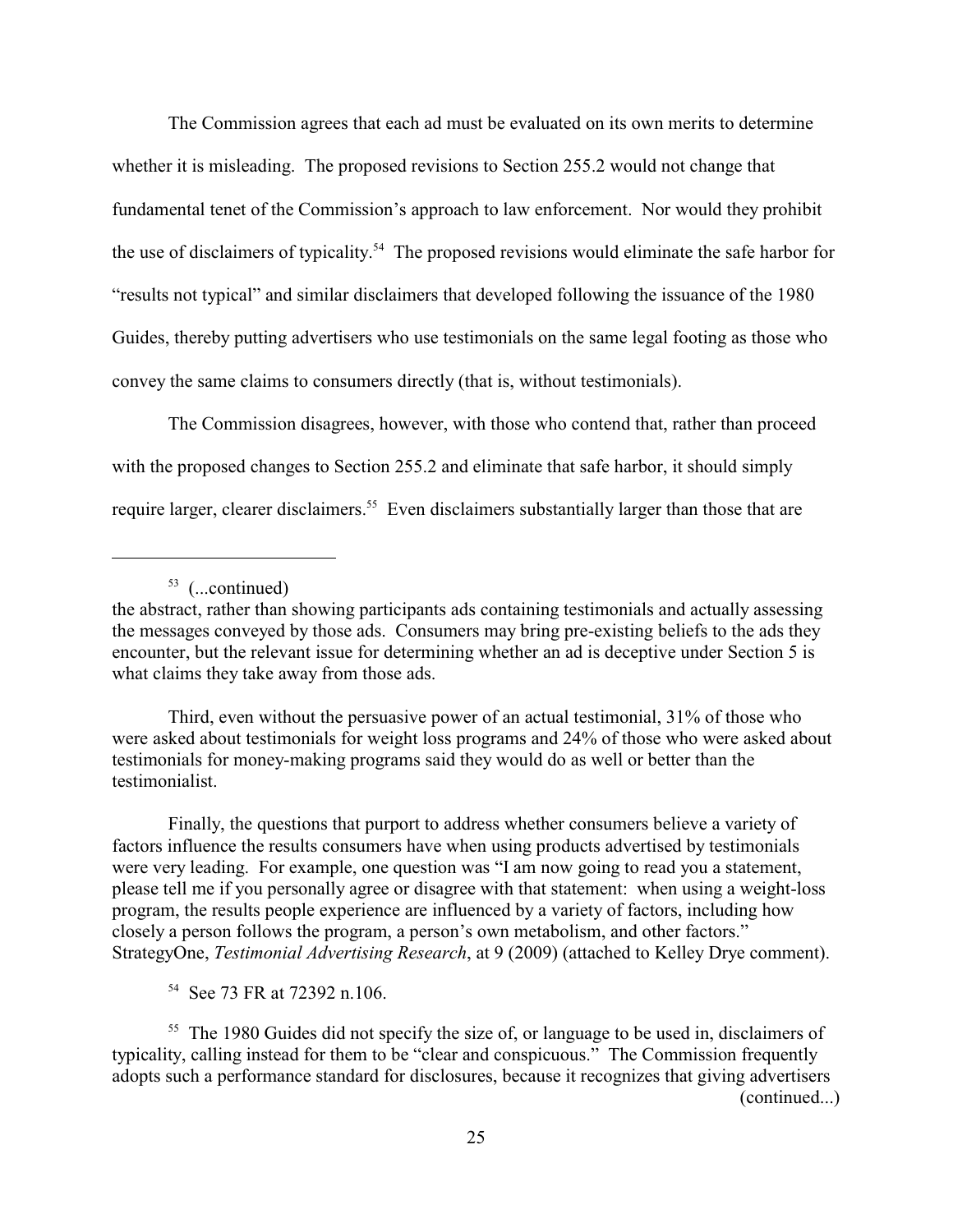typically used by advertisers would likely not be effective. Specifically, despite the presence of strongly worded, highly prominent disclaimers of typicality, between 44.1% and 70.5% of respondents in the Endorsement Booklet Study indicated that the dietary supplement in question would reduce breathing problems, increase energy levels, or relieve pain in at least half of the people who try it. Nor would mandating larger disclaimers comport with the Commission's longstanding preference for testimonials that either reflect generally expected results or are accompanied by clear and conspicuous disclosures of what the generally expected performance would be in the depicted circumstances. *See* 73 FR at 72379 (reviewing the history of Section 255.2).

## 2. Argument that the proposed revisions to Section 255.2 will chill truthful speech in contravention of First Amendment

Several commenters argued that the proposed changes to the Guides would deter advertisers from using truthful testimonials – either because they would be unable to generate adequate substantiation that those testimonials reflected the results consumers could generally expect or because they would be unwilling to risk a challenge by the Commission.<sup>56</sup> Either way, they contend, the advertiser's First Amendment rights will be infringed. One commenter making this argument noted that it might be virtually impossible for an advertiser to determine generally expected results to the FTC's satisfaction *a priori*. Another contended that as revised, the

 $55$  (...continued)

flexibility to meet the specific needs of their particular message is often preferable to attempting to mandate specific language, font, and other requirements applicable across-the-board to all ads. Advertisers thus have always been free under the Guides to make their disclaimers as large and clear as they deemed appropriate to convey the necessary information to consumers.

 $56$  C of C, at 2; *see also* HPM, at 1 (stating that Commission would be preventing truthful speech); ERA/CRN, at 4, 6 (stating that advertisers would have "to accompany facially truthful testimonial statements with disclosures of information that may be unknowable").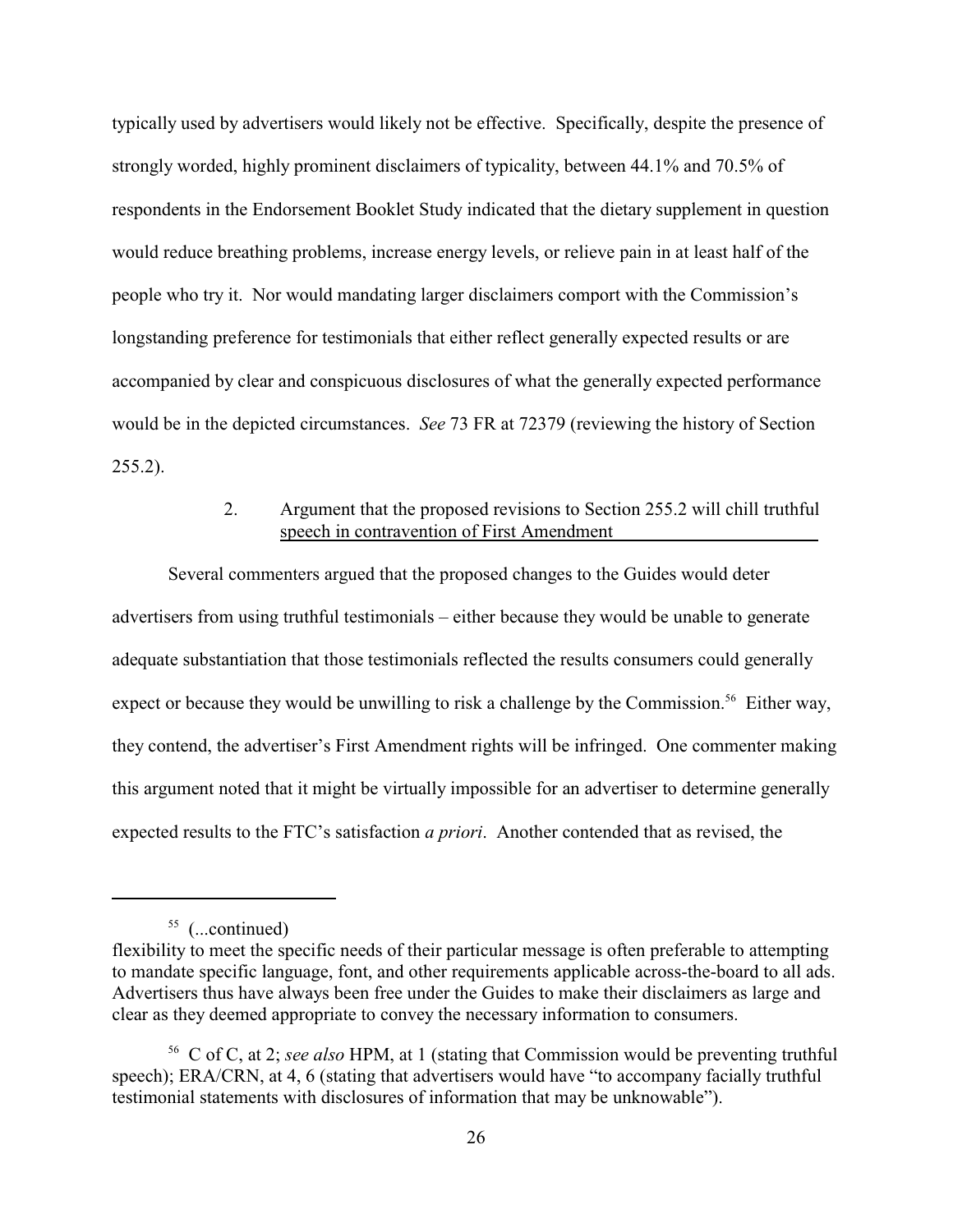Guides would either be forcing speech or imposing significant costs on truthful speech (that is, the cost of research to test the effectiveness of a disclaimer), resulting either way in a chilling effect.<sup>57</sup> One asserted that the proposed change raises First Amendment concerns because there are less restrictive means available to achieve Commission's goal of preventing deception – *i.e.*, requiring that the current typicality disclaimer be displayed more prominently.<sup>58</sup>

Finally, other commenters suggested that, notwithstanding the Commission's statement in the revised Guides that it could not rule out the possibility that a disclaimer of typicality would not be deceptive, 73 FR at 72392 n.106, marketers would not, as a practical matter, be able to proceed with such a disclaimer, regardless of how clear and conspicuous it was.<sup>59</sup> Thus, according to the commenters, by suppressing the use of disclaimers of typicality, the revised Guides would have the effect of chilling commercial speech.<sup>60</sup>

The Commission has previously addressed arguments that its proposed elimination of the safe harbor afforded by the 1980 Guides to non-typical testimonials accompanied by disclaimers of typicality contravened the First Amendment. 73 FR at 72385-87. None of the arguments raised in this new round of comments changes the Commission's conclusion that its proposed change to the Guides withstands Constitutional scrutiny. However, the Commission believes that the following points warrant reiteration.

First, although the literal words of an individual testimonial may be truthful, those words cannot be viewed in isolation. It is well established that "an ad may be amenable to more than

 $57$  ANA, at 1, 4.

 $58$  PMA, at 5.

 $59$  ANA, at 3-4 (citing FTC's reliance on the staff's studies); ERA/CRN, at 28, 30 (stating that an advertiser would face difficulty in proving that its disclaimer was not deceptive).

 $60$  ERA/CRN, at 28.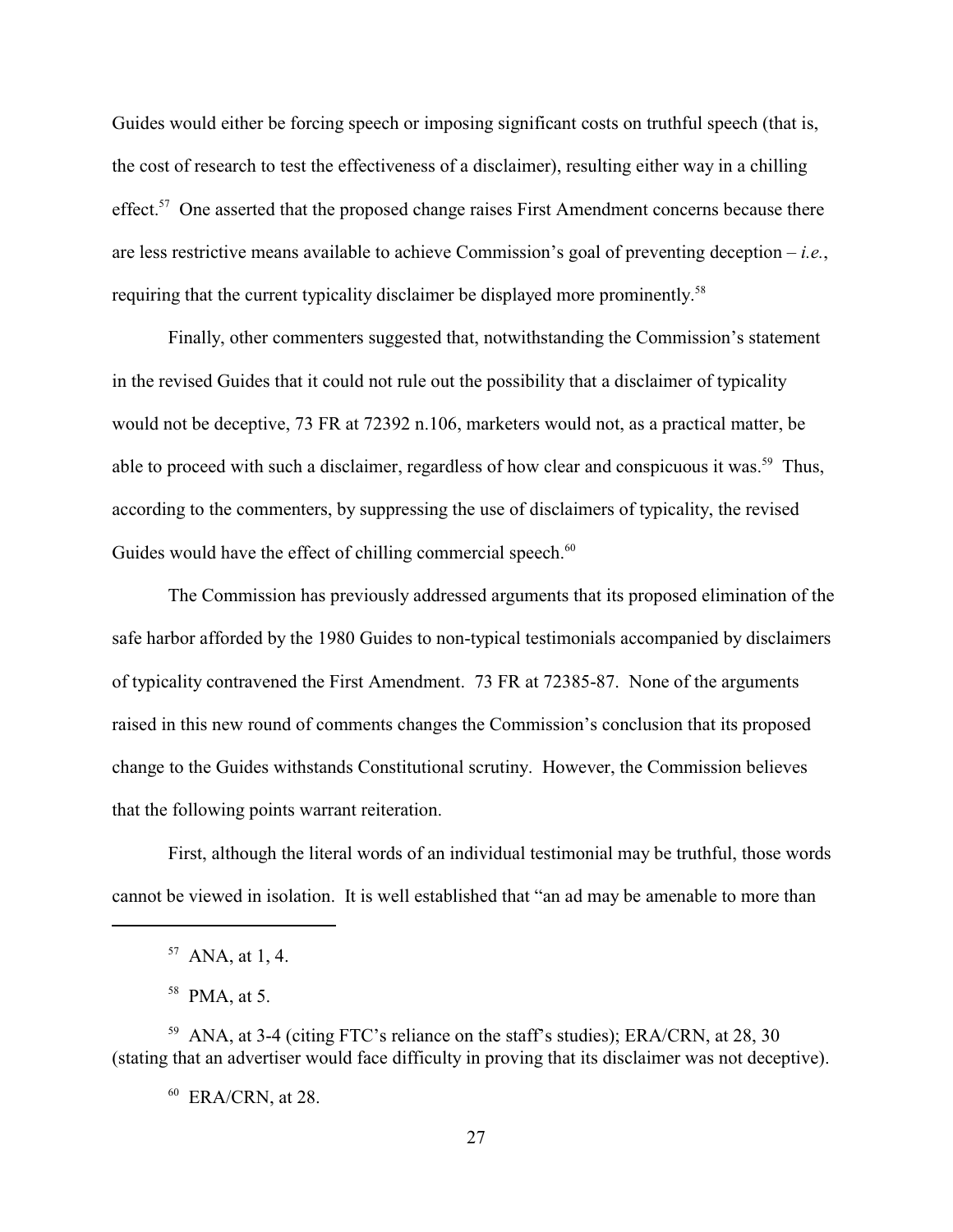one reasonable interpretation." *Telebrands Corp.*, 140 F.T.C. 278, 290 (2005), *aff'd*, 457 F.3d 354 (4th Cir. 2006); *see, e.g.*, *Kraft, Inc.,* 114 F.T.C. 40, 120-21 n.8 (1991); *Thompson Medical Co.*, 104 F.T.C. 648, 787 n.7 (1984). Moreover, "[w]here an ad conveys more than one meaning, only one of which is misleading, a seller is liable for the misleading interpretation even if nonmisleading interpretations are possible." *Telebrands Corp.*, 140 F.T.C. at 290; *see, e.g., Bristol-Myers Co.*, 102 F.T.C. 21, 320 (1983), *aff'd*, 738 F.2d 554 (2d Cir. 1984); *National Comm'n on Egg Nutrition v. FTC*, 570 F.2d 157, 161 n.4 (7th Cir. 1977). A secondary message understood by reasonable consumers is actionable if deceptive, even though the primary message is accurate. *Deception Policy Statement*, 103 F.T.C. at 178 n.21; *see National Comm'n on Egg Nutrition*, 88 F.T.C. 89, 185 (1976), *enforced in part*, 570 F.2d 157 (7th Cir. 1977); *Jay Norris Corp.*, 91 F.T.C. 751, 836 (1978), *aff'd*, 598 F.2d 1244 (2d Cir. 1979).

The critical question for determining whether an ad is deceptive under Section 5 of the FTC Act – for all advertising, whether or not testimonials are involved – is what is the net impression consumers take away from the ad as a whole. The revised language in Section 255.2 would come into play only if a truthful testimonial: (1) conveys to consumers that the testimonialist's results are "representative of what consumers will generally achieve with the advertised product or service in actual, albeit variable, conditions of use"; and (2) the advertiser does not have adequate substantiation for that claim. In other words, the Guides call for a disclosure only if the ad is misleading (and thus not protected by the First Amendment<sup>61</sup>) without a disclosure. On the other hand, if the advertisement, taken as a whole, does not convey an unsubstantiated, and thus misleading, message of typicality, no disclosure is necessary.

<sup>&</sup>lt;sup>61</sup> Central Hudson Gas & Elec. Corp. v. Public Service Comm'n of New York, 447 U.S. 557, 566 (1980) (commercial speech that concerns unlawful activity or is misleading is not entitled to constitutional protection and may be freely regulated).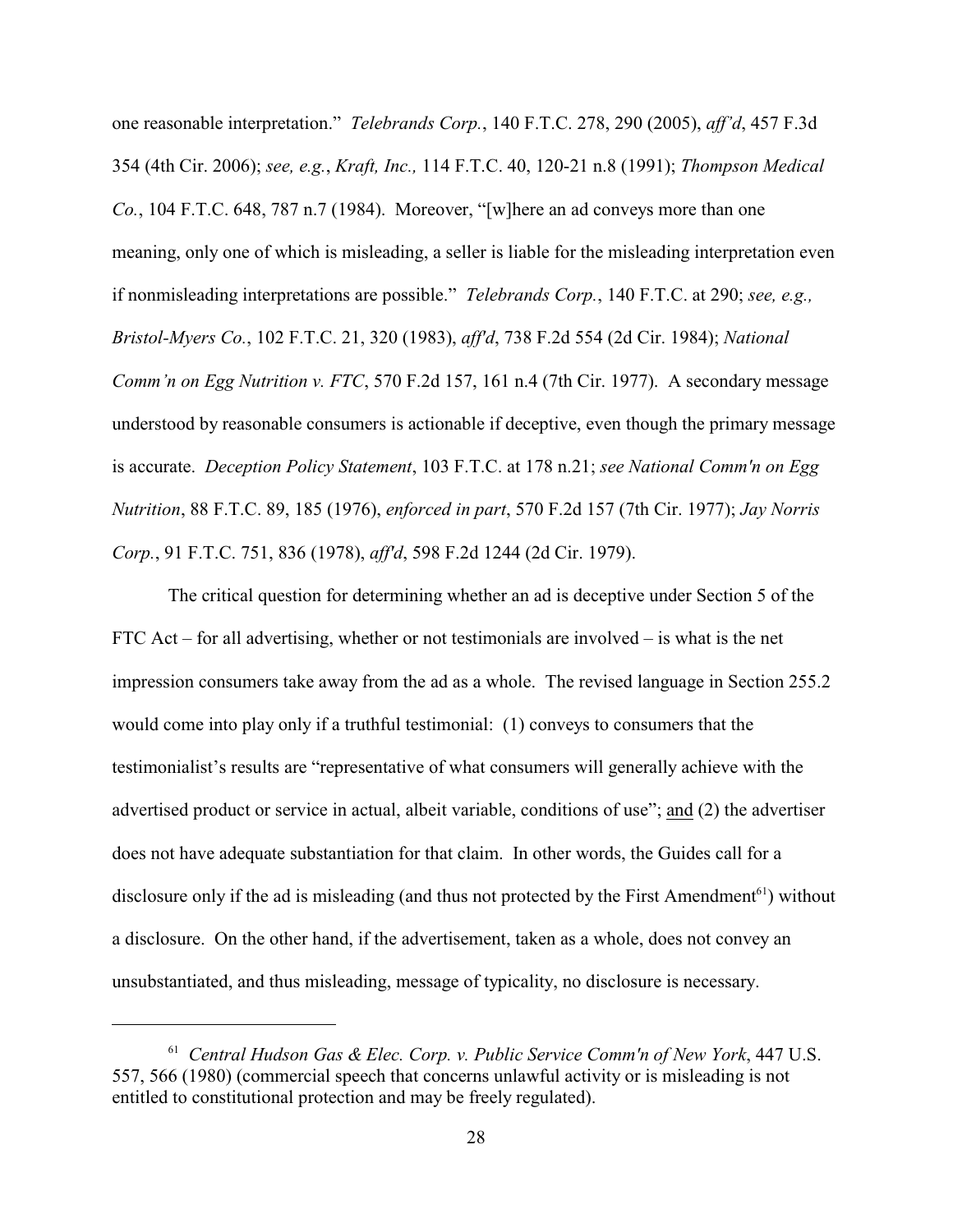Second, as noted above, the revised Guides would not prohibit the use of disclaimers of typicality. Although the Commission is, admittedly, skeptical that most disclaimers of typicality will be effective in preventing deception, Section 255.2 does not rule out the possibility that a clear, conspicuous, and informative disclaimer could accomplish this goal. *See* 16 CFR 255.2 n.1 (noting also that this does not affect the Commission's burden of proof in litigation). An advertiser unable to disclose what consumers can generally expect from its product could conduct consumer research to determine whether its ad is misleading.

For the foregoing reasons, the Commission concludes that the revisions to Section 255.2 will not impermissibly chill truthful speech in violation of the First Amendment.

## 3. The Proposed Revisions to Section 255.2 Are Impractical and Burdensome

A number of commenters asserted that the Commission's revisions to Section 255.2(b) will be impractical for advertisers to implement, and that the net effect will be detrimental both to consumers and to new businesses that have not had enough sales to generate adequate substantiation.<sup> $62$ </sup> To the extent that some of these arguments echo those already made in comments submitted in response to the Commission's January 2007 Federal Register notice, the Commission has already considered them once, but does so now again.

One commenter criticized the Commission's proposed revision of the sentence in the 1980 Guides that stated that testimonials about the performance of the advertised product "will" convey typicality claims; as revised, that phrase would state that they "will . . . likely" convey

 $E.g.,$  DMA, at 2 (stating that revisions would be a potential barrier to new businesses, or to introduction of new products); PRSA, at 5-6 (stating that removing safe harbor will work against consumers' best interests because requiring research to determine "typical results" could end up depriving them of important information).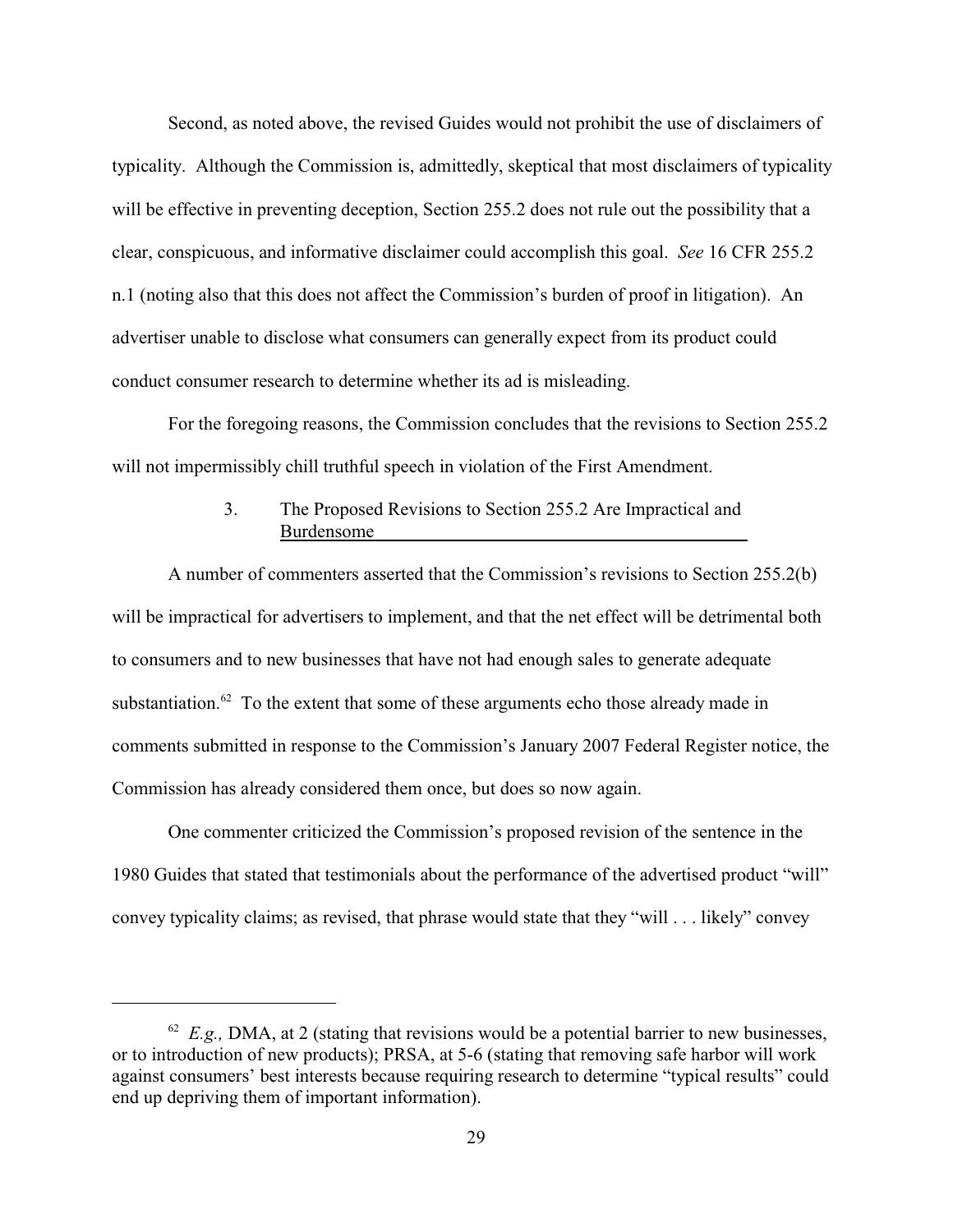such claims.  $63$  In the view of this commenter, the new language will impose a burden on advertisers by making them responsible for determining how testimonials will be interpreted. As a result, many may decide to include generally representative disclaimers that are not actually necessary, thereby entailing expensive research costs to generate the needed data.

The revision in question would recognize that, depending on how a testimonial is crafted and used in a particular ad, it might not convey a typicality claim; thus, the comment correctly points out that advertisers who use testimonials will be responsible for knowing what messages consumers take away from their ads. But advertisers already bear this responsibility. Moreover, the revision actually makes the Guides less restrictive, by allowing for the possibility that a testimonial will not convey a typicality claim, and thus not require any further qualification.

Most of the commenters who addressed the proposed changes to Section 255.2, however, asserted that those changes are problematic because many advertisers – especially those in weight loss and health-related industries – would not be able to determine what the generally expected performance would be in the depicted circumstances, and thus would no longer be able to use aspirational testimonials. Specifically, they contend, determining generally expected results is impractical or extremely difficult for products whose results differ depending on the individual physiology of participants and their commitment to the program. $^{64}$  The hardship imposed by eliminating the use of disclaimers of typicality would be especially great, according to the commenters, for those small businesses and new companies that will not have sufficiently

 $63$  AAAA/AAF, at 4-5.

*E.g.,* C of C, at 3; AAAA/AAF, at 9; ERA/CRN, at 5-6; *see also* NPA, at 1-2. <sup>64</sup>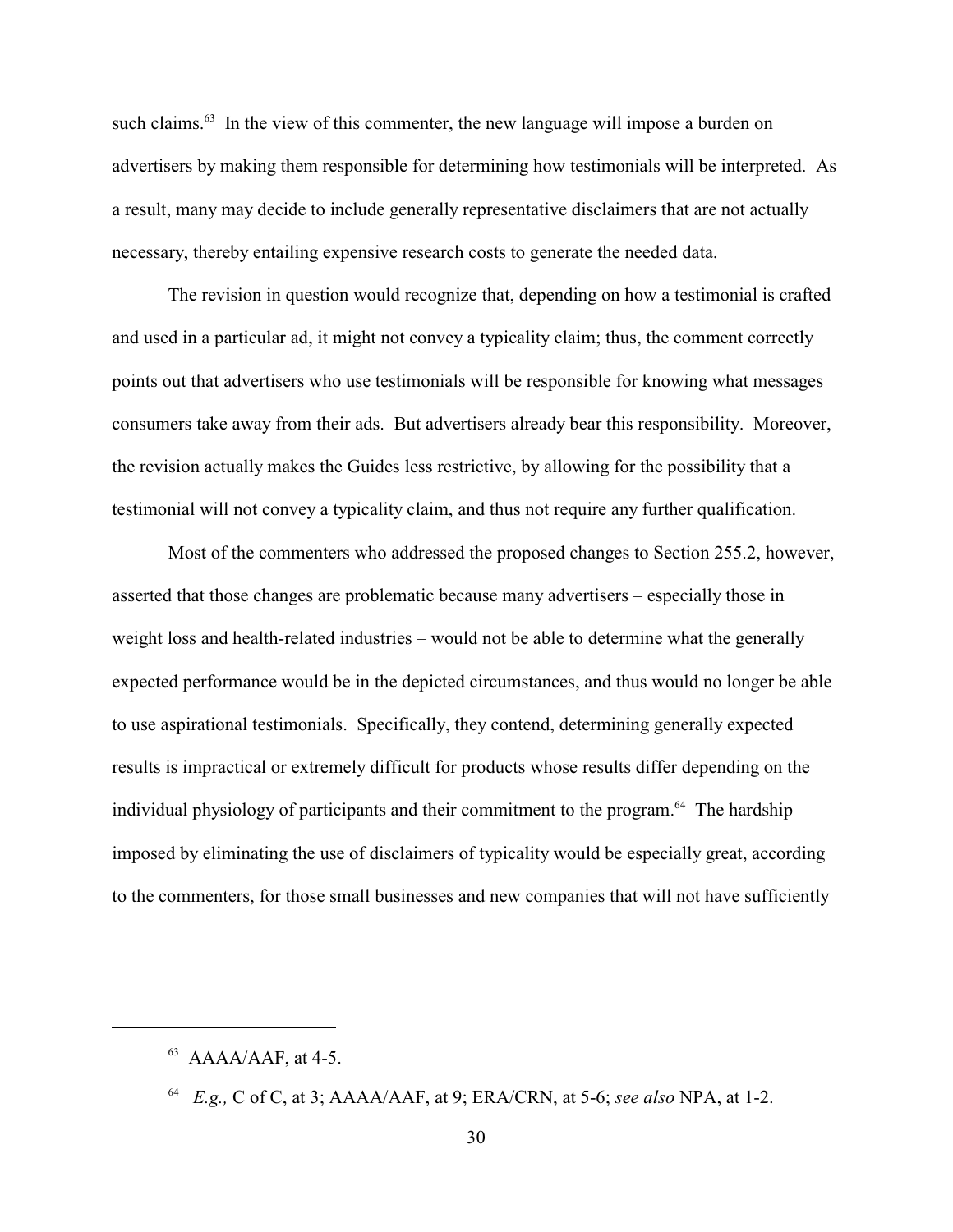large pools of customers from whom generally expected results can be culled, and thus they will not be able to use testimonials.<sup>65</sup>

Other commenters raised questions about the nature and scope of the study that would satisfy the Commission for purposes of determining what results consumers can generally expect from the advertised product, including whether results from controlled studies could be used.<sup>66</sup> Two comments asserted that any disclosure that attempted to explain all the factors that could affect the results consumers could generally expect from the advertised product could itself be deceptive.  $67$  In the end, the commenters contend, advertisers would either incur substantial costs trying to create substantiation that will meet the Commission's approval or cease using truthful,

 $67$  PRSA, at 6 (stating that disclosure would be confusing because of the amount of information advertisers would have to provide); PMA, at 3.

 $<sup>65</sup>$  PMA, at 11; ERA/CRN, at 3 (stating that requiring disclosure of "generally expected</sup> results" supported by the level of substantiation generally required of any other material claim "will work substantial hardship on many advertisers for many products," especially advertisers of new products).

<sup>&</sup>lt;sup>66</sup> NPA, at 2 (stating that the Commission's assertion in the November 2008 Federal Register notice that marketers would be able to design reliable studies of product efficacy did not appear to be based on anything other than optimism, and did not address whether data from controlled studies – that might differ from consumers' experiences in non-controlled settings – would be acceptable); PMA, at 7-8 (questioning whether the "typical consumer" includes everyone who signed up or only those who finished program); C of C, at 2 (stating that there is "no way to be sure how real consumers will use an exercise device when no one is monitoring them"; "it may not be feasible to generate typicality data that would meet the Commission's strict standards for the substantiation of such claims"); ERA/CRN, at 4-5 (stating that the FTC does not explain the basis for its confidence that methodologically sound means of determining generally expected results can be devised for most products; scientific tests may show nothing about average results consumers can expect when results derive from frequency, intensity and commitment with which consumers use the product in question); *see also* AAAA/AAF, at 8 (stating that the determinations required by the Guides would likely require costly studies).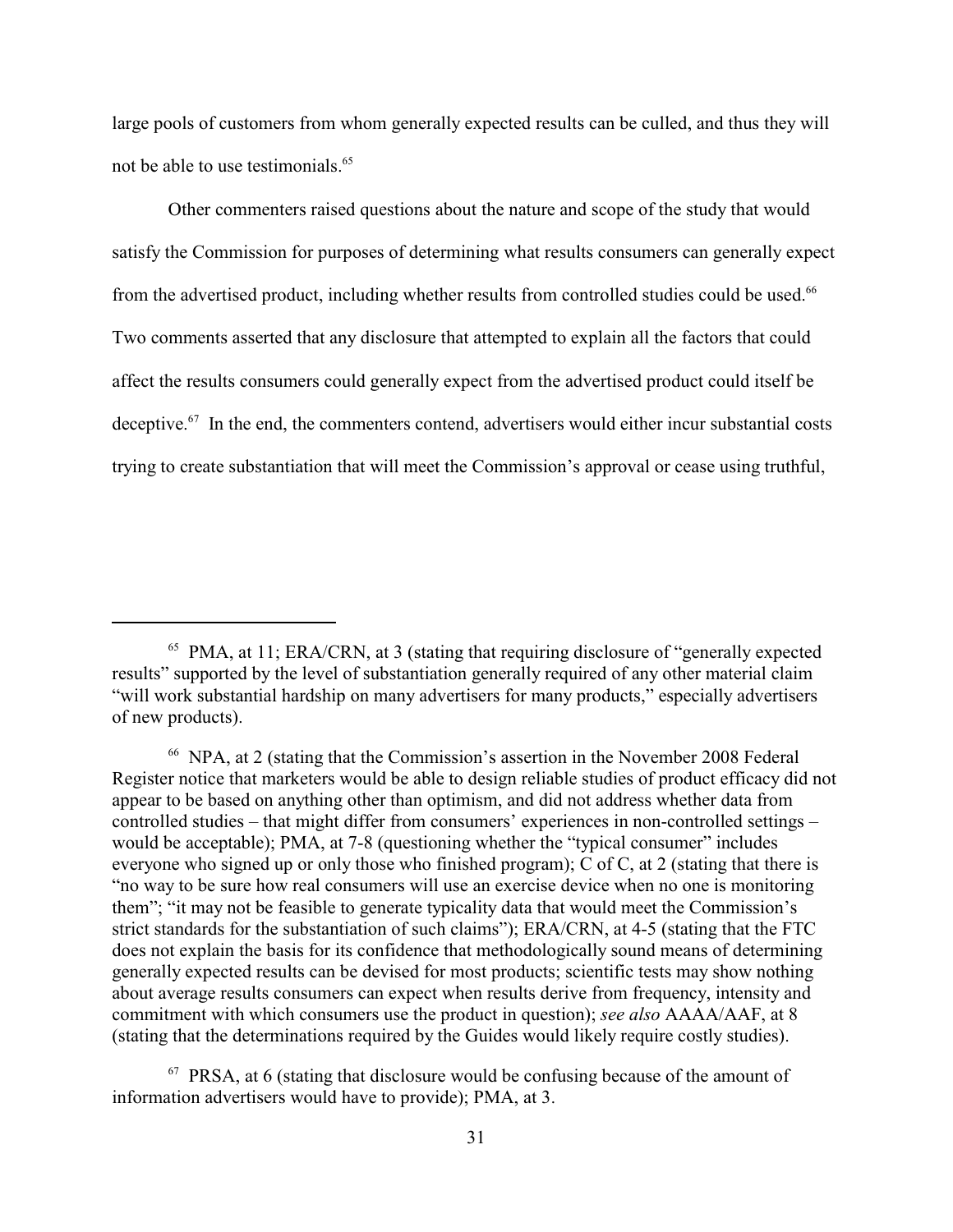aspirational testimonials.<sup>68</sup> Based on these considerations, the commenters maintain that the FTC should continue to allow disclaimers of typicality.<sup>69</sup>

At the outset, the Commission notes that some of the comments misread the proposed revisions to Section 255.2 as requiring them to determine with precision what "the typical consumer" would achieve with the product.<sup>70</sup> This is not what the Commission intends.

Advertisers are not required to identify a "typical consumer" of their product and then determine what result that consumer achieved. Rather, the required disclosure in this circumstance is "the *generally expected* performance in the *depicted circumstances*." Thus, advertisers are provided some reasonable leeway to make this disclosure. For example, the term "generally expected results" is used rather than "average" in order to convey that this disclosure would not have to be based on an exact mathematical average of users of the product, such as might be developed from a valid survey of actual users. For example, substantiation for a "generally expected results" disclosure could be extrapolated from valid, well-controlled clinical

ERA/CRN, at 6 (stating that the Commission would be setting up a Hobson's choice 68 for marketers: abstain from using truthful testimonials because information about typical results is unobtainable, or risk FTC action); ANA, at 1 (stating that "advertisers fearing FTC enforcement proceedings may be forced to incur substantial costs trying to create quantitative support for the typicality of a testimonial statement or to refrain from providing truthful information to consumers"); NPA, at 2 (stating that the fact that consumers' habits vary widely "creates confusion about what constitutes a typical consumer in the first place").

 $E.g., PMA, at 8$  (stating that "Because there is no 'typical' or 'average' consumer and there are so many variables impacting weight loss or medical conditions, a typicality disclaimer is in fact the best way to properly disclose the limited applicability of testimonial results.").

<sup>&</sup>lt;sup>70</sup> C of C, at 2 (stating that "There may be no real doubt that the product is effective for consumers generally, and there may be no real doubt that the individual testimonials used in the advertisement are truthful. Yet, the advertiser would not be able to use such testimonials safely unless it could substantiate what the 'typical' consumer would achieve." (footnote omitted)); PMA, at 7 (stating that it is impossible to capture substantiation for the "'typical consumer' experience" because there is no such thing as a typical consumer when it comes to weight loss or health care); *see also* PRSA, at 5-6 (noting the difficulty in determining "typical results").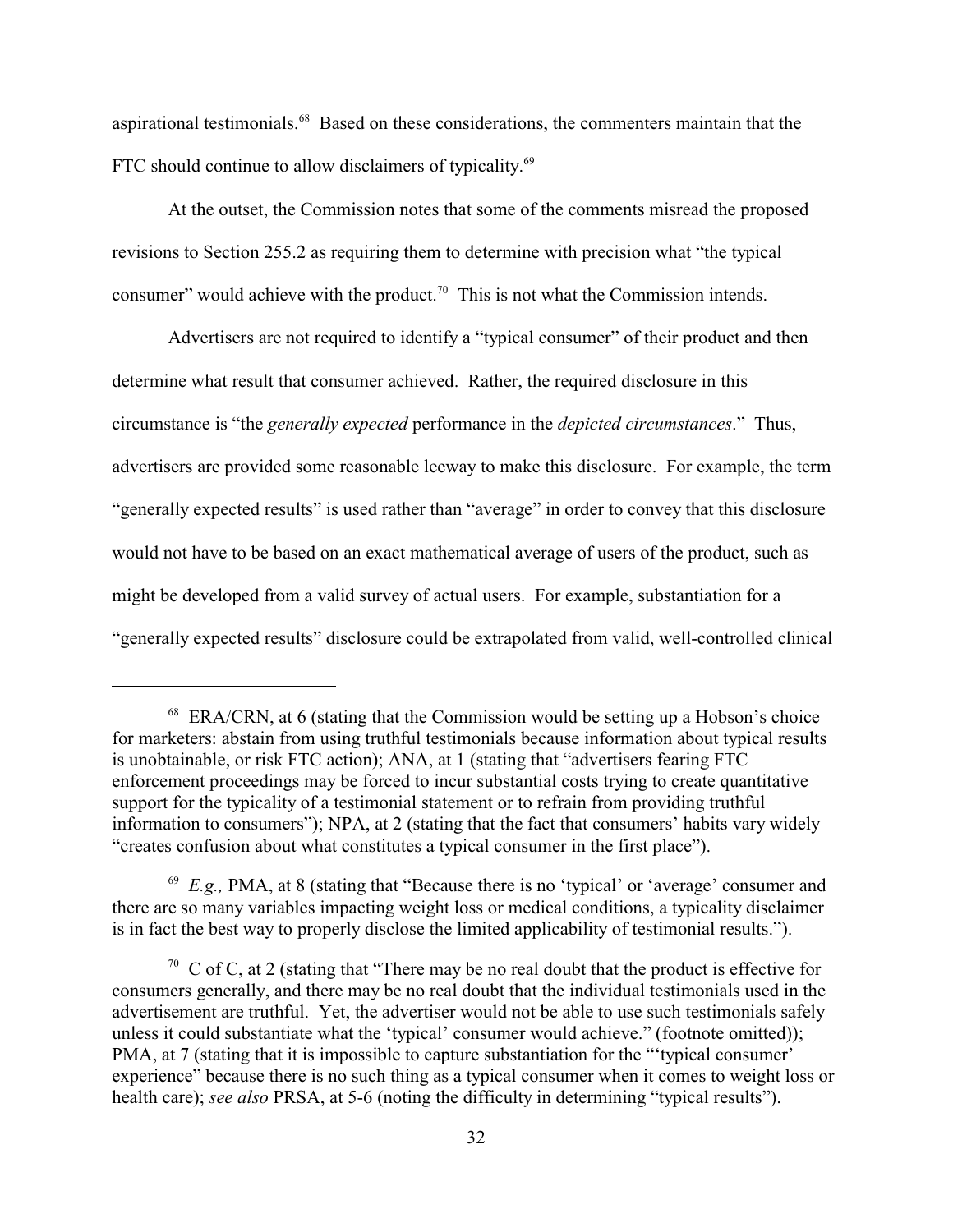studies of patients matching the profile of the persons in the ad, even though consumers' real world results are not likely to match exactly the results in the clinical study.<sup>71</sup> In some instances, advertisers may rely on generally accepted scientific principles (*e.g.,* the average individual needs a net calorie deficit of 3,500 calories to lose 1 pound) to determine generally expected results.

In other cases, the advertiser may be able to limit the scope of the disclosure by limiting the circumstances depicted in the advertisement. For example, if all of the testimonials used in an advertisement are clearly identified as persons who have been members of a weight loss clinic for at least one year, the disclosure can be based on performance data from that group.<sup>72</sup> In any event, the disclosure of generally expected results should clearly identify the group from which the data were obtained. $73$ 

The Commission recognizes that differences in physiology and commitment will affect the results that individual consumers will get from a particular weight loss or fitness product or program. The proposed revisions to Section 255.2 do not prescribe a uniform one-size-fits-all disclaimer, however, and an advertiser could take these factors into consideration in crafting a

<sup>&</sup>lt;sup> $71$ </sup> If such studies are adequate to reasonably substantiate the efficacy claim of the product for the target audience of the ad, there is no reason why they could not reasonably be relied on to substantiate a "generally expected results" disclosure, provided that the data generated by the studies are relevant to the subjects of the ad at issue and the disclosure is not otherwise misleading. For example, it would be problematic to extrapolate from a study using obese young men to an ad using testimonials from older overweight women.

 $12$  The disclosure should also describe the source of the data.

 $73$  As well as identifying the group for whom those data are relevant, the disclosure should set forth other information that would be meaningful in assessing the study's results, such as the duration of the study. For example, in an ad showing formerly overweight men, a disclosure might state "in an 8-week clinical study, men who were at least 30 pounds overweight lost an average of 2 pounds per week."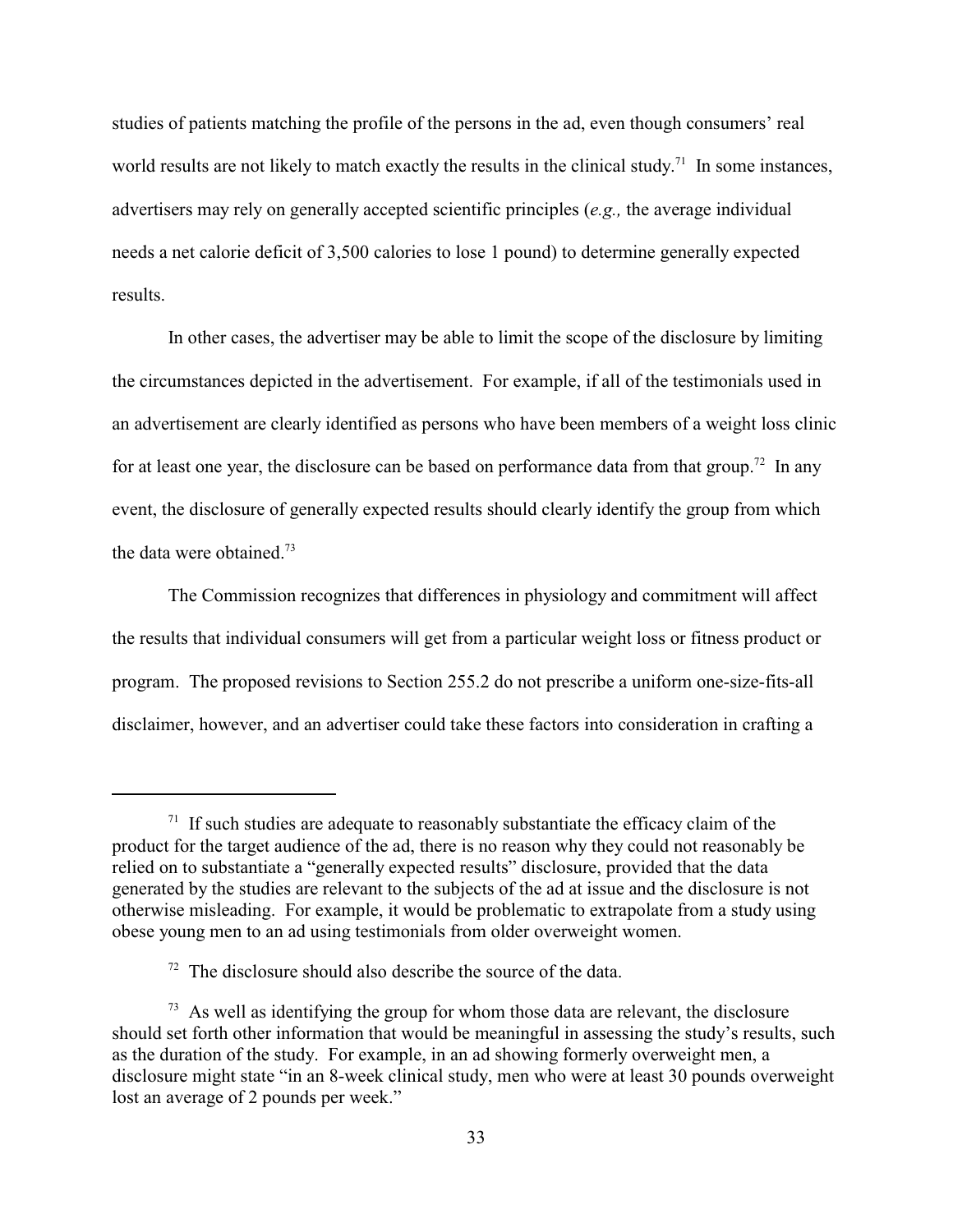disclosure. With meaningful disclosures, consumers not only would have a realistic sense of what they can expect from a product or service, but could also take away the message that if they dedicate themselves as much as the testimonialist did, they might achieve even more.<sup>74</sup>

Nevertheless, as the Commission recognized in the November 2008 Federal Register notice, 73 FR at 72382, some advertisers may not have the information available to them to be able to disclose the generally expected performance of their product or service to consumers. In these cases, advertisers using testimonials need either to exercise care not to convey a typicality claim, or to rely on statements of general endorsement of the product, *e.g.,* "I've tried many products and this was the best."<sup>75</sup>

Disclosing the results consumers can generally expect from the advertised product under the circumstances depicted in the ad will entail costs associated with the data collection and analysis. Those costs, however, are no different from what the advertiser would incur if it made the same performance claim directly, rather than though a testimonial, and there is no reason why the substantiation requirements should differ between the two forms of advertising if the message conveyed to consumers is the same. Nor is there any reason why a new company that might not yet have data showing how well its product performs should be allowed to convey a

 $14$  Even truthful consumer testimonials provide only marginally useful information to consumers. In general, it is impossible for consumers to verify the reported experiences. Indeed, even the testimonialist may incorrectly attribute the performance benefit to the product. The additional disclosures will, on the whole, provide more useful information to consumers than the ritualistic "results not typical" disclaimers, even if they are not without some flaws.

 $15$  If the advertiser does not yet have sufficient information as to the results consumer can generally expect to achieve with its product, it can still use general testimonials – *i.e.,* testimonials that do not make specific performance claims – provided the net takeaway of the ad is not misleading. For example, a testimonialist might praise the taste of a company's reduced calorie foods, or the fact that a particular exercise video was the "best ever."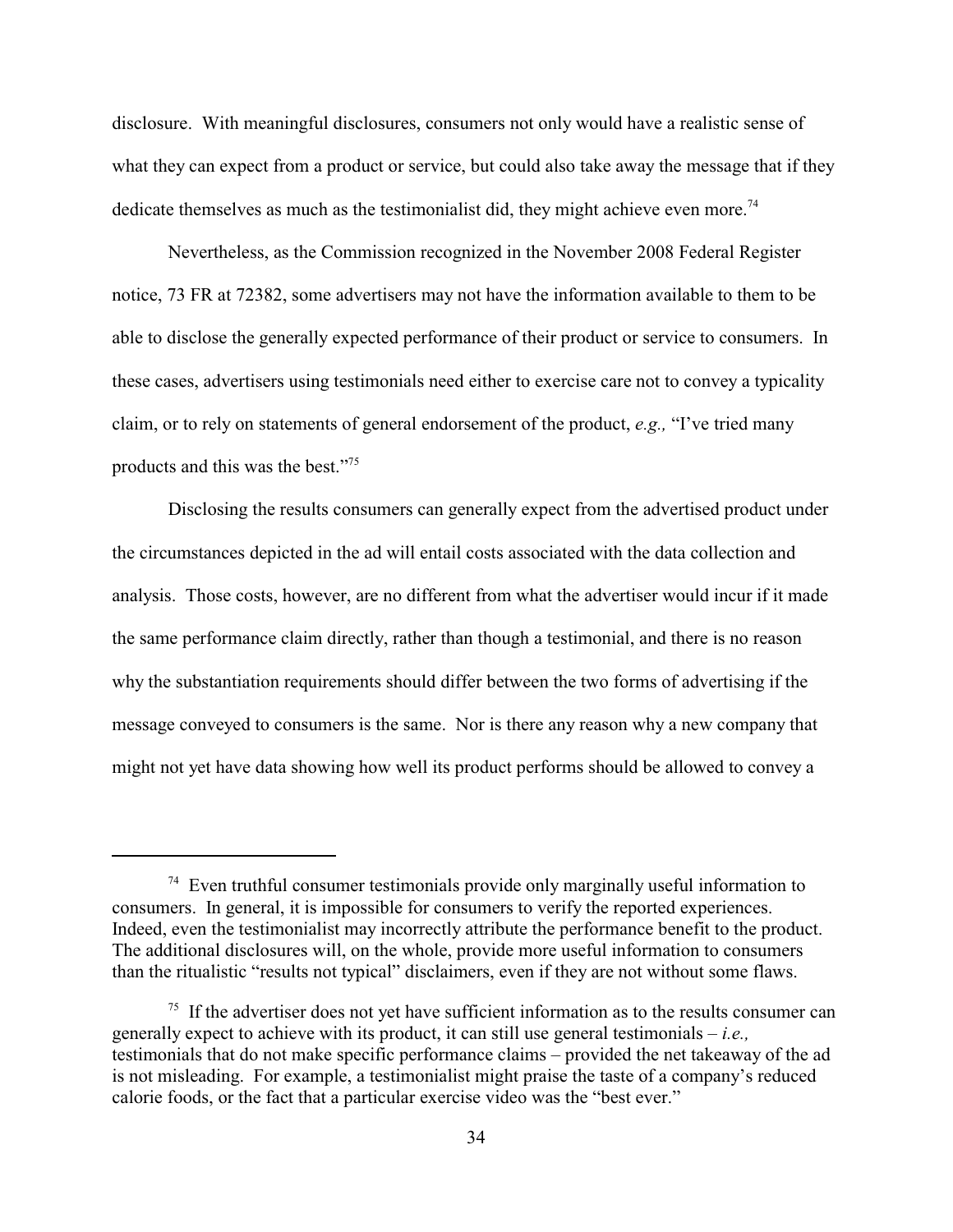performance claim through testimonials that it would not be able to substantiate if it made that claim directly.

The effect of the revision at issue is to treat ads that use testimonials the same as all other ads. Section 5 of the FTC Act requires advertisers to have substantiation for the messages that consumers reasonably take from their ads, which means they must first know what messages consumers take away from those ads. The Commission sees no reason why an advertiser should be exempt from those basic obligations simply because it chooses to communicate its claims through the use of testimonials; yet, that is precisely the effect of the safe harbor afforded by the 1980 Guides. Accordingly, the Commission concludes that the safe harbor for non-typical testimonials accompanied by disclaimers of typicality should be eliminated, and the revisions to Section 255.2 of the Guides that were proposed in the November 2008 Federal Register notice should be adopted in final form without further revision, except for the addition of the phrase "or service" in Section 255.2(b) and the revisions to news Example 4 and 7 discussed below.

#### 4. Revisions to Examples 4 and 7 in Section 255.2

The Commission is modifying and expanding a new example proposed in November 2008 in which a testimonialist touts the results she achieved using a product called WeightAway under an extreme regimen (exercising 6 hours daily and eating nothing but raw vegetables). Two new fact patterns added to the example demonstrate how the description of the circumstances under which a testimonialist achieved her results can determine the information that should be disclosed in the advertisement.

Thus, when the ad just features "before" and "after" pictures with the caption "I lost 50 pounds in 6 months with WeightAway," the ad is likely to convey that her experience is representative of what consumers will generally achieve. Therefore, if consumers cannot

35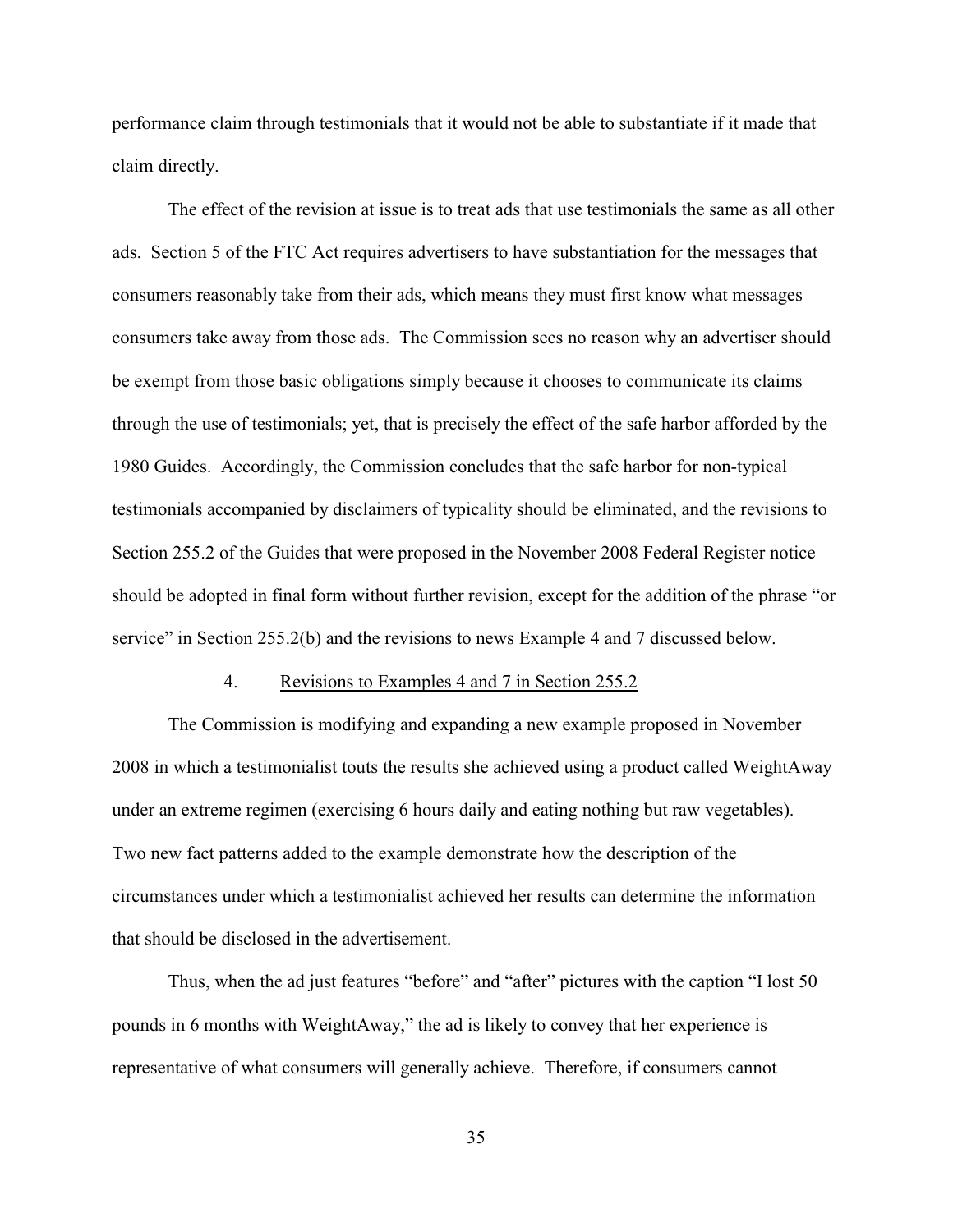generally expect to achieve such results, the ad should clearly and conspicuously disclose what they can expect to lose in the depicted circumstances (*e.g.,* "most women who use WeightAway for 6 months lose at least 15 pounds"). Similarly, if the testimonialist in an ad with those two pictures simply says, "I lost 50 pounds with WeightAway" without any mention of how long it took to achieve those results, and WeightAway users generally do not lose 50 pounds, the ad should disclose what results they do generally achieve (*e.g.,* "most women who use WeightAway lose 15 pounds").

In November 2008, the Commission also proposed a new Example 7 to Section 255.2, in which theater patrons express their views about a movie they have just seen. The example stated that the advertiser "does not need to have substantiation that their views are representative of the opinions that most consumers will have about the movie, because this advertisement is not likely to convey a typicality message." The Commission is revising this example to explain that the reason no typicality message would be conveyed is that the patrons' statements would be understood to be the subjective personal opinions of only three people.

#### **F. Section 255.3 – Expert Endorsements**

Although no comments addressed this particular example, the Commission has decided to revise proposed new Example 6 to Section 255.3 because it could erroneously be read to suggest that a medical doctor or comparably qualified expert could properly make performance claims for a cholesterol-lowering drug based solely on consumer letters and the results of a study using an animal model. As revised, the example states that the doctor's endorsement would likely be deceptive because those materials are not what others with the same level of expertise would consider adequate to support those claims.

36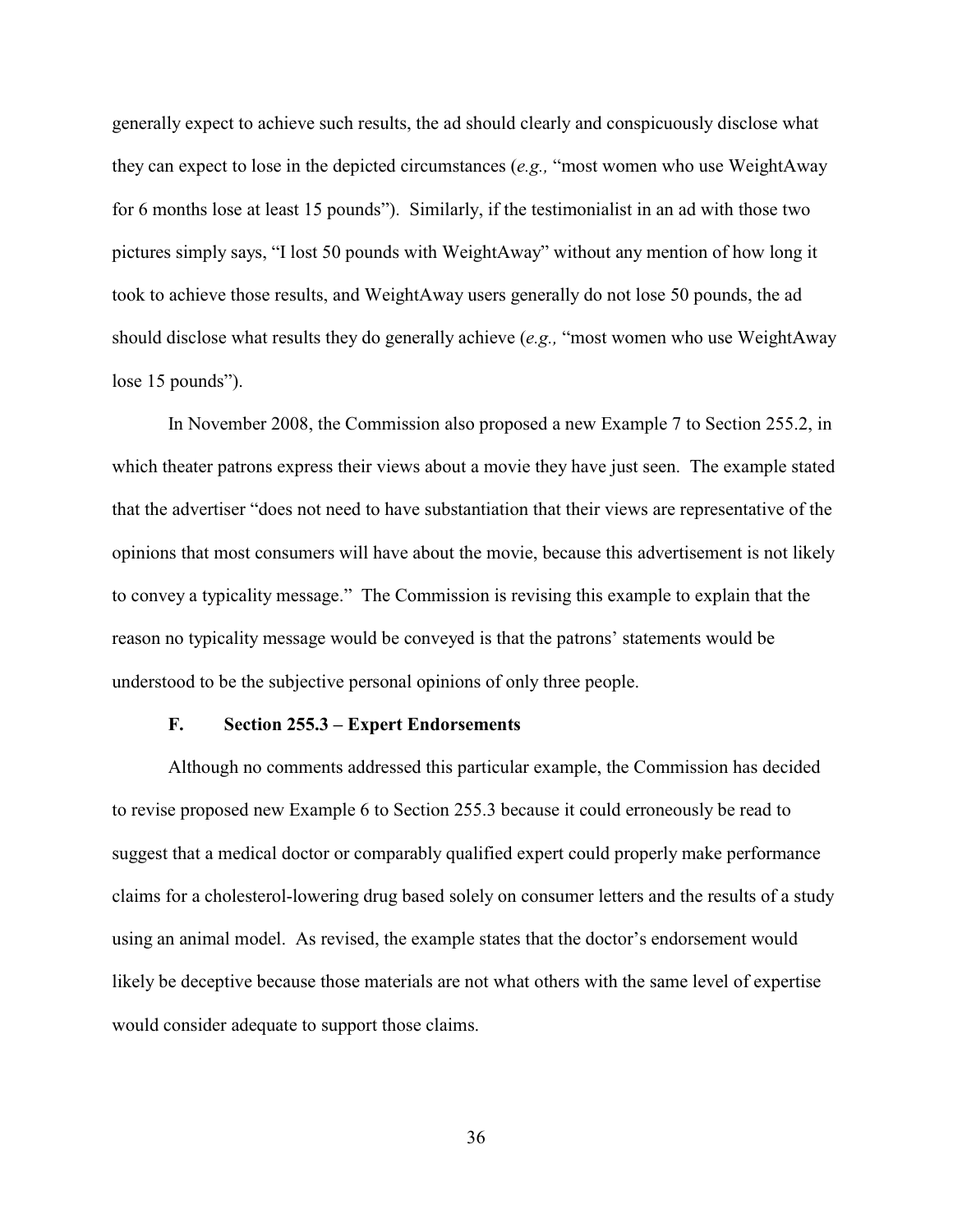# **G. Comments Addressing Section 255.4 of the Guides – Endorsements by Organizations**

Although the Commission's November 2008 Federal Register notice did not propose any changes to Section 255.4 of the Guides, one commenter asked a question about that provision, which states that "an organization's endorsement must be reached by a process sufficient to ensure that the endorsement fairly reflects the collective judgment of the organization" (emphasis added).<sup>76</sup> Specifically, the commenter requested confirmation that action by an organization's governing body, such as its Board of Directors, is not the kind of "collective judgment" required, and that "an objective evaluation by a qualified and competent organization staff person, or group of staff members, is sufficient."<sup>77</sup>

The Commission agrees that an organization's governing body need not necessarily participate in the process; however, the decision of a single staff person might not be sufficient to ensure that the process reflects the organization's "collective judgment" and certainly might not be "generally free of the sort of subjective factors that vary from individual to individual." 16 C.F.R § 255.4.

The organization should have a process in place to ensure that its endorsements reflect the "collective judgment of the organization." For example, the organization's management could adopt specific procedures and standards to be applied in the review process, including, for example, clear statements concerning the qualification of the individual(s) conducting the review,  $78$  the criteria against which products are to be judged, and any other requirements or

 $\overline{d}$ . *Id.* 

 $76$  NAR, at 2.

 $78$  Because of the specialized nature of some of the products that this organization might (continued...)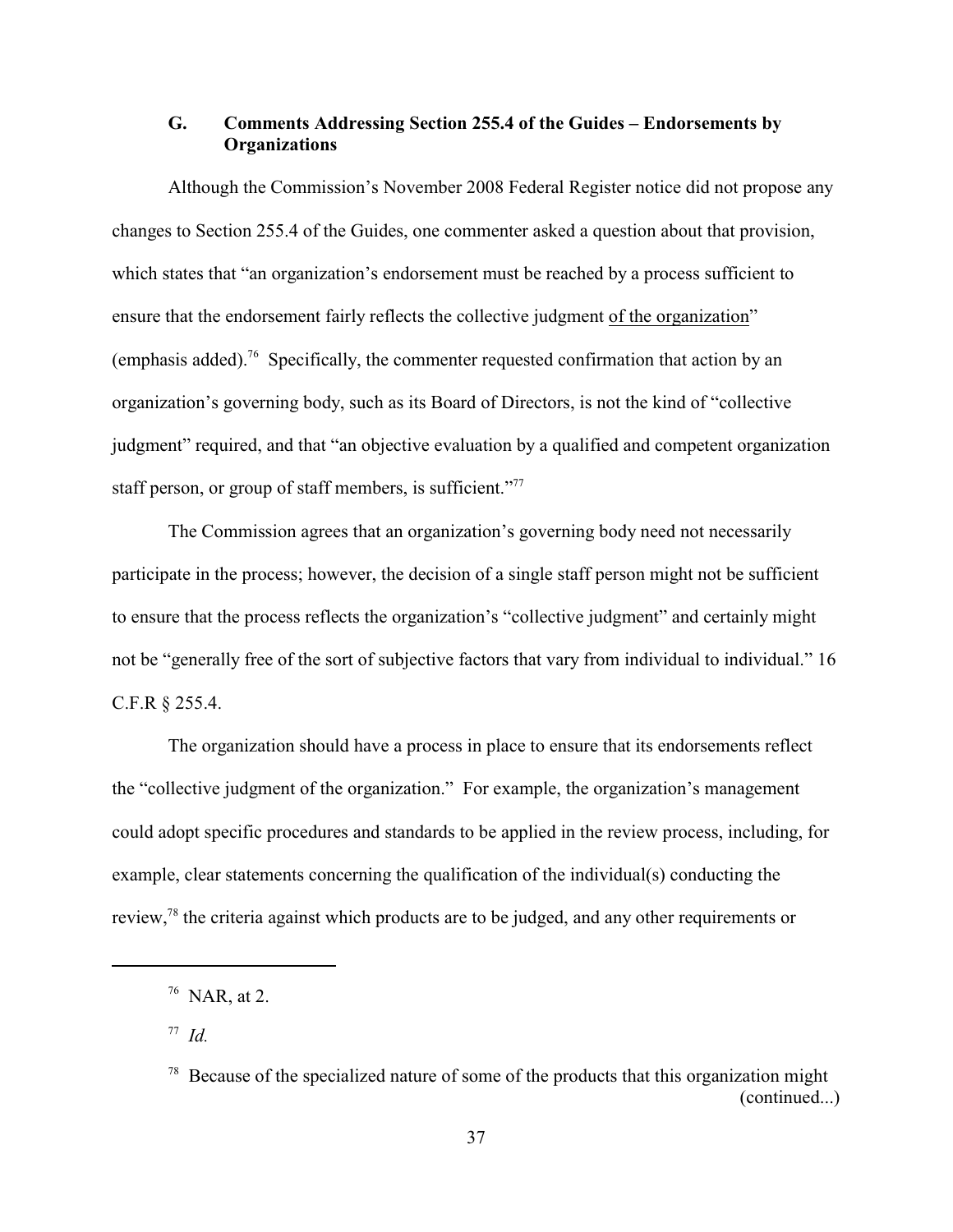prohibitions management deems appropriate (*e.g.,* prohibitions against staff members reviewing products in which they have a financial interest).

The Commission is also deleting an unnecessary cross-reference to Section 255.3 that previously appeared at the end of the example to Section 255.4.

## **H. Comments Addressing Revisions to Section 255.5 of the Guides – Disclosure of Material Connections Between Advertisers and Endorsers**

The comments filed in response to the November 2008 Federal Register notice raise a number of issues concerning the disclosure of material connections between advertisers and endorsers: (1) whether, in the case of new, consumer-generated media, the disclosure obligation falls upon the advertiser or the endorser, and to the extent that the disclosure obligation falls on the endorser, whether the advertiser is potentially liable if the endorser fails to make that disclosure; (2) whether simply receiving a product, without any accompanying monetary payment, triggers a disclosure obligation; and (3) the potential implications of the Commission's proposed new Example 3 concerning celebrity endorsements in nontraditional media, and proposed new Examples 7-9, in which the obligation to disclose material connections is applied to endorsements made through certain new media.

> 1. Obligation to Disclose Material Connections in Endorsements Conveyed Through New Consumer-Generated Media

 When the Commission adopted the Guides in 1980, endorsements were disseminated by advertisers – not by the endorsers themselves – through such traditional media as television

 $78$  (...continued)

review, readers of its membership publication might view it as having expertise in these products. In that case, the organization would have to use an expert (who could be a staff member), or "standards previously adopted by the organization and suitable for judging the relative merits of such products." 16 CFR 255.4.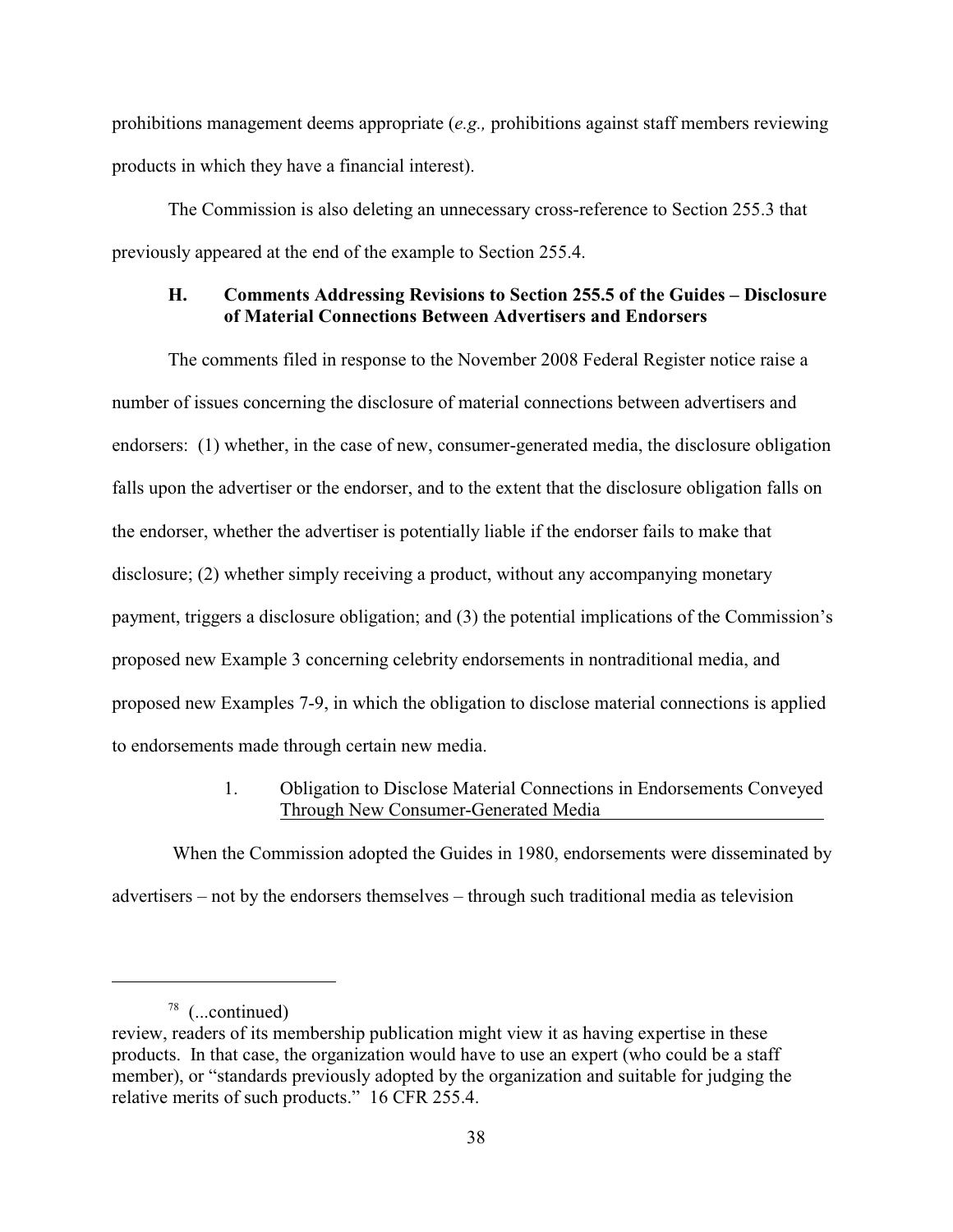commercials and print advertisements. With such media, the duty to disclose material connections between the advertiser and the endorser naturally fell on the advertiser.

The recent creation of consumer-generated media means that in many instances, endorsements are now disseminated by the endorser, rather than by the sponsoring advertiser. In these contexts, the Commission believes that the endorser is the party primarily responsible for disclosing material connections with the advertiser. However, advertisers who sponsor these endorsers (either by providing free products – directly or through a middleman – or otherwise) in order to generate positive word of mouth and spur sales should establish procedures to advise endorsers that they should make the necessary disclosures and to monitor the conduct of those endorsers. 79

The Commission notes in this regard that the Word of Mouth Marketing Association's ("WOMMA") code of ethics says that word of mouth advocates should disclose their relationship with marketers in their communications with other consumers; and that marketers should effectively monitor disclosure of their word of mouth advocates.<sup>80</sup> The WOMMA Code also requires advocates to disclose the source of product samples or incentives received from marketers. 81

 $^{81}$  *Id.* at 8.

 $79$  The Commission's view that these endorsers have an obligation to disclose material connections with their sponsoring advertisers should not be seen as reflecting a desire on the part of the Commission either to deter consumers from sharing their views about products they like with others or as an indication the Commission intends to target consumer endorsers who use these new forms of consumer-generated media. As with traditional media, the Commission's law enforcement activities will continue to focus on advertisers.

 $80$  WOMMA, at 7.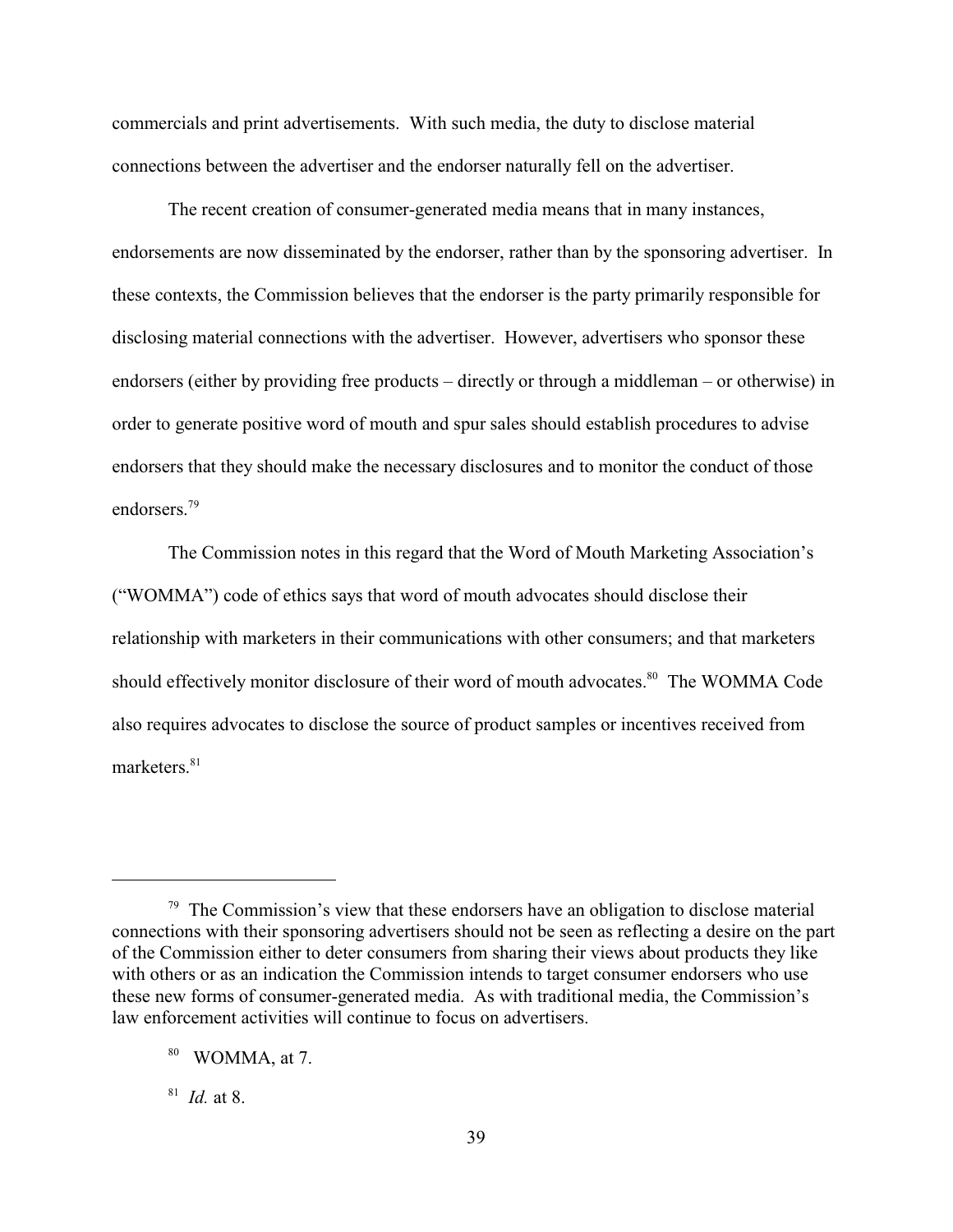The development of these new media has, however, highlighted the need for additional revisions to Section 255.5, to clarify that one factor in determining whether the connection between an advertiser and its endorsers should be disclosed is the type of vehicle being used to disseminate that endorsement – specifically, whether or not the nature of that medium is such that consumers are likely to recognize the statement as an advertisement (that is, as sponsored speech). Thus, although disclosure of compensation may not be required when a celebrity or expert appears in a conventional television advertisement, endorsements by these individuals in other media might warrant such disclosure.

# 2. Does Receipt of a Product, Without Monetary Compensation, Constitute a Material Connection That Must Be Disclosed?

Several commenters asked whether an advertiser's provision of a free sample to a consumer in and of itself was a material connection that would have to be disclosed by that consumer and, if so, whether there was a monetary value associated with that item below which that obligation would not be triggered. $82$  One commenter asserted that modern companies that distribute product samples to promote word of mouth are analogous to companies that distribute free samples in grocery stores.<sup>83</sup> That commenter further asserted that the Guides, as written, might cover both situations, even though neither distributor controls what is said about the products being distributed and the consumers are not compensated in either case.<sup>84</sup>

 $82$  BzzAgent, at 9 (stating that if consumers are under no obligation to say anything about the products they have received, the provision of those free samples might not be material to other consumers in evaluating that person's opinion); PCPC, at 2 (acknowledging that receipt of product with high value, such as a car, would be material).

 $83$  BzzAgent, at 7.

 $^{84}$  *Id.* at 7-8.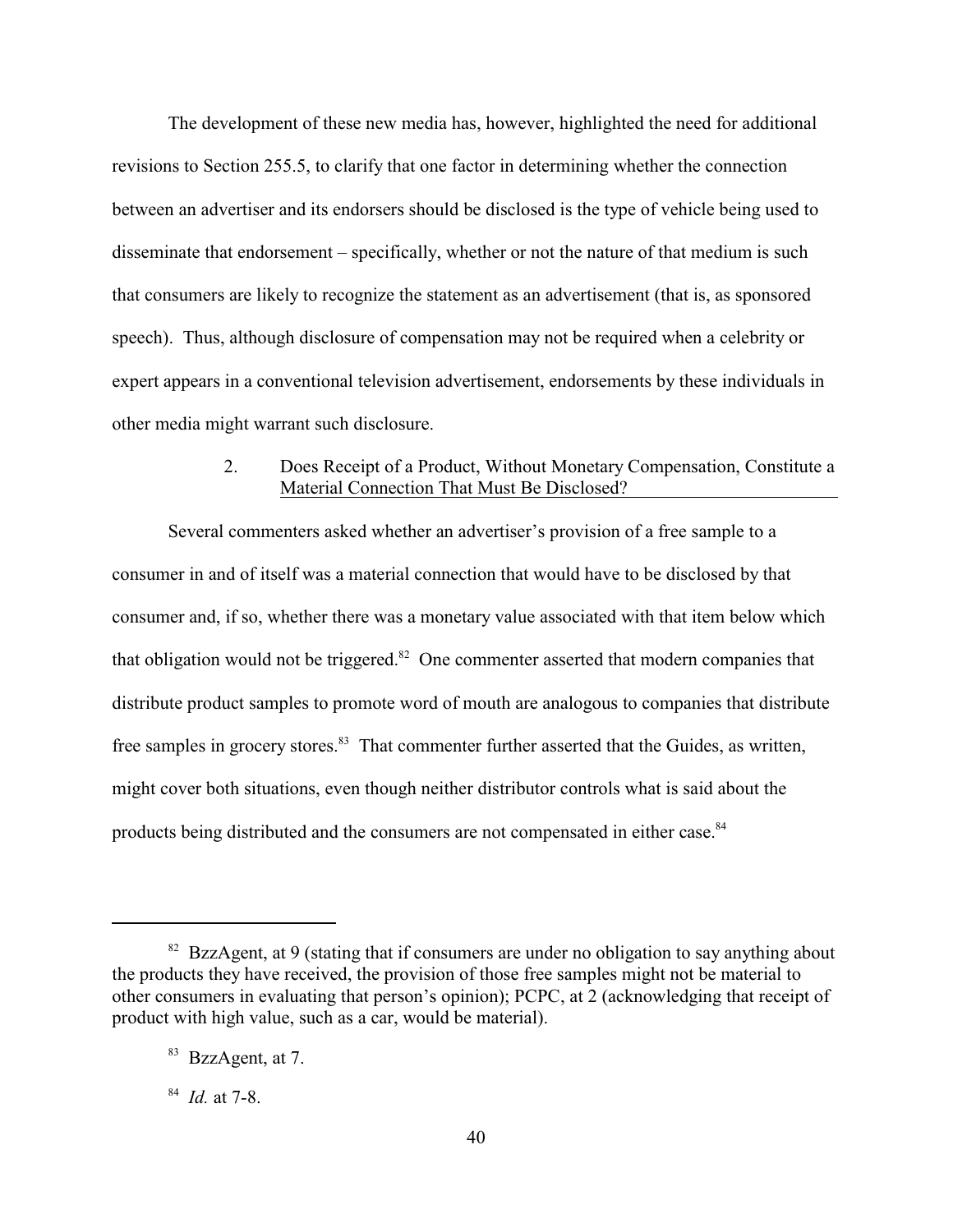The threshold issue is whether the speaker's statement qualifies as an "endorsement," under the Guides. If not, no disclosure need be made. However, if the statement does qualify as an "endorsement" under the construct set forth above for determining when statements in consumer-generated media will be deemed "sponsored" (see Section II.A.2 of this notice), disclosure of the connection between the speaker and the advertiser will likely be warranted regardless of the monetary value of the free product provided by the advertiser.<sup>85</sup> For example, an individual who regularly receives free samples of products for families with young children and discusses those products on his or her blog would likely have to disclose that he or she received for free the items being recommended. Although the monetary value of any particular product might not be exorbitant, knowledge of the blogger's receipt of a stream of free merchandise could affect the weight or credibility of his or her endorsement – the standard for disclosure in Section 255.5 – if that connection is not reasonably expected by readers of the blog. Similarly, receipt of a single high-priced item could also constitute a material connection between an advertiser and a "sponsored" endorser.

Participants in network marketing programs are also likely to be deemed to have material connections that warrant disclosure. The Commission disagrees with the assertion that modern network marketing programs are just updated versions of traditional supermarket sampling programs. The primary goal of those programs was to have the shopper who tasted the advertiser's product continue down the grocery store aisle and purchase the product. The primary goal of the new viral marketing programs is to have these individuals "spread the word" about the product, so that other consumers will buy it.

<sup>&</sup>lt;sup>85</sup> If the blogger is actually paid by the advertiser or a third party acting on its behalf, disclosure certainly will be warranted.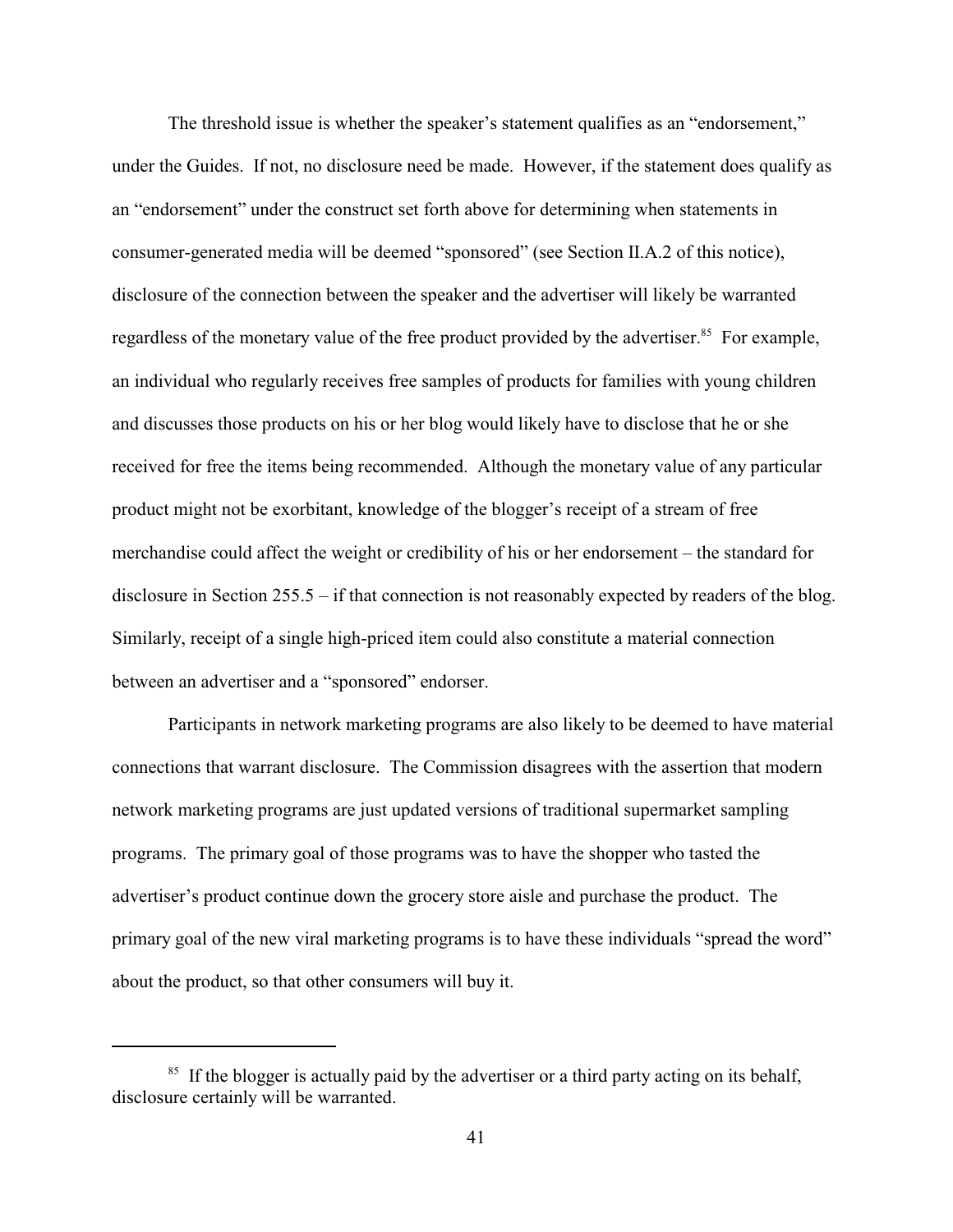The Commission recognizes that, as a practical matter, if a consumer's review of a product disseminated via one of these new forms of consumer-generated media qualifies as an "endorsement" under the construct articulated above, that consumer will likely also be deemed to have material connections with the sponsoring advertiser that should be disclosed. That outcome is simply a function of the fact that if the relationship between the advertiser and the speaker is such that the speaker's statement, viewed objectively, can be considered "sponsored," there inevitably exists a relationship that should be disclosed, and would not otherwise be apparent, because the endorsement is not contained in a traditional ad bearing the name of the advertiser<sup>86</sup>

# 3. New Examples Applying Guide Principles Concerning Disclosure of Material Connection

a. New Example 3 – Celebrity Endorsements in Nontraditional Contexts

Several comments addressed proposed new Example 3, which applied the principles set forth in Section 255.5 to the situation in which a celebrity who has entered into a contract with a surgical clinic that calls for her to speak publicly about her own surgical experience praises that clinic during a television interview. The commenters stated that an advertiser cannot control what a celebrity says in a given interview, or whether the celebrity (or the interviewer) will make the necessary disclosure; therefore, they argue, the advertiser should not be liable either for misstatements made by the celebrity or for the failure of the relationship between the endorser

<sup>&</sup>lt;sup>86</sup> Letter from Mary K. Engle, Associate Director for Advertising Practices, to Gary Ruskin, Commercial Alert, at 4 (Dec. 7, 2006) ("[I]n some word of mouth marketing contexts, it would appear that consumers may reasonably give more weight to statements that sponsored consumers make about their opinions or experiences with a product based on their assumed independence from the marketer," and that in those circumstances, "it would appear that the failure to disclose the relationship between the marketer and the consumer would be deceptive unless the relationship were otherwise clear from the context.") (footnote omitted).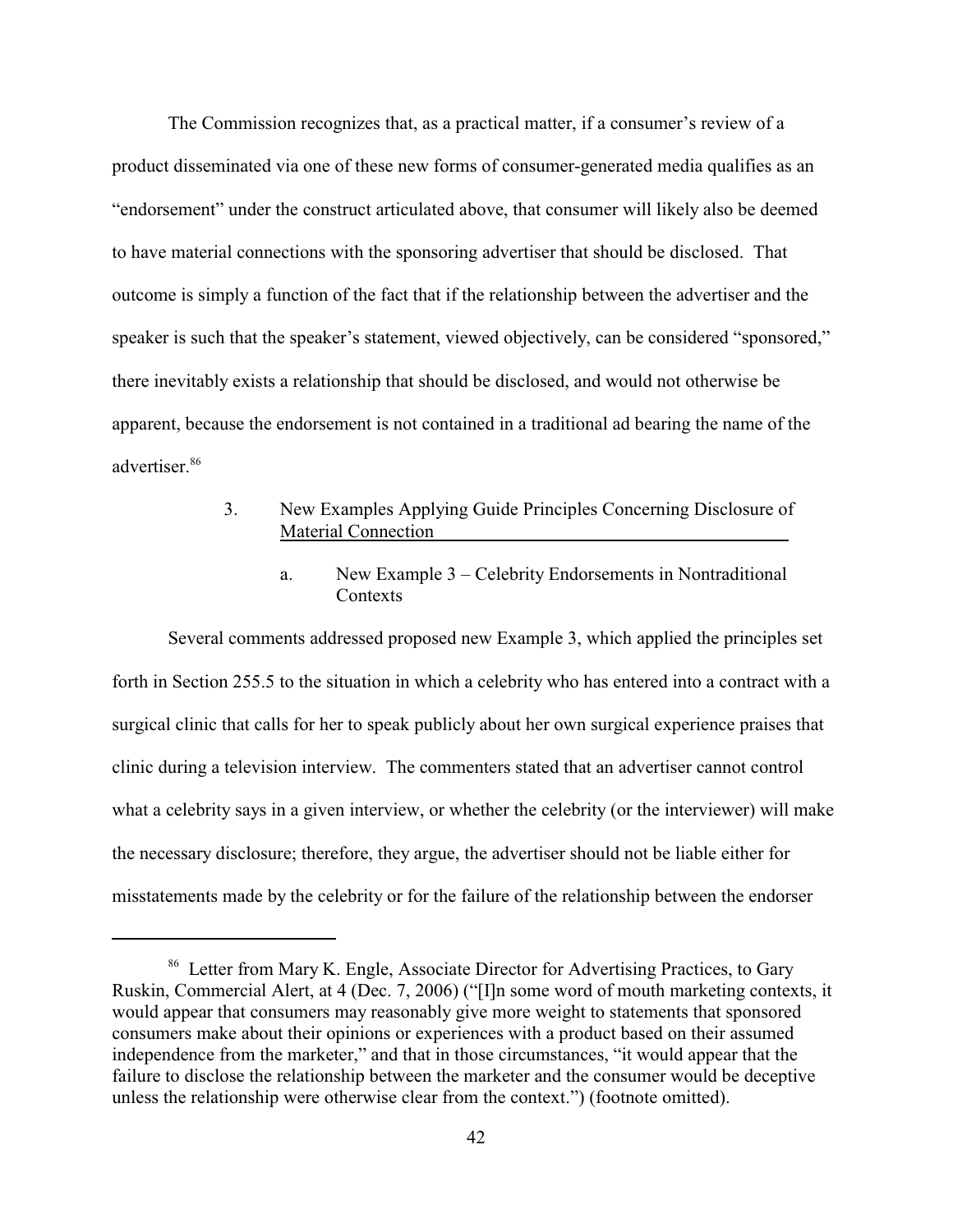and the advertiser to be disclosed. $87$  One commenter also noted that the disclosure of the connection between the advertiser and the celebrity is unnecessary because "if most people understand that celebrities are paid for touting products in advertisements, it stands to reason they also understand the nature of a paid spokesperson's relationship with advertisers."<sup>88</sup> Commenters also noted that even if the celebrity disclosed his or her relationship with the advertiser, the show's producers could edit that disclosure out of the final version of the program that was ultimately aired. Imposing liability on the advertiser in such a situation, they contend, would be unfair  $89$ .

The Commission disagrees with the contention that disclosure in new Example 3 of the relationship between the celebrity and the clinic is unnecessary. Disclosure is appropriate because given the medium in which the celebrity praises the clinic – a talk show, not a conventional advertisement – consumers might not realize that the celebrity was a paid endorser, rather than just a satisfied customer.

The commenters are correct, however, that an advertiser does not have control over what a celebrity says in an interview. Nor can the advertiser prevent the producers of that program from editing out of the final version of the interview a disclosure that would have been sufficient to inform viewers of the celebrity's contractual relationship with the advertiser. However, if the advertiser has decided that it is advantageous to have the celebrity speak publicly about its

<sup>&</sup>lt;sup>87</sup> PMA, at 15 (stating that celebrity may make statement that is unsubstantiated or unauthorized by contract).

<sup>&</sup>lt;sup>88</sup> PMA, at 16; *see also* AAAA/AAF, at 14-15 (stating that it is inexplicable and unfair to impose a different disclosure requirement on celebrities in a non-traditional context than in traditional advertising context).

<sup>&</sup>lt;sup>89</sup> PMA, at 15; AAAA/AAF, at 15-16.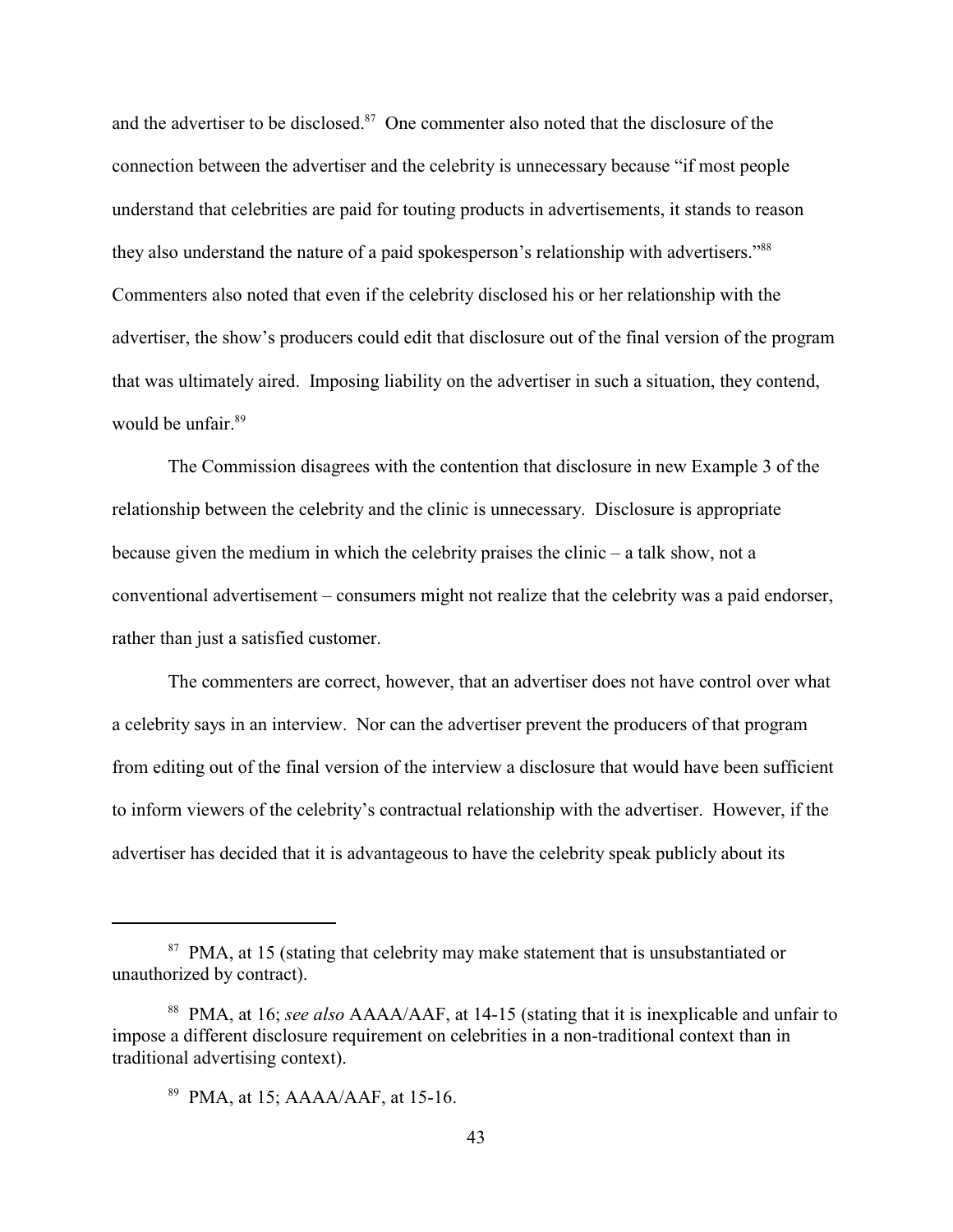product or service, the Commission believes that the advertiser has the concomitant responsibility to advise the celebrity in advance about what he or she should (and should not) say about that product or service, and about the need to disclose their relationship in the course of the interview.

Evidence that the advertiser did so would provide a strong argument for the exercise of the Commission's prosecutorial discretion in the event the celebrity failed to disclose his or her relationship with the advertiser or made unauthorized claims about the advertiser's product,  $90$  or if the celebrity properly disclosed the relationship but that disclosure was ultimately edited out of the program. Because the Commission considers each advertisement on a case-by-case basis, the particular facts of each situation would be considered in determining whether law enforcement action would be appropriate.

## b. Examples 7-9 – New Media

Several commenters raised questions about, or suggested revisions to, proposed new Examples 7-9 in Section 255.5, in which the obligation to disclose material connections is applied to endorsements made through certain new media. $91$  Two commenters argued that application of the principles of the Guides to new media would be inconsistent with the Commission's prior commitment to address word of mouth marketing issues on a case-by-case basis.<sup>92</sup> Others urged that they be deleted in their entirety from the final Guides, either because it is premature for the Commission to add them, or because of the potential adverse effect on the

 $90$  The celebrity, however, could still be liable for any misleading statements she made, or for her failure to disclose her relationship with the advertiser.

<sup>&</sup>lt;sup>91</sup> DMA, at 5; ANA, at 6-8; C of C, at 4-6; AAA/AAF, at 16 (stating that it is unfair to put the burden of potential liability on bloggers and other viral marketers); ERA/CRN, at 36-38.

 $92$  ANA, at 2; ERA/ERN, at 33-34.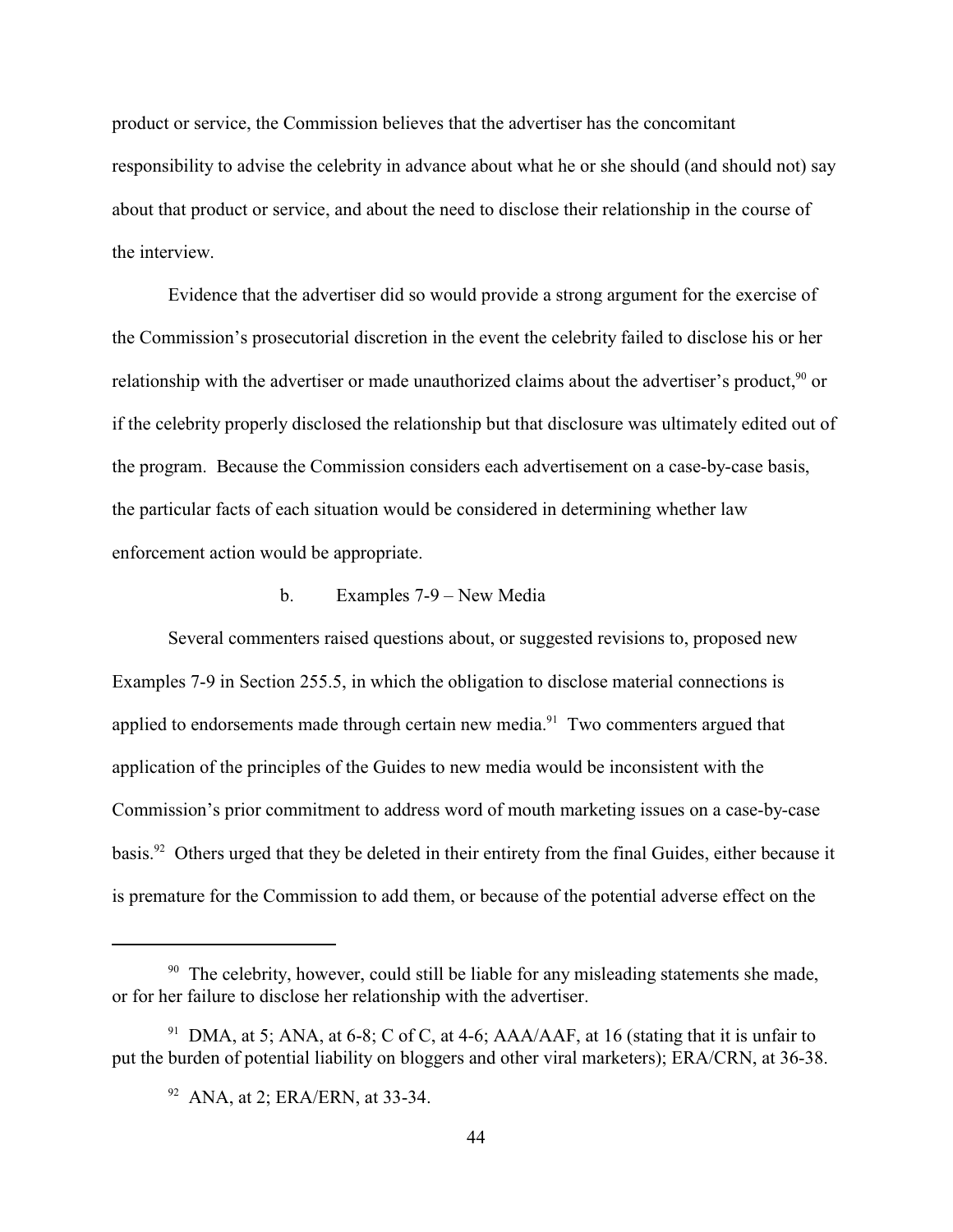growth of these (and other) new media.<sup>93</sup> Two commenters said that industry self-regulation is sufficient.<sup>94</sup>

The Commission's inclusion of examples using these new media is not inconsistent with the staff's 2006 statement that it would determine on a case-by-case basis whether law enforcement investigations of "buzz marketing" were appropriate.<sup>95</sup> All Commission law enforcement decisions are, and will continue to be, made on a case-by-case basis, evaluating the specific facts at hand. Moreover, as noted above, the Guides do not expand the scope of liability under Section 5; they simply provide guidance as to how the Commission intends to apply governing law to various facts. In other words, the Commission could challenge the dissemination of deceptive representations made via these media regardless of whether the

 AAAA/AAF, at 18 (citing WOMMA guidelines); ERA/CRN, at 34 (same); *see also* 94 ANA, at 1, 5 (stating that the new examples interfere with self-regulation in this area).

 $93$  IAB, at 2 (stating that the FTC should not adopt them, in light of "the evolving nature of the marketing industry and the need for further inquiry"; "[e]stablishing new legal liabilities for marketers, publishers, and platform providers could restrict the supply of advertising revenue that is just beginning to flow into this nascent marketplace"); C of C, at 5 (stating that new Examples 7, 8, and 9 "raise significant issues regarding the scope of advertiser liability for third party activity in the context of new media and word-of-mouth marketing."); ERA/CRN, at 33 (stating that more discussion of these issues is needed first); *see also* ANA, at 5 (stating that the examples increase uncertainty by raising more questions than they answer); PMA, at 19 (stating that the Commission should not adopt them); BzzAgent, at 11-12 (suggesting revisions); DMA, at 5 (stating that new media channels should be considered in separate proceeding that takes into account their unique characteristics); ERA/CRN, at 33, 35.

 $95$  Letter from Mary K. Engle, Associate Director for Advertising Practices, to Gary Ruskin, Commercial Alert, at 5 (Dec. 7, 2006) (noting that petitioners define "buzz marketing" as that in which marketers compensate consumers for disseminating messages to other consumers, without disclosing the marketer's relationship with the consumer). Indeed, the references to the Guides in the staff's letter suggested that the Guides' principles are applicable to these new marketing tools.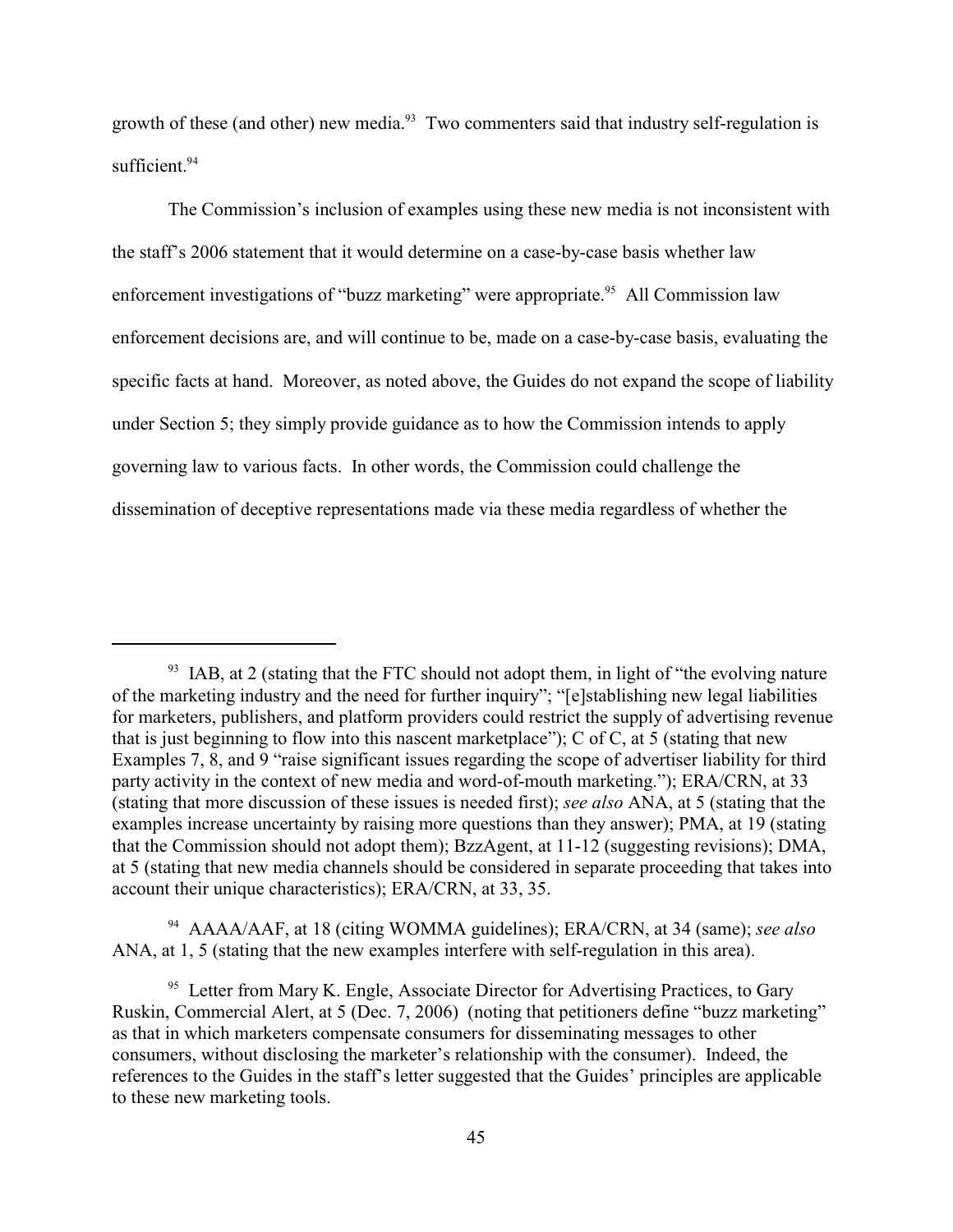Guides contain these examples; thus, not including the new examples would simply deprive advertisers of guidance they otherwise could use in planning their marketing activities.<sup>96</sup>

The Commission is not restating here all of the individual questions and criticisms raised by the commenters with respect to these three examples. As noted above, a marketer presumably would not have initiated the process that led to endorsements being made in these new media had it not concluded that a financial benefit would accrue from doing so. Therefore, it is responsible for taking the appropriate measures to prevent those endorsements from deceiving consumers. The Commission is revising Example 7, however, to clarify two points. First, the reason this endorser should disclose that he received the video game system for free – even though he is known as an expert in the video gaming community – is that his consumergenerated endorsement appears in a medium that does not make his association with the advertiser apparent to consumers. Second, as revised, Example 7 states more clearly that although the blogger has primary responsibility for disclosing that he received the video game system for free, the manufacturer has an obligation to advise the blogger at the time it provides the gaming system that he should make the disclosure in any positive reviews of the system. The manufacturer also should have procedures in place to attempt to monitor the blogger's statements about the system to ensure that the proper disclosures are being made and take appropriate steps if they are not (*e.g.,* cease providing free product to that individual).

One commenter asked whether, if the blogger in Example 7 should disclose that he received the video game system for free, must every critic disclose that a reviewed item was

<sup>&</sup>lt;sup>96</sup> The Commission's views as to the vibrancy of these new media and the importance of having law enforcement to support industry self-regulation are discussed in Part II.A.2 above.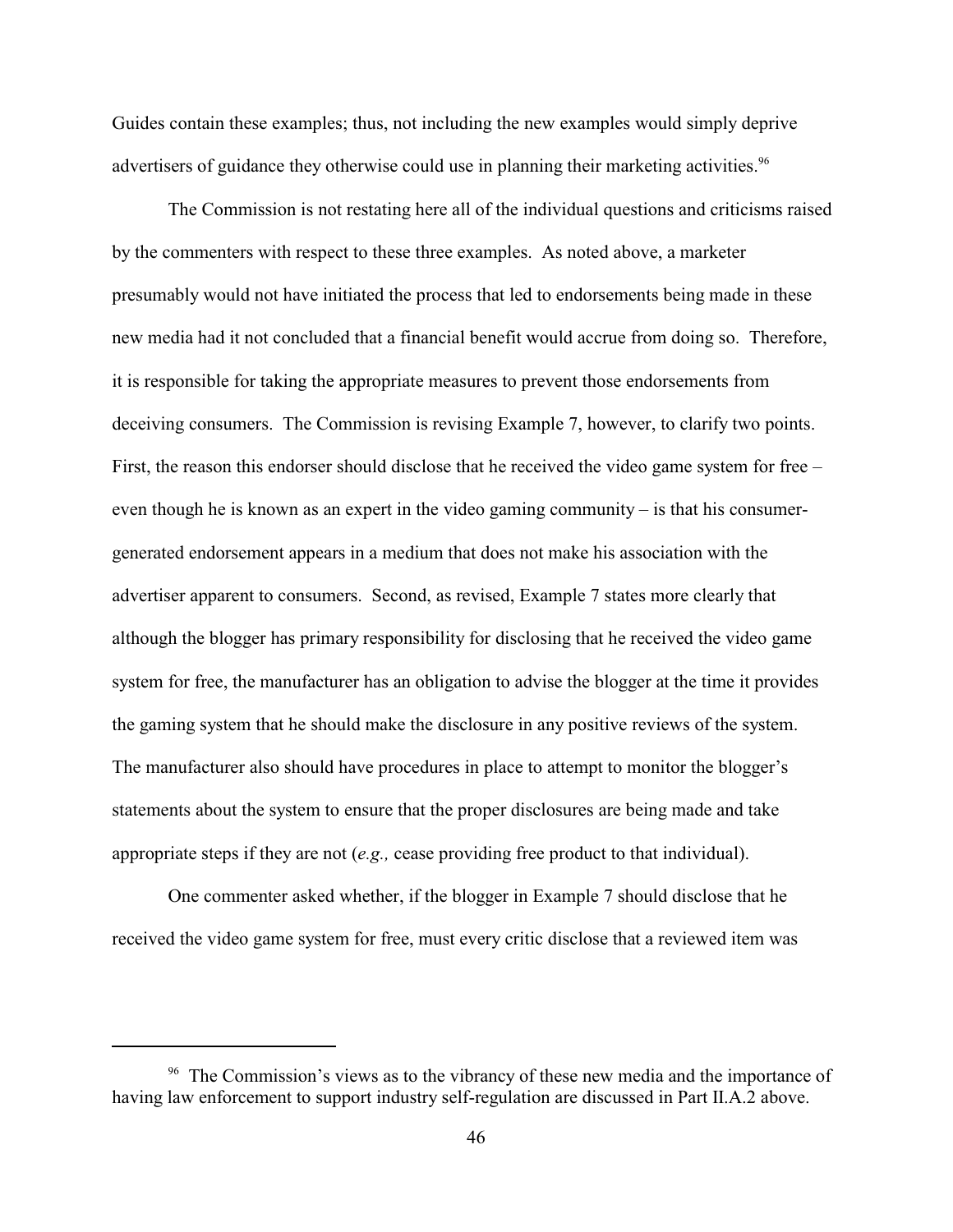provided for free?<sup> $97$ </sup> According to the commenter, reviewers in traditional media do not have to disclose this information, and reviewers in nontraditional media platforms such as blogs, online discussion boards, and street teams should not be treated any differently.<sup>98</sup> This commenter also noted that given marketers' lack of control over "what employees say on online discussion boards, or what street team members say to their friends," it would be impracticable for them to ensure that material connections are disclosed in endorsements made using these media, and unclear what steps marketers would have to take to prevent endorsers from failing to disclose material connections with the marketer.<sup>99</sup>

The Commission acknowledges that bloggers may be subject to different disclosure requirements than reviewers in traditional media. In general, under usual circumstances, the Commission does not consider reviews published in traditional media (*i.e.,* where a newspaper, magazine, or television or radio station with independent editorial responsibility assigns an employee to review various products or services as part of his or her official duties, and then publishes those reviews) to be sponsored advertising messages. Accordingly, such reviews are not "endorsements" within the meaning of the Guides.<sup>100</sup> Under these circumstances, the Commission believes, knowing whether the media entity that published the review paid for the item in question would not affect the weight consumers give to the reviewer's statements.<sup>101</sup> Of

*Id.* <sup>98</sup>

 $99$  *Id.* 

 $100$  See Example 1 to Section 255.0 (movie review becomes an endorsement only when it is used by the motion picture studio in its own advertisement).

 $101$  The Commission's view would be the same if the employee worked for an Internet news website with independent editorial responsibility, rather than a traditional brick-and mortar (continued...)

 $97$  C of C, at 6.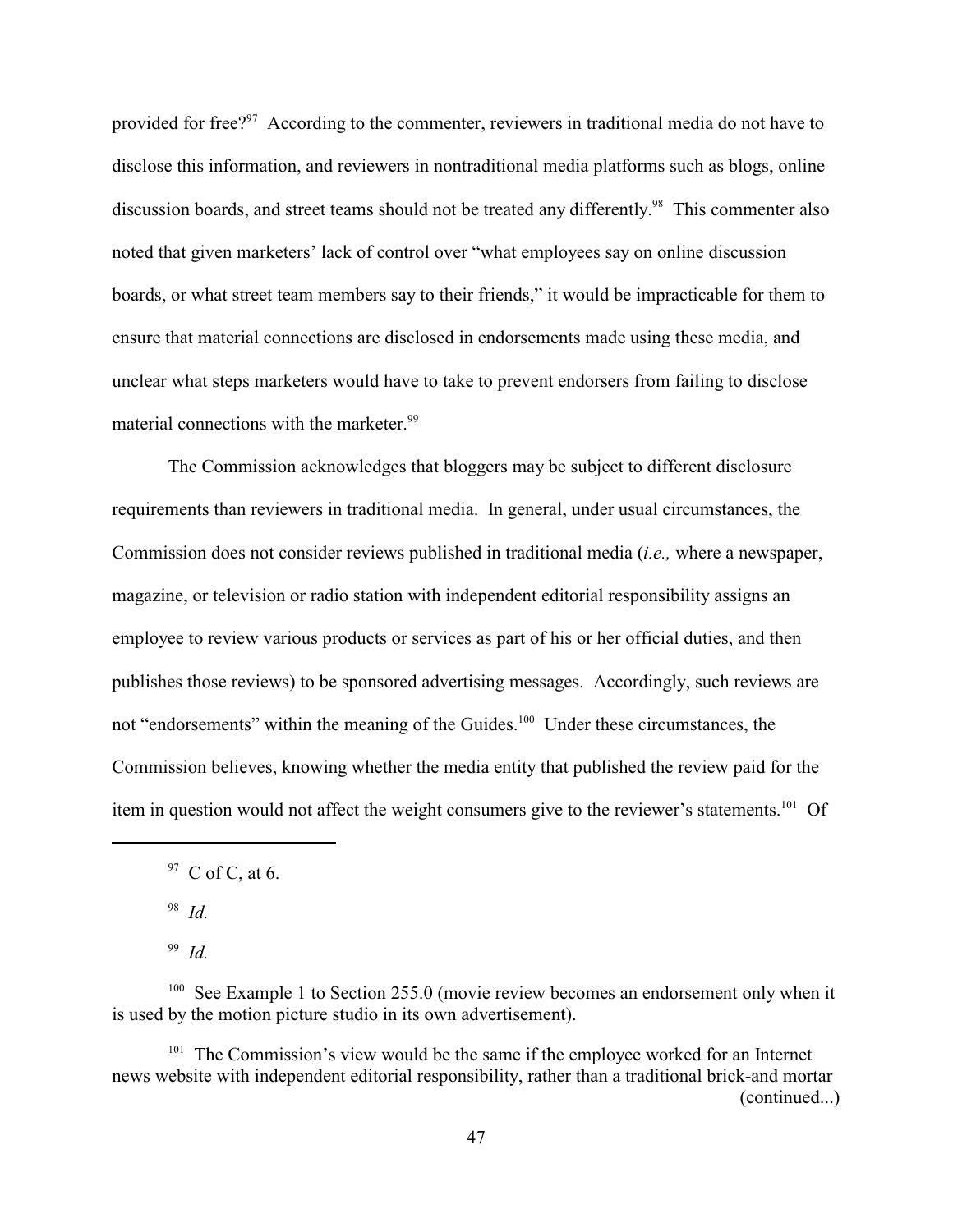course, this view could be different if the reviewer were receiving a benefit directly from the manufacturer (or its agent).

In contrast, if a blogger's statement on his personal blog or elsewhere (*e.g.,* the site of an online retailer of electronic products) qualifies as an "endorsement" – *i.e.,* as a sponsored message – due to the blogger's relationship with the advertiser or the value of the merchandise he has received and has been asked to review by that advertiser, knowing these facts might affect the weight consumers give to his review.

With respect to Example 8, one commenter asserted that if the employer has instituted policies and practices concerning "social media participation" by its employees, and the employee fails to comply with such policies and practices, the employer should not be subject to liability.  $102$  The Commission agrees that the establishment of appropriate procedures would warrant consideration in its decision as to whether law enforcement action would be an appropriate use of agency resources given the facts set forth in Example 8. Indeed, although the Commission has brought law enforcement actions against companies whose failure to establish or maintain appropriate internal procedures resulted in consumer injury, it is not aware of any instance in which an enforcement action was brought against a company for the actions of a single "rogue" employee who violated established company policy that adequately covered the conduct in question.<sup>103</sup>

 $101$  (...continued) periodical.

 $102$  WOMMA, at 9-10.

<sup>&</sup>lt;sup>103</sup> *Cf. Eli Lilly*, 133 F.T.C. 763, 767 (2002) (consent order) (although the disclosure of consumers' personal information resulted from the actions of one employee, the Commission's complaint makes it clear that the underlying cause was "[Lilly's] failure to maintain or (continued...)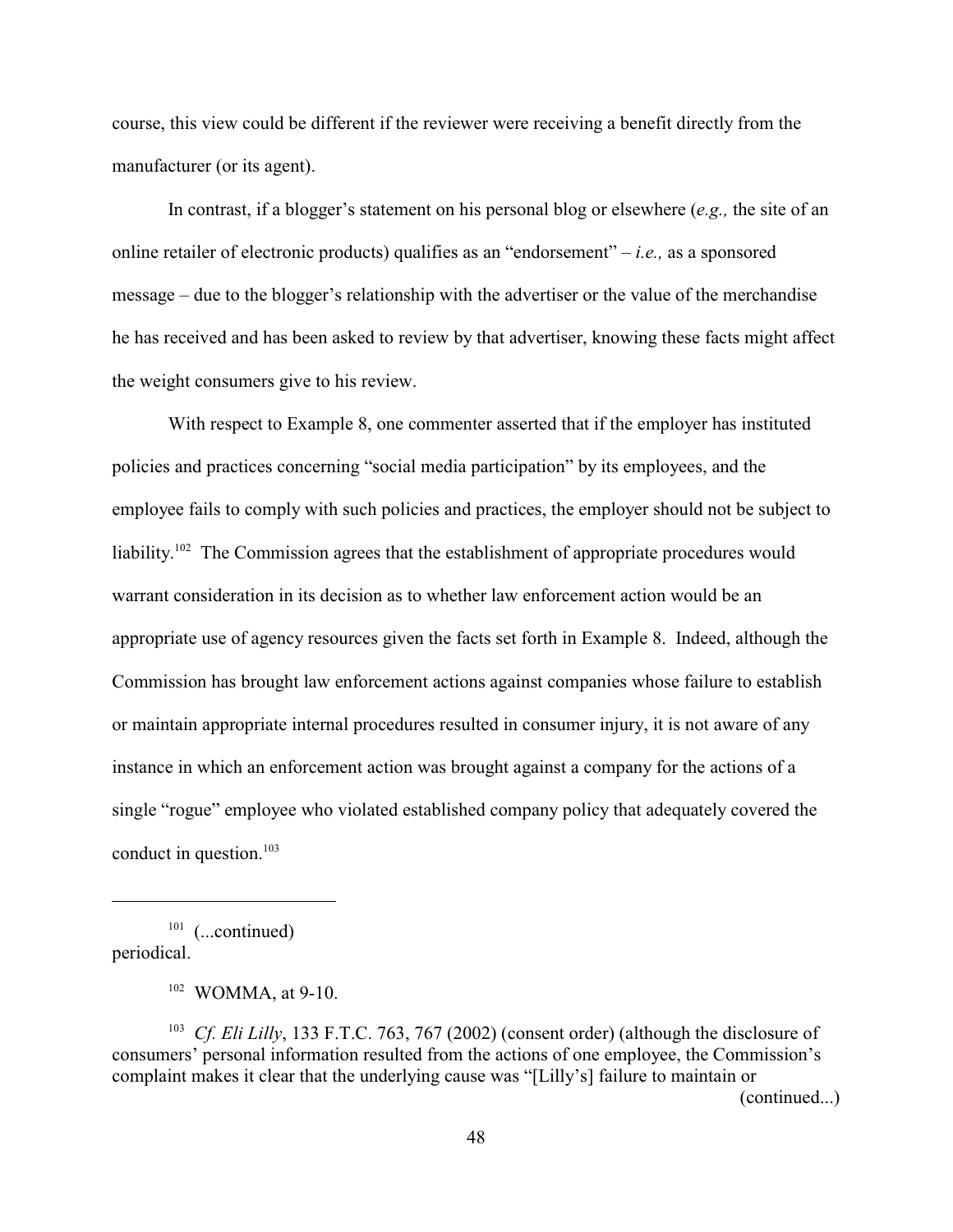The Commission does not believe, however, that it needs to spell out the procedures that companies should put in place to monitor compliance with the principles set forth in the Guides; these are appropriate subjects for advertisers to determine for themselves, because they have the best knowledge of their business practices, and thus of the processes that would best fulfill their responsibilities.

## 4. Example 1 (sponsorship of clinical trials)

In response to the Commission's January 2007 Federal Register notice seeking comment on the overall costs, benefits, and regulatory and economic impact of the Guides, 72 FR 2214 (Jan. 18, 2007), the Attorneys General of 33 States and Territories and Hawaii's Office of Consumer Protection (collectively, the "Attorneys General") suggested that a new provision be added stating that when an ad relies on a study that was sponsored by the advertiser itself, the ad should clearly disclose this information. 73 FR at 72390. The Attorneys General also pointed out that although the Guides require disclosure of material connections between endorsers and advertisers, Example 1 to Section 255.5 stated that an advertiser's payment of expenses to an outside entity that conducted a study subsequently touted by the advertiser as the findings of a research organization need not be disclosed, an outcome the Attorneys General thought was inconsistent with the general principles of Section 255.5.

Although the Commission did not propose substantive changes to Example 1 in November 2008, it now has reconsidered its previous conclusion that knowledge of the advertiser's sponsorship of the research would not materially affect the weight consumers would place on the reported results. Consumers reasonably can be more skeptical about research

 $103$  (...continued)

implement internal measures appropriate under the circumstances to protect sensitive consumer information.").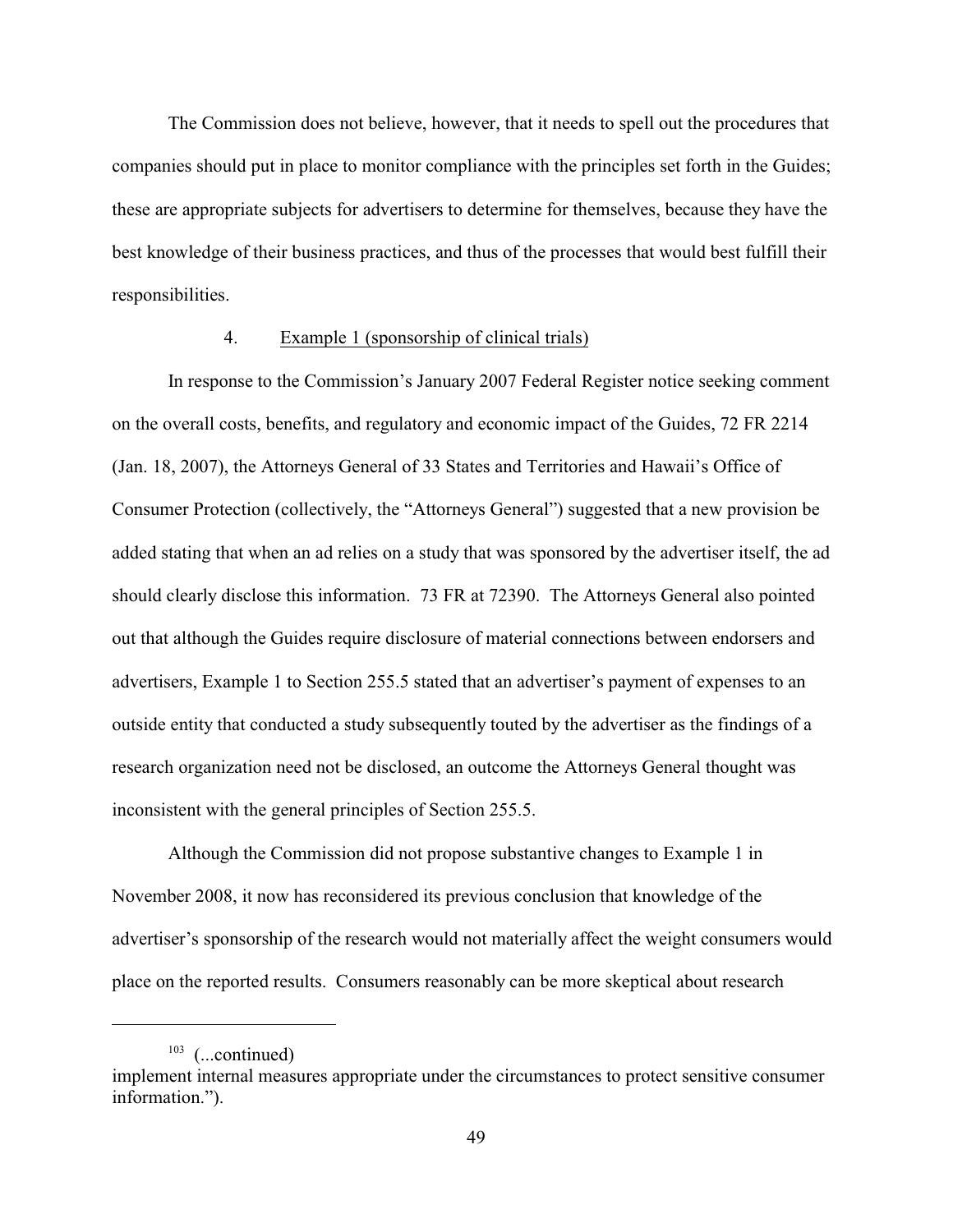conducted by outside entities but funded by the advertiser than about studies that are both conducted and funded independently, because financial interest can create bias (intentional or unintentional) in the design of a study.  $104$  Accordingly, the Commission now is revising Example 1 to call for disclosure of the relationship between the advertiser and the research organization.

## **III. SECTION-BY-SECTION REVIEW OF ADDITIONAL CHANGES TO PROPOSED GUIDES PUBLISHED IN NOVEMBER 2008**

### **A. Section 255.0**

The Commission is adding the following new Example 8 to Section 255.0:

**Example 8:** A consumer who regularly purchases a particular brand of dog food decides one day to purchase a new, more expensive brand made by the same manufacturer. She writes in her personal blog that the change in diet has made her dog's fur noticeably softer and shinier, and that in her opinion, the new food definitely is worth the extra money. This posting would not be deemed an endorsement under the Guides.

Assume that rather than purchase the dog food with her own money, the consumer gets it for free because the store routinely tracks her purchases and its computer has generated a coupon for a free trial bag of this new

<sup>&</sup>lt;sup>104</sup> See John Abramson & Barbara Starfield, "The Effect of Conflict of Interest on Biomedical Research and Clinical Practice Guidelines: Can We Trust the Evidence in Evidence-Based Medicine?," J. Amer. Bd. Fam. Pract., Vol. 18 No. 5, 414-18 (Sept.-Oct. 2005); *see also* Cary P. Gross, Yale Univ. Sch. Med., "Conflict of Interest and Clinical Re\$earch: Ethical and Regulatory Aspects of Clinical Research" (2009), http://www.bioethics.nih.gov/hsrc/slides/Gross%20NIH%20COI%202009%20draft%201.pdf

<sup>(</sup>last visited Oct. 1, 2009).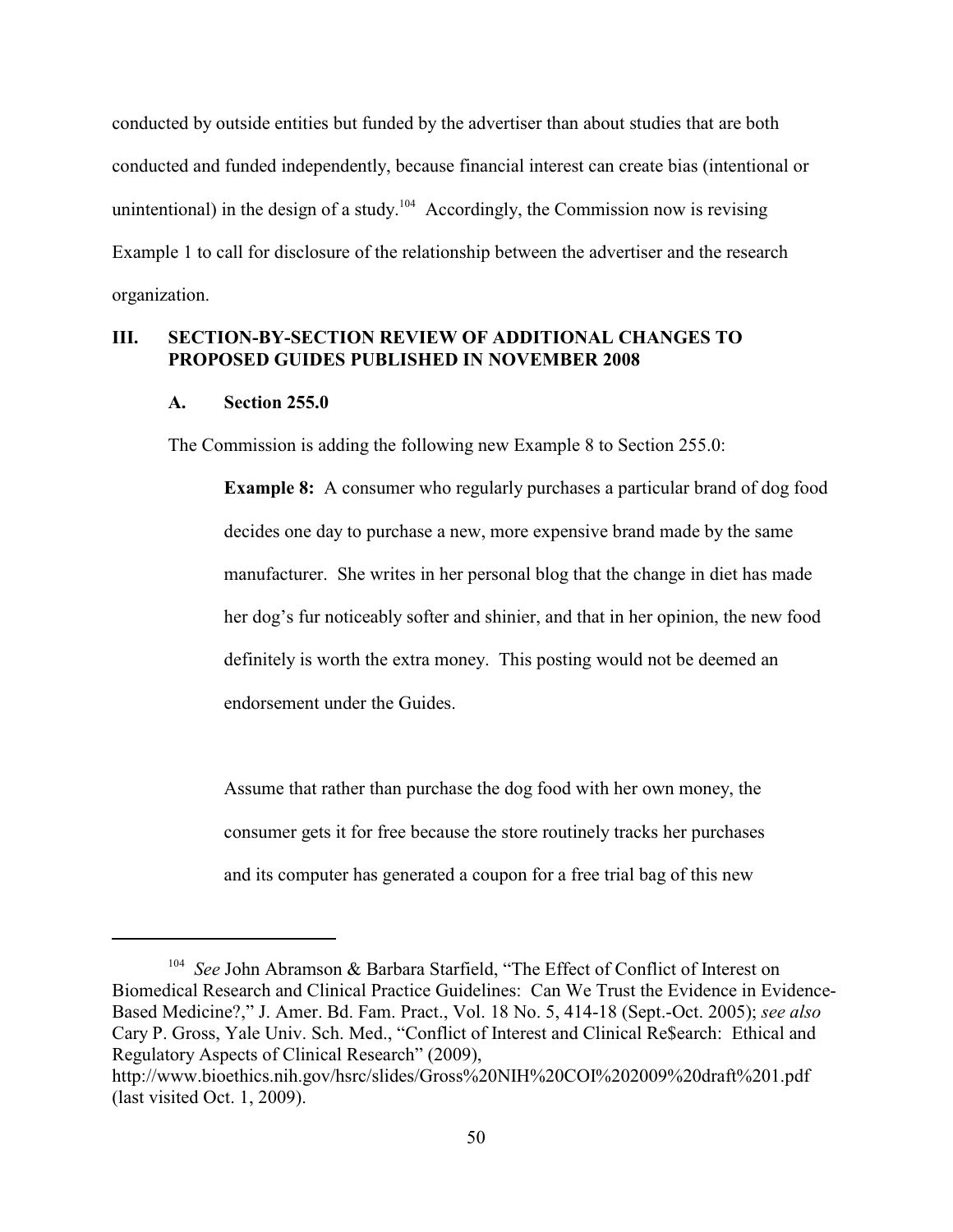brand. Again, her posting would not be deemed an endorsement under the Guides.

Assume now that the consumer joins a network marketing program under which she periodically receives various products about which she can write reviews if she wants to do so. If she receives a free bag of the new dog food through this program, her positive review would be considered an endorsement under the Guides.

### **B. Section 255.1**

The Commission is deleting from Section 255.1(a) the proposed cross-reference to the proposed new Example 3 in Section 255.3. The Commission is also revising the proposed new Example 3 in Section 255.1 by adding the following cross-reference: "[*See* Section 255.3 regarding the product evaluation that an expert endorser must conduct.]"

The Commission is revising the fifth and sixth sentences in proposed new Example 5 to clarify that the advertiser and the blogger both are subject to liability for misleading or unsubstantiated representations made in the course of the blogger's endorsement.

#### **C. Section 255.2**

The Commission is adding the phrase "or service" before the phrase "in actual, albeit variable, conditions of use" in the first sentence of Section 255.2(b).

The Commission also is replacing the proposed new Example 4 with the following:

**Example 4:** An advertisement for a weight-loss product features a formerly obese woman. She says in the ad, "Every day, I drank 2 WeightAway shakes, ate only raw vegetables, and exercised vigorously for six hours at the gym. By the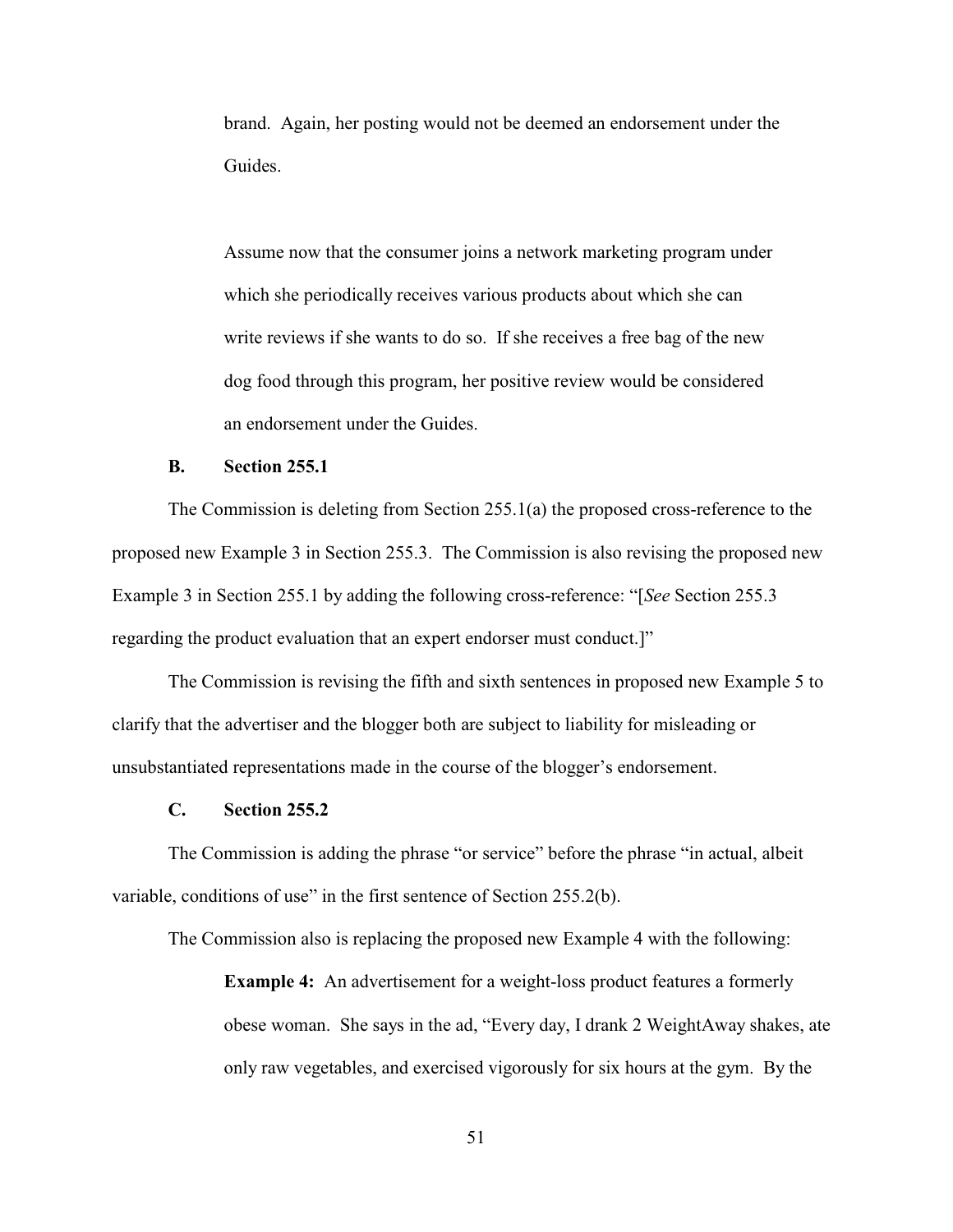end of six months, I had gone from 250 pounds to 140 pounds." The advertisement accurately describes the woman's experience, and such a result is within the range that would be generally experienced by an extremely overweight individual who consumed WeightAway shakes, only ate raw vegetables, and exercised as the endorser did. Because the endorser clearly describes the limited and truly exceptional circumstances under which she achieved her results, the ad is not likely to convey that consumers who weigh substantially less or use WeightAway under less extreme circumstances will lose 110 pounds in six months. (If the advertisement simply says that the endorser lost 110 pounds in six months using WeightAway together with diet and exercise, however, this description would not adequately alert consumers to the truly remarkable circumstances leading to her weight loss.) The advertiser must have substantiation, however, for any performance claims conveyed by the endorsement (*e.g.*, that WeightAway is an effective weight loss product).

If, in the alternative, the advertisement simply features "before" and "after" pictures of a woman who says "I lost 50 pounds in 6 months with WeightAway," the ad is likely to convey that her experience is representative of what consumers will generally achieve. Therefore, if consumers cannot generally expect to achieve such results, the ad should clearly and conspicuously disclose what they can expect to lose in the depicted circumstances (*e.g.,* "most women who use WeightAway for six months lose at least 15 pounds").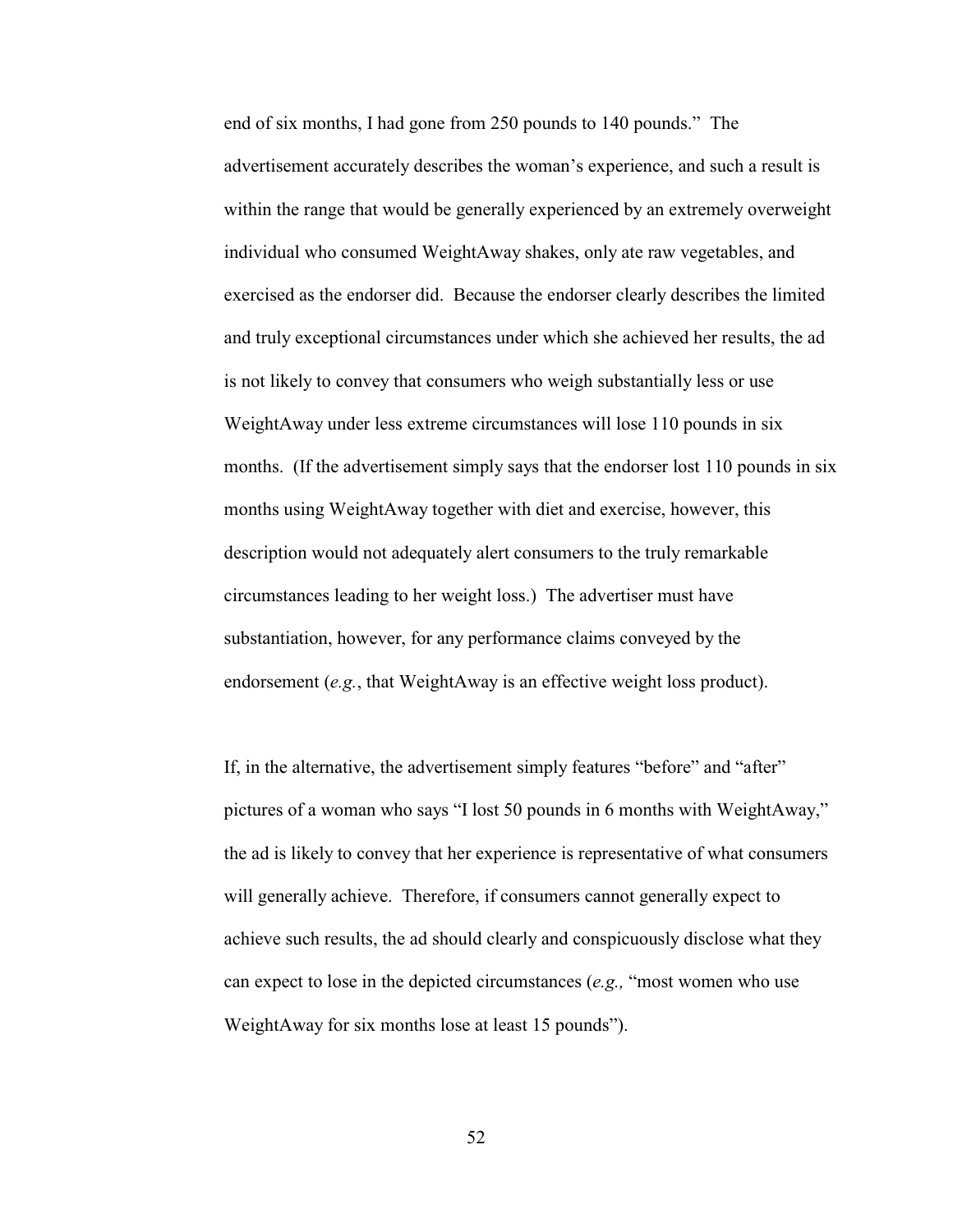If the ad features the same pictures but the testimonialist simply says, "I lost 50 pounds with WeightAway," and WeightAway users generally do not lose 50 pounds, the ad should disclose what results they do generally achieve (*e.g.,* "most women who use WeightAway lose 15 pounds").

The Commission is also revising the third sentence of the first paragraph of the proposed new Example 7 in Section 255.2 to read as follows: "The advertiser does not need to have substantiation that their views are representative of the opinions that most consumers will have about the movie. Because the consumers' statements would be understood to be the subjective opinions of only three people, this advertisement is not likely to convey a typicality message."

## **C. Section 255.3**

In the second sentence of the proposed new Example 6, the Commission is revising the phrase "the endorsement would be deceptive assuming those materials are not" to "the endorsement would likely be deceptive because those materials are not. . . ."

### **D. Section 255.4**

The Commission is deleting the cross-reference to Section 255.3 that previously appeared at the end of the example to Section 255.4.

### **E. Section 255.5**

The Commission is revising Section 255.5 to make it clear that the duty to disclose material connections between advertisers and endorsers may depend on the particular medium used to disseminate that endorsement.

The Commission is revising the proposed new Example 3 by replacing the phrase "Consumers would not expect" with "Consumers might not realize," and by adding a new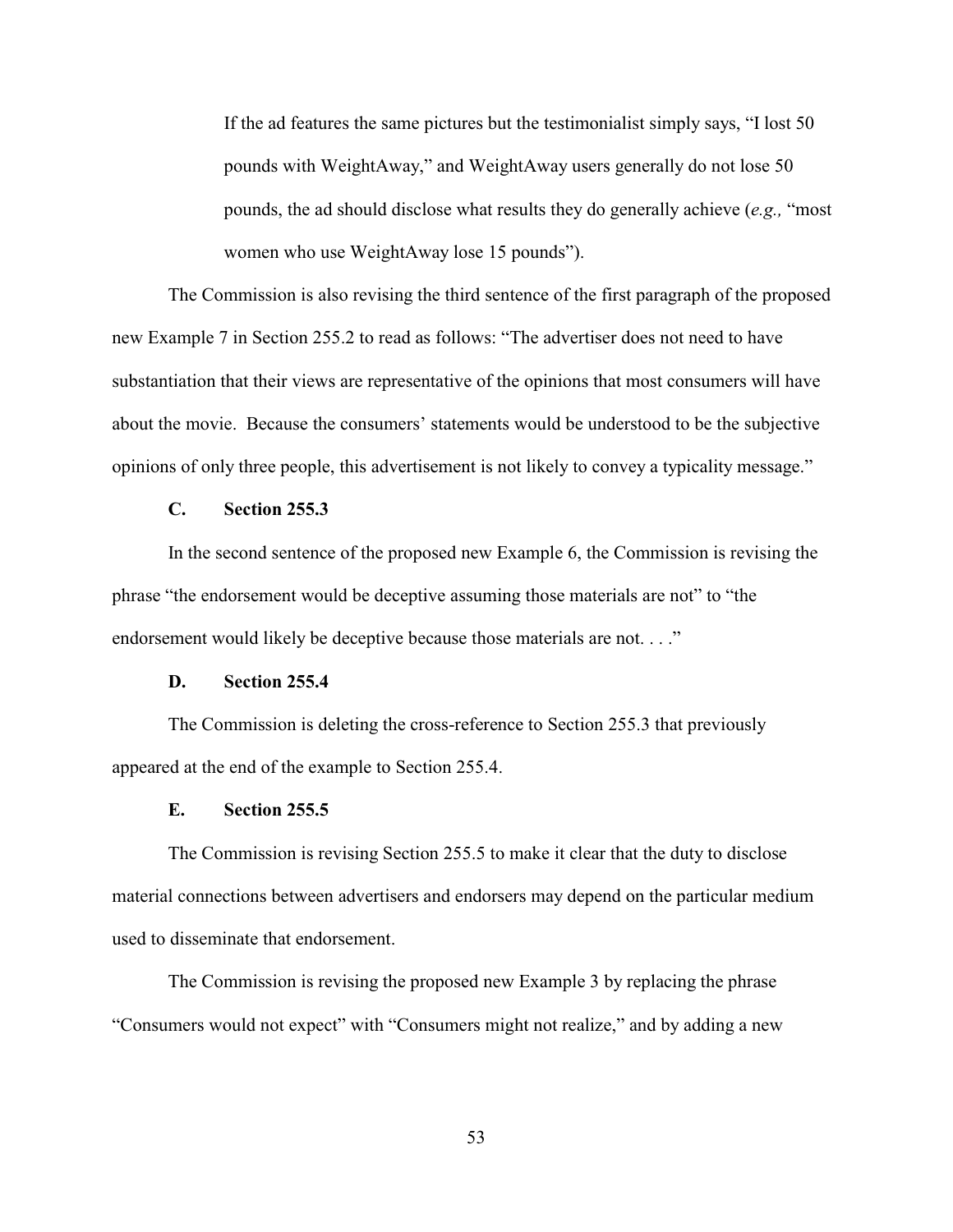hypothetical, in which the tennis player endorses the clinic via a posting on a social networking service.

The Commission is also revising the proposed new Example 7, first to clarify that in the case of endorsements disseminated via consumer-generated media, the relationship between the advertiser and the endorser may not be apparent, thereby requiring disclosure by experts that might not otherwise be necessary, and second to make the advertiser's obligations more apparent.

> **Example 7:** A college student who has earned a reputation as a video game expert maintains a personal weblog or "blog" where he posts entries about his gaming experiences. Readers of his blog frequently seek his opinions about video game hardware and software. As it has done in the past, the manufacturer of a newly released video game system sends the student a free copy of the system and asks him to write about it on his blog. He tests the new gaming system and writes a favorable review. Because his review is disseminated via a form of consumergenerated media in which his relationship to the advertiser is not inherently obvious, readers are unlikely to know that he has received the video game system free of charge in exchange for his review of the product, and given the value of the video game system, this fact likely would materially affect the credibility they attach to his endorsement. Accordingly, the blogger should clearly and conspicuously disclose that he received the gaming system free of charge. The manufacturer should advise him at the time it provides the gaming system that this connection should be disclosed, and it should have procedures in place to try to monitor his postings for compliance.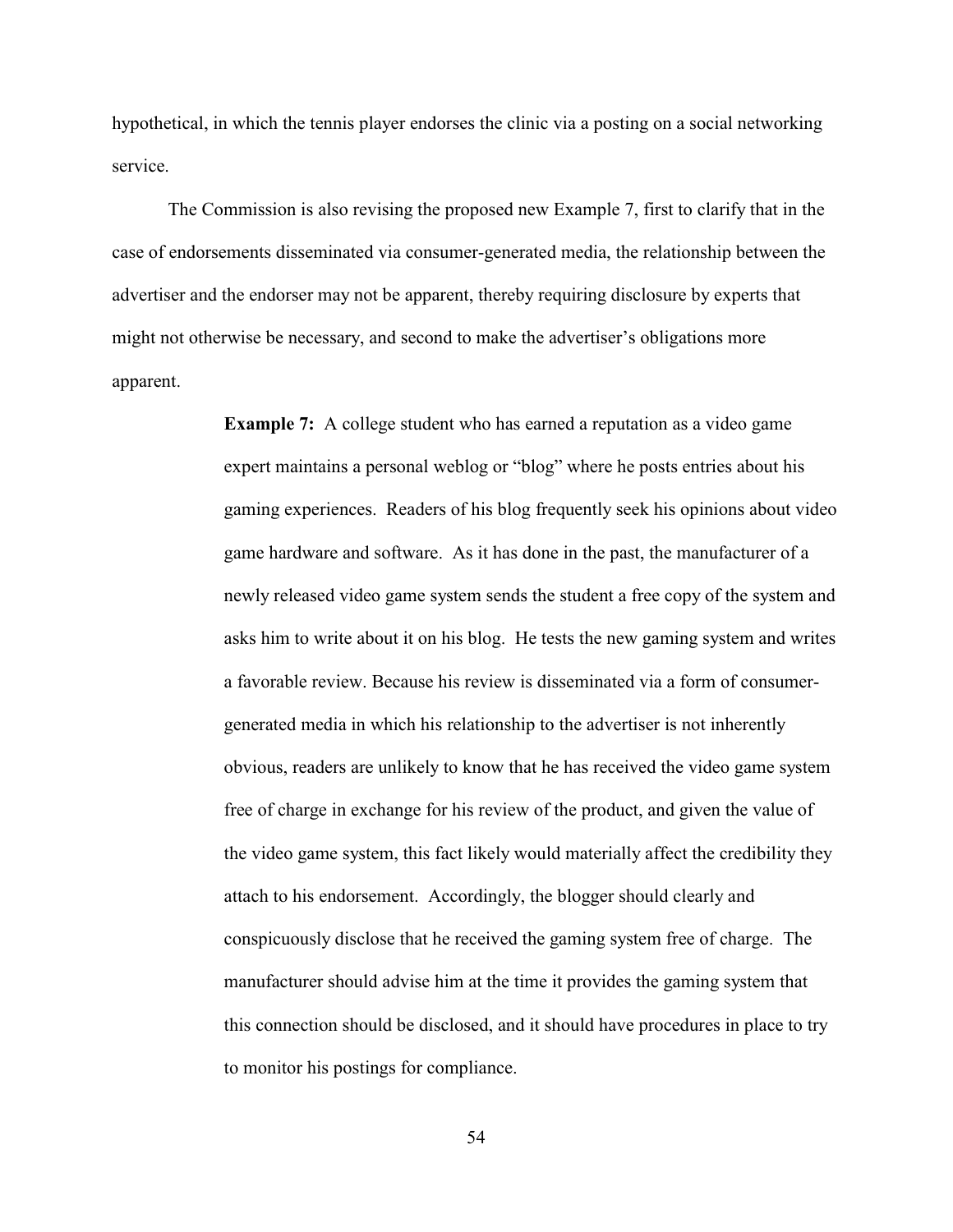Finally, the Commission is revising the last two sentences of Example 1 to provide that an advertiser should disclose its payment of expenses to an outside entity that conducts a study subsequently touted by the advertiser: "Although the design and conduct of the research project are controlled by the outside research organization, the weight consumers place on the reported results could be materially affected by knowing that the advertiser had funded the project. Therefore, the advertiser's payment of expenses to the research organization should be disclosed in this advertisement."

## **IV. REVISED ENDORSEMENT AND TESTIMONIAL GUIDES**

List of Subjects in 16 CFR Part 255

Advertising, Consumer protection, Trade practices.

Accordingly, for the reasons set forth in the preamble, the Federal Trade Commission amends 16 CFR part 255 of the Code of Federal Regulations to read as follows:

#### **Part 255 – Guides Concerning Use of Endorsements and Testimonials in Advertising**

Sec. 255.0 Purpose and definitions.

- 255.1 General considerations.
- 255.2 Consumer endorsements.
- 255.3 Expert endorsements.
- 255.4 Endorsements by organizations.
- 255.5 Disclosure of material connections.

Authority: 38 Stat. 717, as amended; 15 U.S.C. 41 - 58.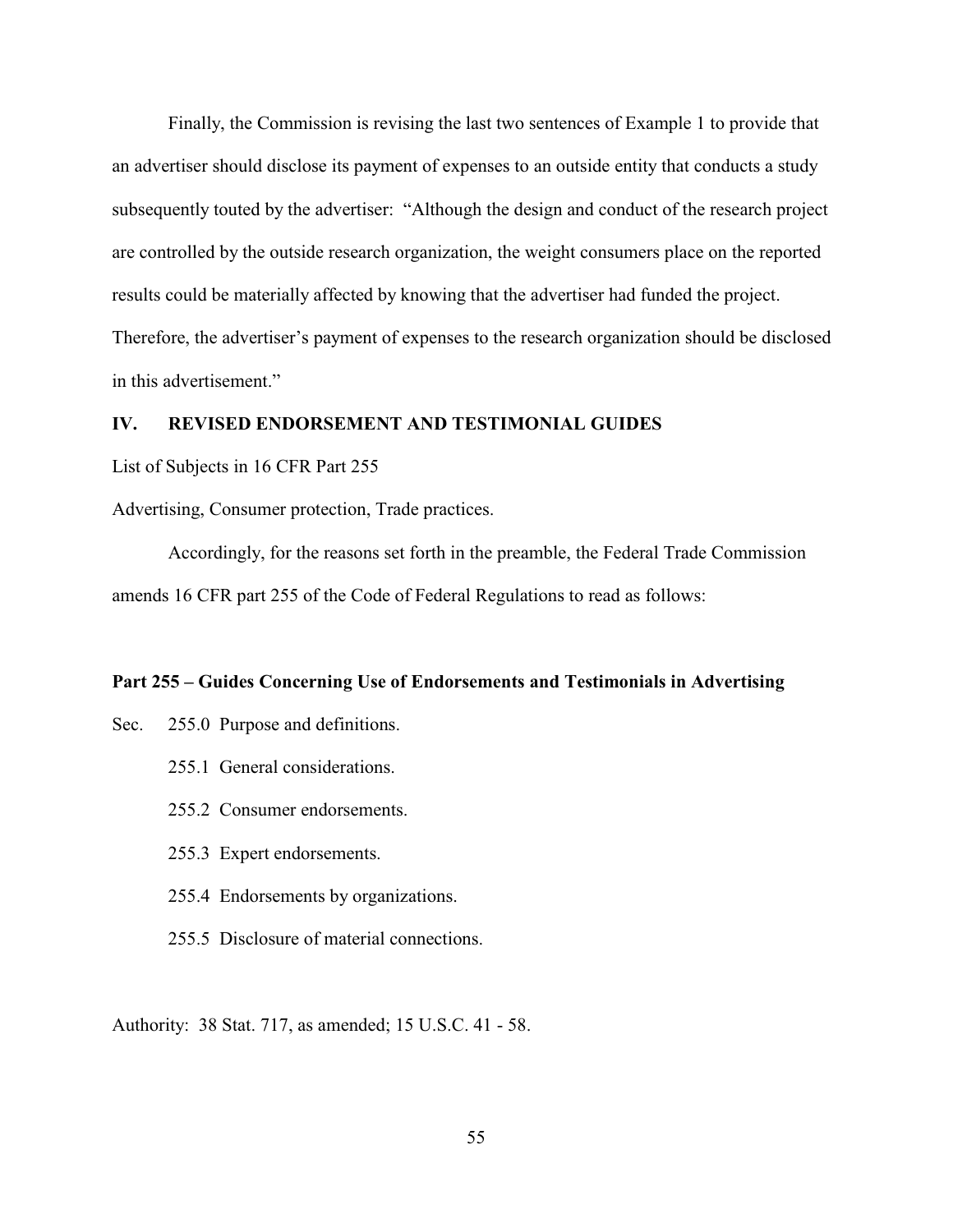#### **§ 255.0 Purpose and definitions.**

(a) The Guides in this part represent administrative interpretations of laws enforced by the Federal Trade Commission for the guidance of the public in conducting its affairs in conformity with legal requirements. Specifically, the Guides address the application of Section 5 of the FTC Act (15 U.S.C. 45) to the use of endorsements and testimonials in advertising. The Guides provide the basis for voluntary compliance with the law by advertisers and endorsers. Practices inconsistent with these Guides may result in corrective action by the Commission under Section 5 if, after investigation, the Commission has reason to believe that the practices fall within the scope of conduct declared unlawful by the statute.

The Guides set forth the general principles that the Commission will use in evaluating endorsements and testimonials, together with examples illustrating the application of those principles. The Guides do not purport to cover every possible use of endorsements in advertising. Whether a particular endorsement or testimonial is deceptive will depend on the specific factual circumstances of the advertisement at issue.

(b) For purposes of this part, an endorsement means any advertising message (including verbal statements, demonstrations, or depictions of the name, signature, likeness or other identifying personal characteristics of an individual or the name or seal of an organization) that consumers are likely to believe reflects the opinions, beliefs, findings, or experiences of a party other than the sponsoring advertiser, even if the views expressed by that party are identical to those of the sponsoring advertiser. The party whose opinions, beliefs, findings, or experience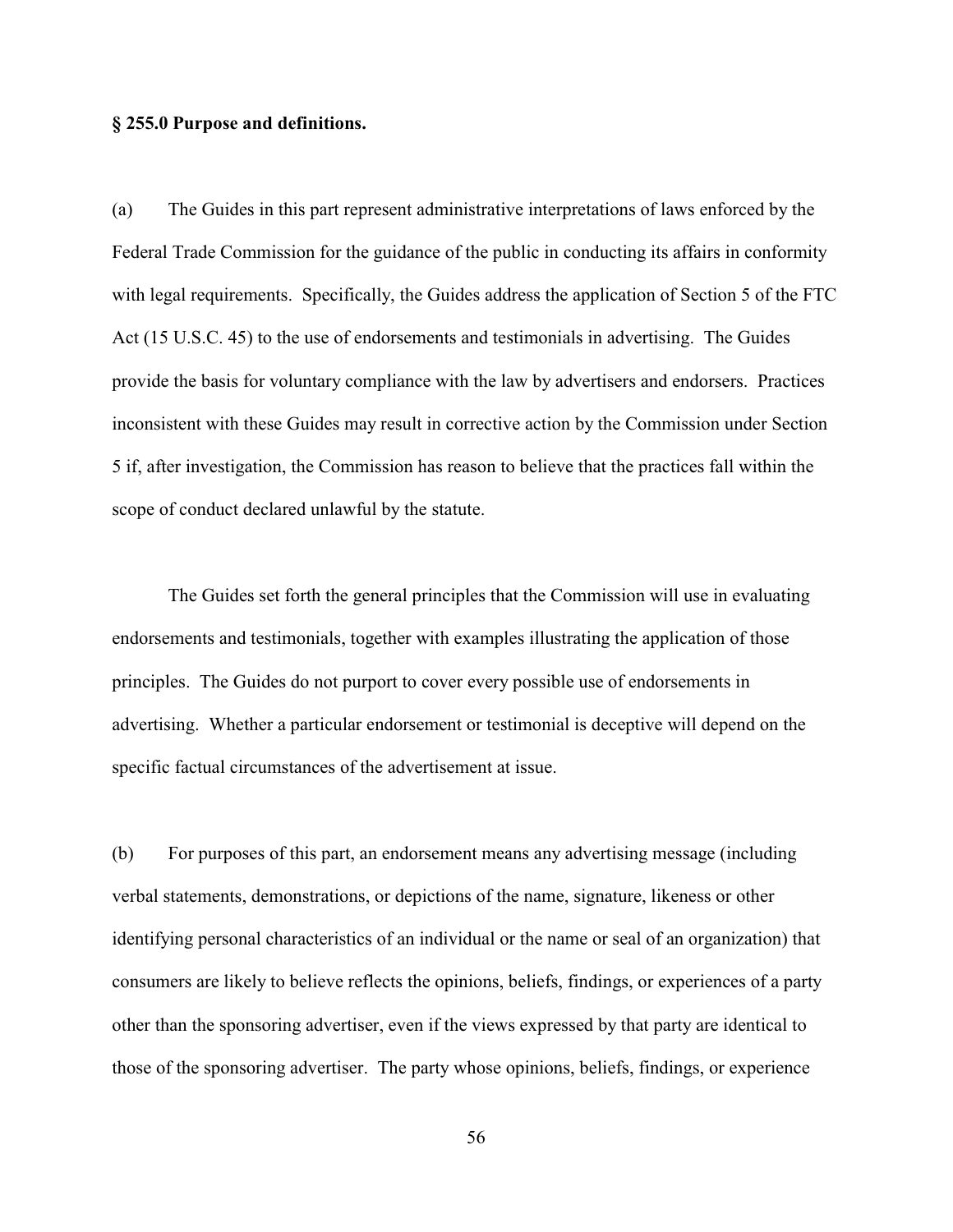the message appears to reflect will be called the endorser and may be an individual, group, or institution.

(c) The Commission intends to treat endorsements and testimonials identically in the context of its enforcement of the Federal Trade Commission Act and for purposes of this part. The term endorsements is therefore generally used hereinafter to cover both terms and situations.

(d) For purposes of this part, the term product includes any product, service, company or industry.

(e) For purposes of this part, an expert is an individual, group, or institution possessing, as a result of experience, study, or training, knowledge of a particular subject, which knowledge is superior to what ordinary individuals generally acquire.

**Example 1:** A film critic's review of a movie is excerpted in an advertisement. When so used, the review meets the definition of an endorsement because it is viewed by readers as a statement of the critic's own opinions and not those of the film producer, distributor, or exhibitor. Any alteration in or quotation from the text of the review that does not fairly reflect its substance would be a violation of the standards set by this part because it would distort the endorser's opinion. [*See* § 255.1(b).]

**Example 2:** A TV commercial depicts two women in a supermarket buying a laundry detergent. The women are not identified outside the context of the advertisement. One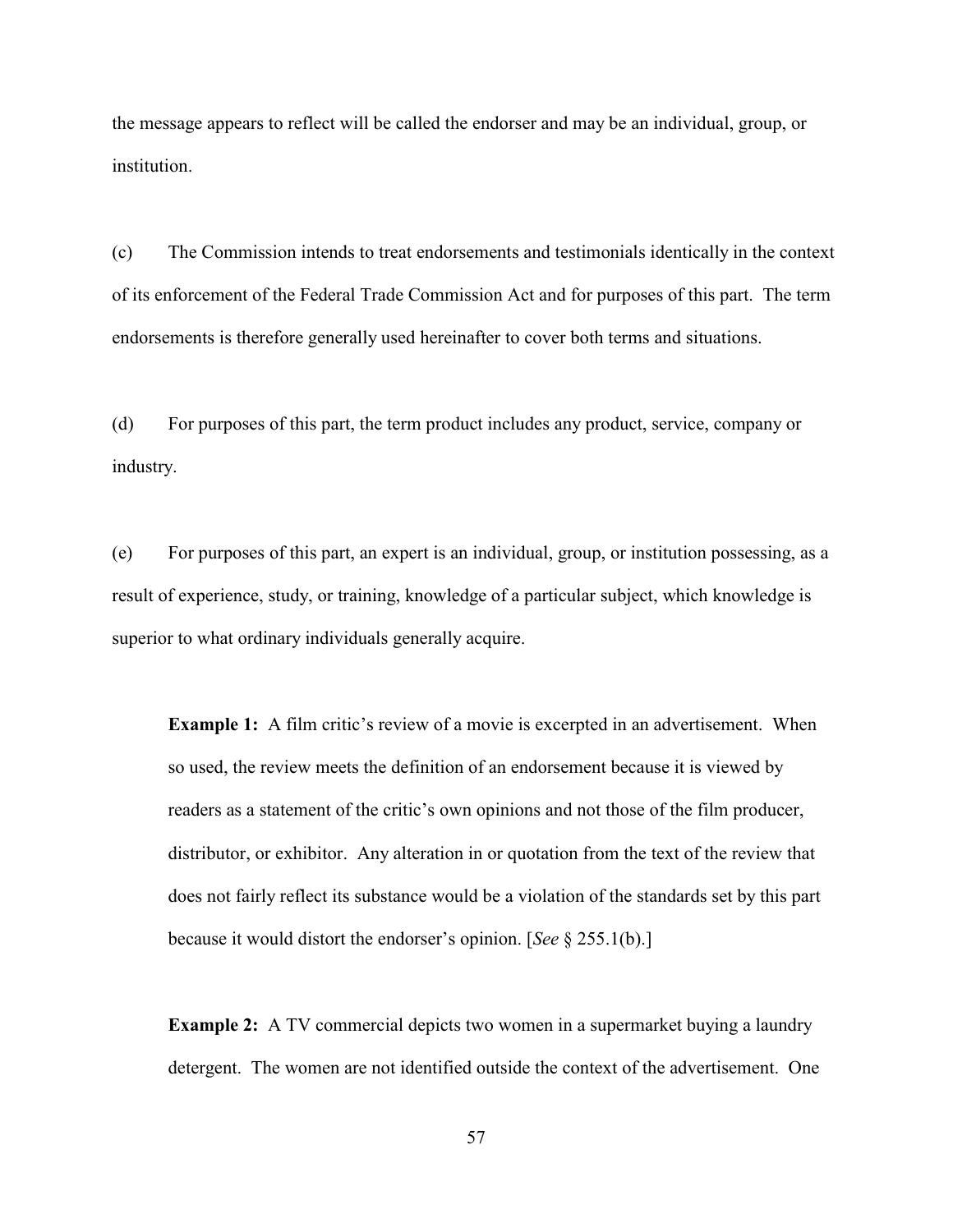comments to the other how clean her brand makes her family's clothes, and the other then comments that she will try it because she has not been fully satisfied with her own brand. This obvious fictional dramatization of a real life situation would not be an endorsement.

**Example 3:** In an advertisement for a pain remedy, an announcer who is not familiar to consumers except as a spokesman for the advertising drug company praises the drug's ability to deliver fast and lasting pain relief. He purports to speak, not on the basis of his own opinions, but rather in the place of and on behalf of the drug company. The announcer's statements would not be considered an endorsement.

**Example 4:** A manufacturer of automobile tires hires a well-known professional automobile racing driver to deliver its advertising message in television commercials. In these commercials, the driver speaks of the smooth ride, strength, and long life of the tires. Even though the message is not expressly declared to be the personal opinion of the driver, it may nevertheless constitute an endorsement of the tires. Many consumers will recognize this individual as being primarily a racing driver and not merely a spokesperson or announcer for the advertiser. Accordingly, they may well believe the driver would not speak for an automotive product unless he actually believed in what he was saying and had personal knowledge sufficient to form that belief. Hence, they would think that the advertising message reflects the driver's personal views. This attribution of the underlying views to the driver brings the advertisement within the definition of an endorsement for purposes of this part.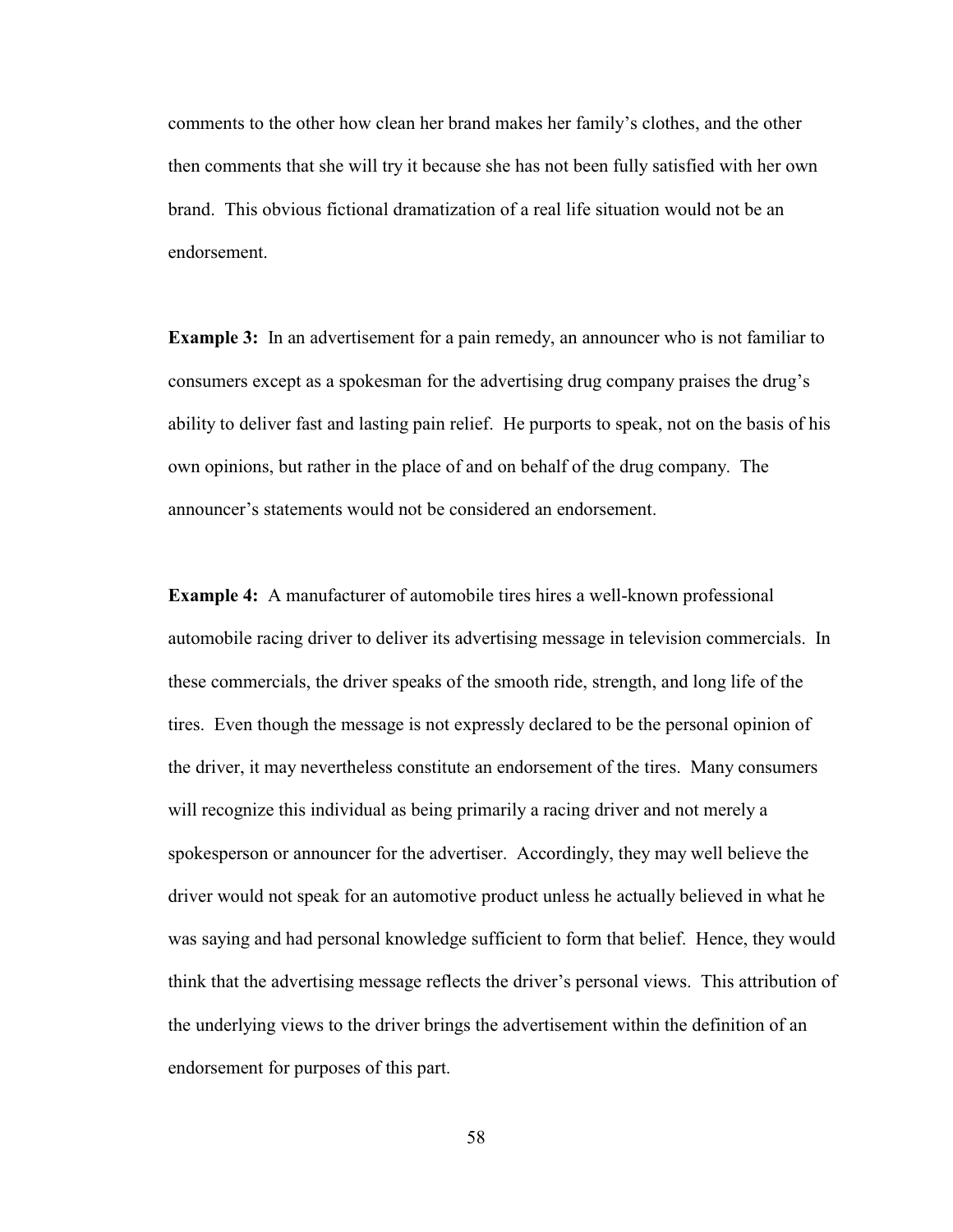**Example 5:** A television advertisement for a particular brand of golf balls shows a prominent and well-recognized professional golfer practicing numerous drives off the tee. This would be an endorsement by the golfer even though she makes no verbal statement in the advertisement.

**Example 6:** An infomercial for a home fitness system is hosted by a well-known entertainer. During the infomercial, the entertainer demonstrates the machine and states that it is the most effective and easy-to-use home exercise machine that she has ever tried. Even if she is reading from a script, this statement would be an endorsement, because consumers are likely to believe it reflects the entertainer's views.

**Example 7:** A television advertisement for a housewares store features a well-known female comedian and a well-known male baseball player engaging in light-hearted banter about products each one intends to purchase for the other. The comedian says that she will buy him a Brand X, portable, high-definition television so he can finally see the strike zone. He says that he will get her a Brand Y juicer so she can make juice with all the fruit and vegetables thrown at her during her performances. The comedian and baseball player are not likely to be deemed endorsers because consumers will likely realize that the individuals are not expressing their own views.

**Example 8:** A consumer who regularly purchases a particular brand of dog food decides one day to purchase a new, more expensive brand made by the same manufacturer. She writes in her personal blog that the change in diet has made her dog's fur noticeably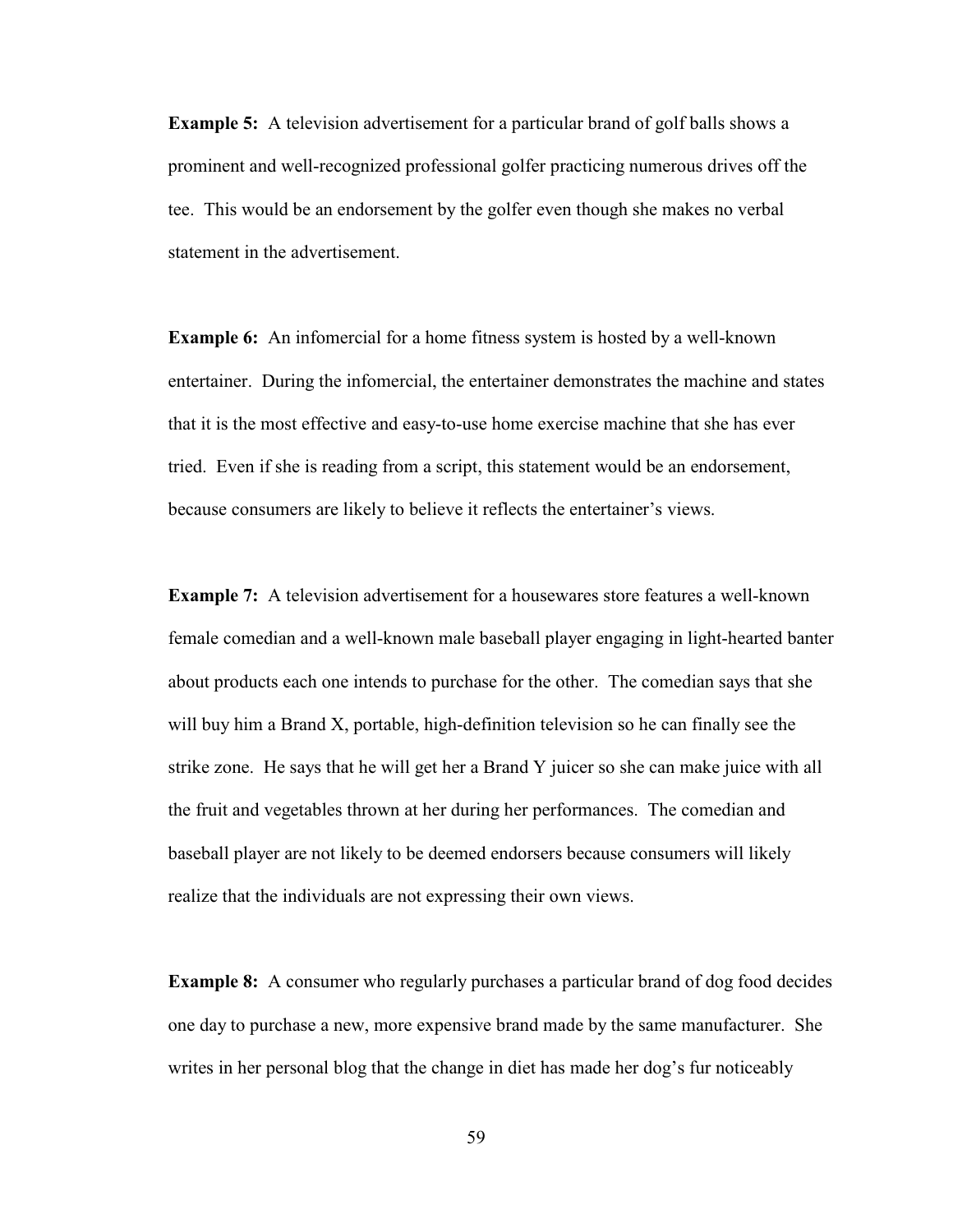softer and shinier, and that in her opinion, the new food definitely is worth the extra money. This posting would not be deemed an endorsement under the Guides.

Assume that rather than purchase the dog food with her own money, the consumer gets it for free because the store routinely tracks her purchases and its computer has generated a coupon for a free trial bag of this new brand. Again, her posting would not be deemed an endorsement under the Guides.

Assume now that the consumer joins a network marketing program under which she periodically receives various products about which she can write reviews if she wants to do so. If she receives a free bag of the new dog food through this program, her positive review would be considered an endorsement under the Guides.

#### **§ 255.1 General considerations.**

(a) Endorsements must reflect the honest opinions, findings, beliefs, or experience of the endorser. Furthermore, an endorsement may not convey any express or implied representation that would be deceptive if made directly by the advertiser. [*See* §§ 255.2(a) and (b) regarding substantiation of representations conveyed by consumer endorsements.

(b) The endorsement message need not be phrased in the exact words of the endorser, unless the advertisement affirmatively so represents. However, the endorsement may not be presented out of context or reworded so as to distort in any way the endorser's opinion or experience with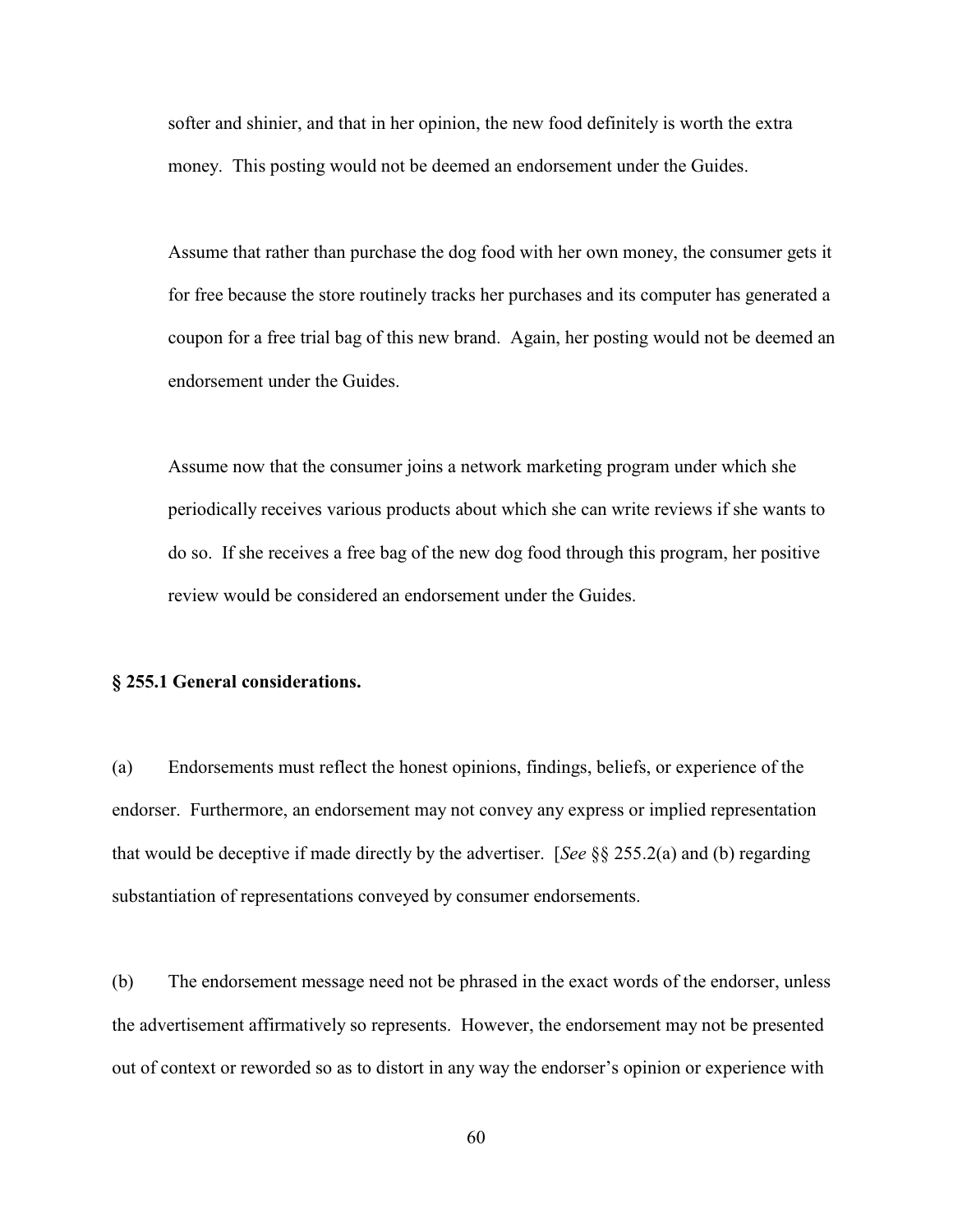the product. An advertiser may use an endorsement of an expert or celebrity only so long as it has good reason to believe that the endorser continues to subscribe to the views presented. An advertiser may satisfy this obligation by securing the endorser's views at reasonable intervals where reasonableness will be determined by such factors as new information on the performance or effectiveness of the product, a material alteration in the product, changes in the performance of competitors' products, and the advertiser's contract commitments.

(c) When the advertisement represents that the endorser uses the endorsed product, the endorser must have been a bona fide user of it at the time the endorsement was given. Additionally, the advertiser may continue to run the advertisement only so long as it has good reason to believe that the endorser remains a bona fide user of the product. [*See* § 255.1(b) regarding the "good reason to believe" requirement.]

(d) Advertisers are subject to liability for false or unsubstantiated statements made through endorsements, or for failing to disclose material connections between themselves and their endorsers [*see* § 255.5]. Endorsers also may be liable for statements made in the course of their endorsements.

**Example 1**: A building contractor states in an advertisement that he uses the advertiser's exterior house paint because of its remarkable quick drying properties and durability. This endorsement must comply with the pertinent requirements of Section 255.3 (Expert Endorsements). Subsequently, the advertiser reformulates its paint to enable it to cover exterior surfaces with only one coat. Prior to continued use of the contractor's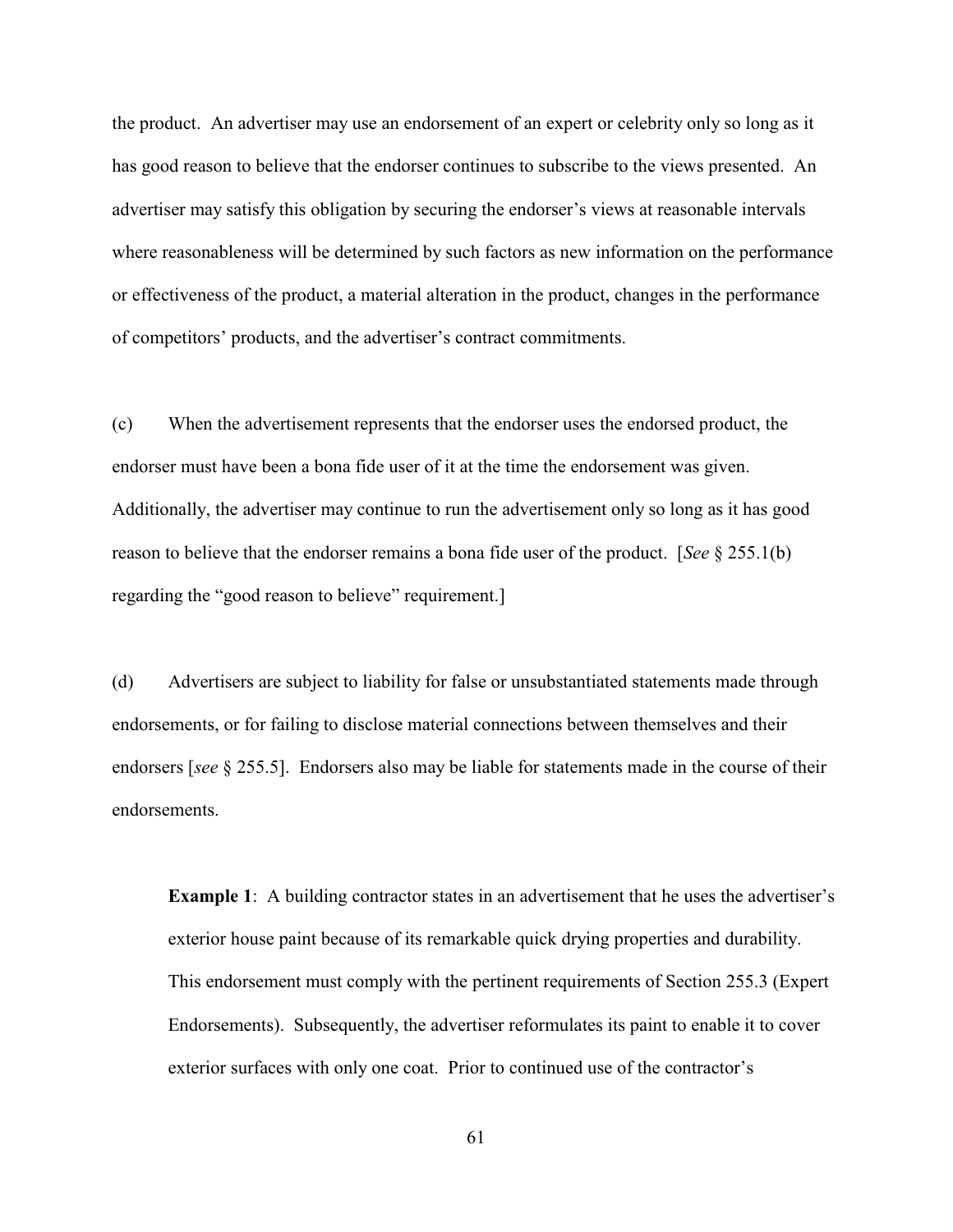endorsement, the advertiser must contact the contractor in order to determine whether the contractor would continue to specify the paint and to subscribe to the views presented previously.

**Example 2:** A television advertisement portrays a woman seated at a desk on which rest five unmarked computer keyboards. An announcer says, "We asked X, an administrative assistant for over ten years, to try these five unmarked keyboards and tell us which one she liked best." The advertisement portrays X typing on each keyboard and then picking the advertiser's brand. The announcer asks her why, and X gives her reasons. This endorsement would probably not represent that X actually uses the advertiser's keyboard at work. In addition, the endorsement also may be required to meet the standards of Section 255.3 (expert endorsements).

**Example 3:** An ad for an acne treatment features a dermatologist who claims that the product is "clinically proven" to work. Before giving the endorsement, she received a write-up of the clinical study in question, which indicates flaws in the design and conduct of the study that are so serious that they preclude any conclusions about the efficacy of the product. The dermatologist is subject to liability for the false statements she made in the advertisement. The advertiser is also liable for misrepresentations made through the endorsement. [*See* Section 255.3 regarding the product evaluation that an expert endorser must conduct.]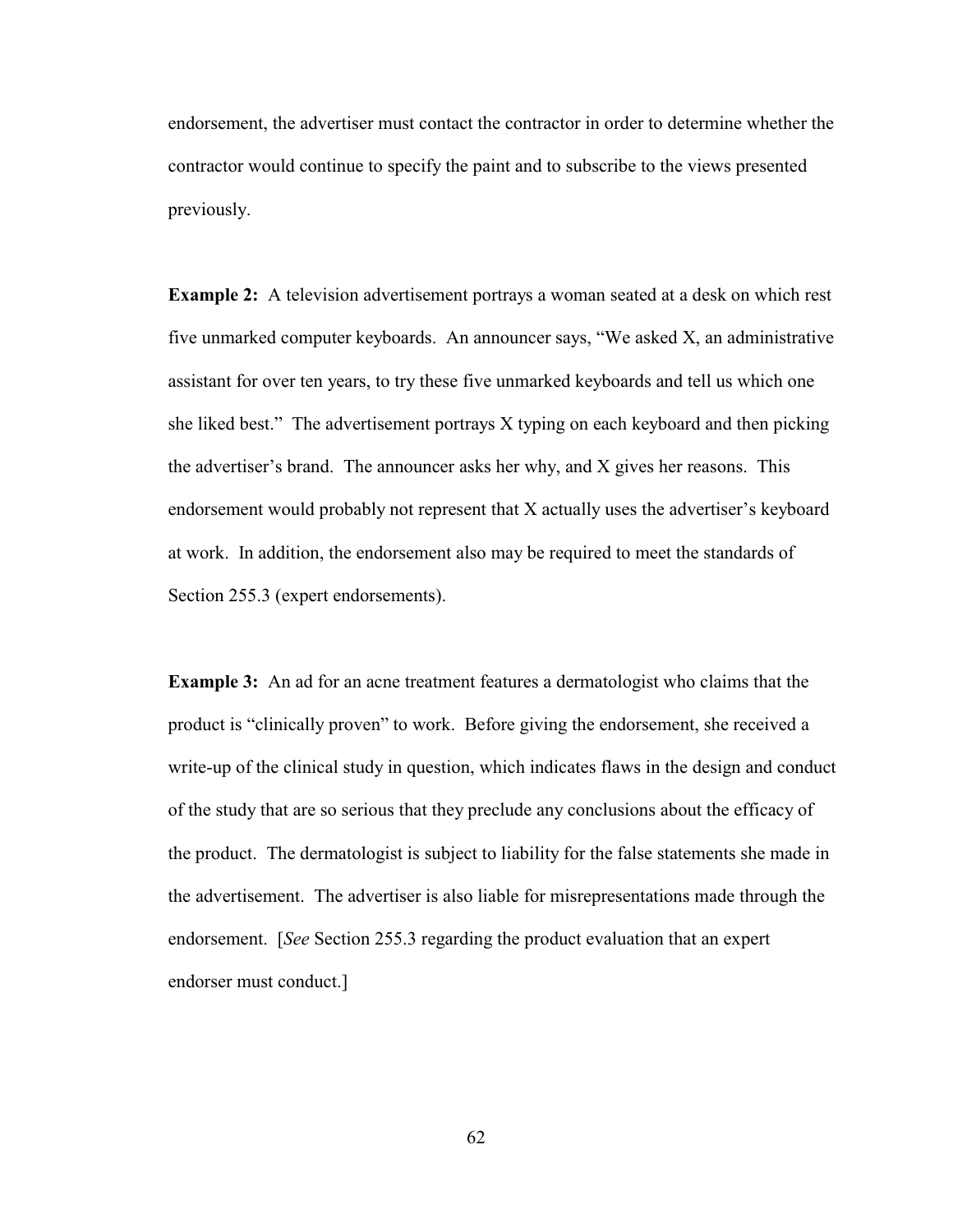**Example 4:** A well-known celebrity appears in an infomercial for an oven roasting bag that purportedly cooks every chicken perfectly in thirty minutes. During the shooting of the infomercial, the celebrity watches five attempts to cook chickens using the bag. In each attempt, the chicken is undercooked after thirty minutes and requires sixty minutes of cooking time. In the commercial, the celebrity places an uncooked chicken in the oven roasting bag and places the bag in one oven. He then takes a chicken roasting bag from a second oven, removes from the bag what appears to be a perfectly cooked chicken, tastes the chicken, and says that if you want perfect chicken every time, in just thirty minutes, this is the product you need. A significant percentage of consumers are likely to believe the celebrity's statements represent his own views even though he is reading from a script. The celebrity is subject to liability for his statement about the product. The advertiser is also liable for misrepresentations made through the endorsement.

**Example 5:** A skin care products advertiser participates in a blog advertising service. The service matches up advertisers with bloggers who will promote the advertiser's products on their personal blogs. The advertiser requests that a blogger try a new body lotion and write a review of the product on her blog. Although the advertiser does not make any specific claims about the lotion's ability to cure skin conditions and the blogger does not ask the advertiser whether there is substantiation for the claim, in her review the blogger writes that the lotion cures eczema and recommends the product to her blog readers who suffer from this condition. The advertiser is subject to liability for misleading or unsubstantiated representations made through the blogger's endorsement.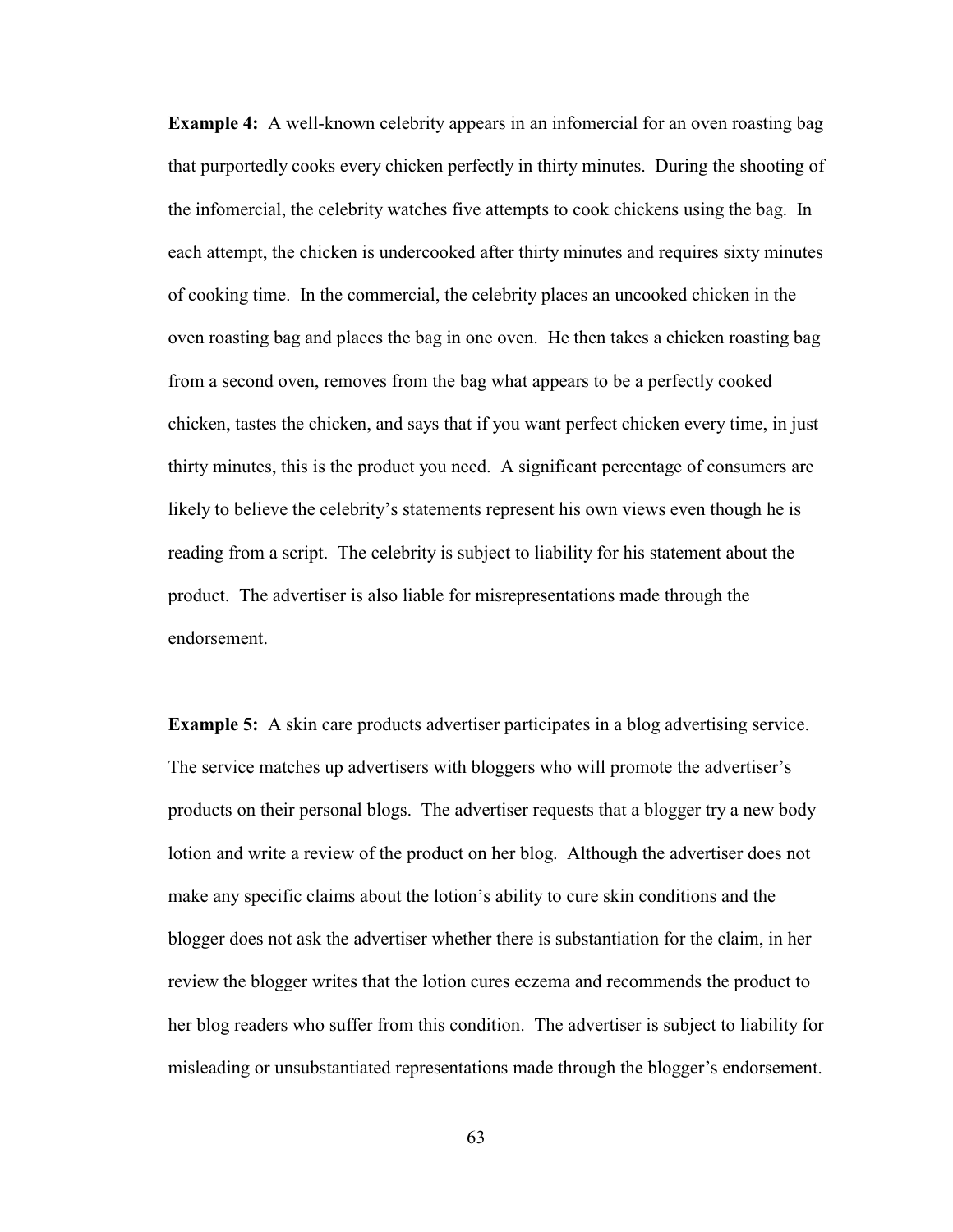The blogger also is subject to liability for misleading or unsubstantiated representations made in the course of her endorsement. The blogger is also liable if she fails to disclose clearly and conspicuously that she is being paid for her services. [*See* § 255.5.]

In order to limit its potential liability, the advertiser should ensure that the advertising service provides guidance and training to its bloggers concerning the need to ensure that statements they make are truthful and substantiated. The advertiser should also monitor bloggers who are being paid to promote its products and take steps necessary to halt the continued publication of deceptive representations when they are discovered.

#### § **255.2 Consumer endorsements.**

(a) An advertisement employing endorsements by one or more consumers about the performance of an advertised product or service will be interpreted as representing that the product or service is effective for the purpose depicted in the advertisement. Therefore, the advertiser must possess and rely upon adequate substantiation, including, when appropriate, competent and reliable scientific evidence, to support such claims made through endorsements in the same manner the advertiser would be required to do if it had made the representation directly, *i.e.*, without using endorsements. Consumer endorsements themselves are not competent and reliable scientific evidence.

(b) An advertisement containing an endorsement relating the experience of one or more consumers on a central or key attribute of the product or service also will likely be interpreted as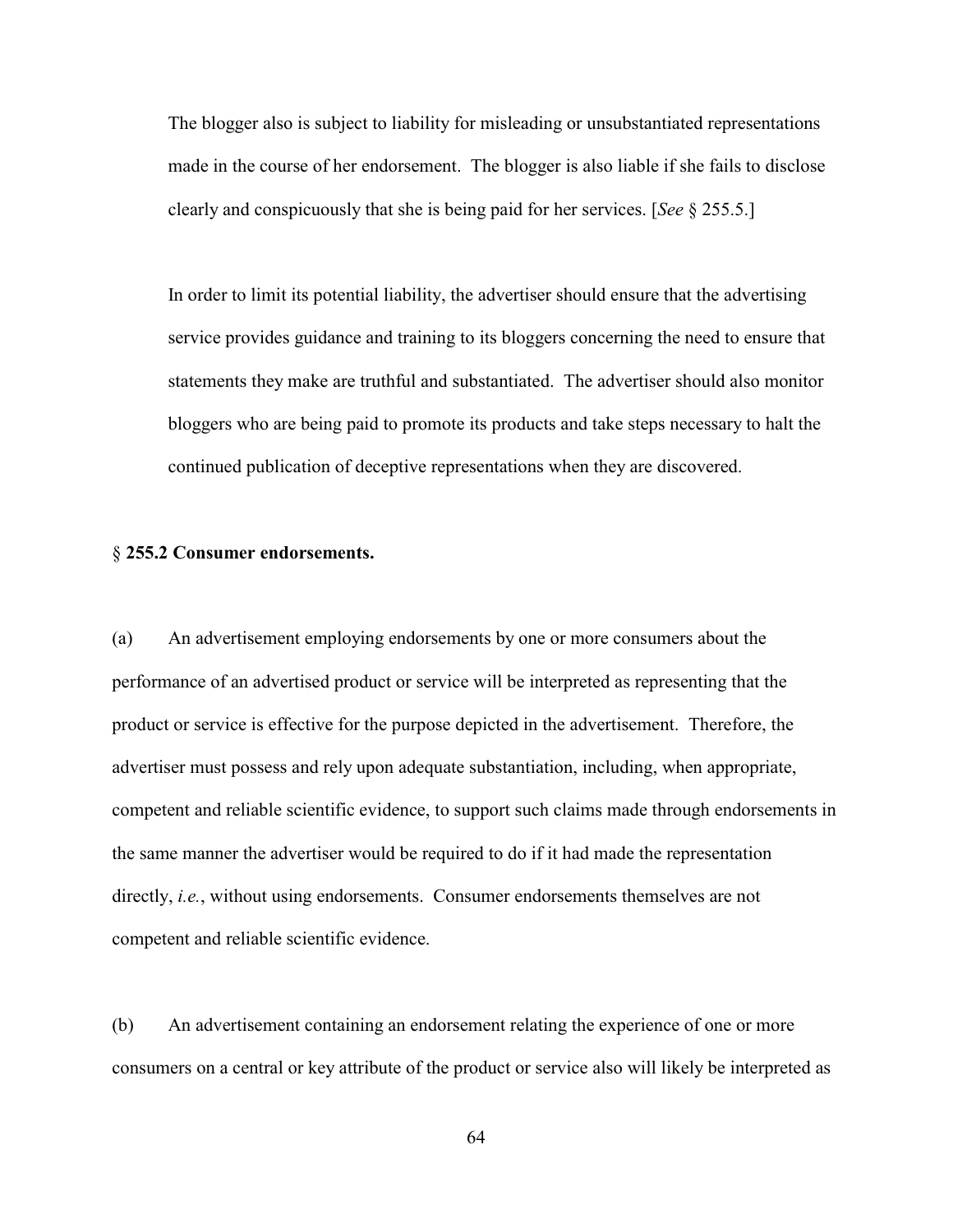representing that the endorser's experience is representative of what consumers will generally achieve with the advertised product or service in actual, albeit variable, conditions of use. Therefore, an advertiser should possess and rely upon adequate substantiation for this representation. If the advertiser does not have substantiation that the endorser's experience is representative of what consumers will generally achieve, the advertisement should clearly and conspicuously disclose the generally expected performance in the depicted circumstances, and the advertiser must possess and rely on adequate substantiation for that representation.<sup>1</sup>

(c) Advertisements presenting endorsements by what are represented, directly or by implication, to be "actual consumers" should utilize actual consumers in both the audio and video, or clearly and conspicuously disclose that the persons in such advertisements are not actual consumers of the advertised product.

**Example 1:** A brochure for a baldness treatment consists entirely of testimonials from satisfied customers who say that after using the product, they had amazing hair growth

 $\frac{1}{1}$  The Commission tested the communication of advertisements containing testimonials that clearly and prominently disclosed either "Results not typical" or the stronger "These testimonials are based on the experiences of a few people and you are not likely to have similar results." Neither disclosure adequately reduced the communication that the experiences depicted are generally representative. Based upon this research, the Commission believes that similar disclaimers regarding the limited applicability of an endorser's experience to what consumers may generally expect to achieve are unlikely to be effective.

Nonetheless, the Commission cannot rule out the possibility that a strong disclaimer of typicality could be effective in the context of a particular advertisement. Although the Commission would have the burden of proof in a law enforcement action, the Commission notes that an advertiser possessing reliable empirical testing demonstrating that the net impression of its advertisement with such a disclaimer is non-deceptive will avoid the risk of the initiation of such an action in the first instance.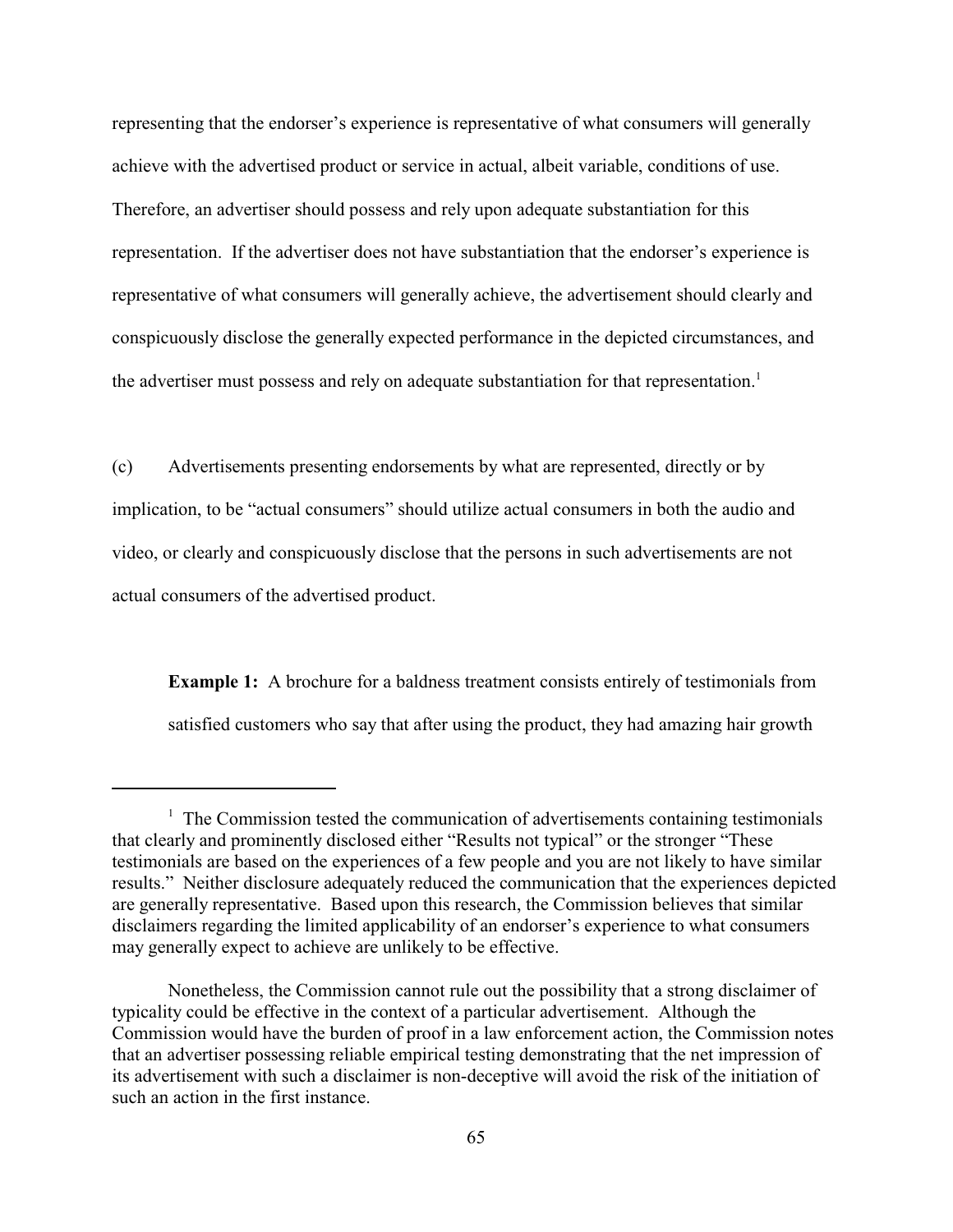and their hair is as thick and strong as it was when they were teenagers. The advertiser must have competent and reliable scientific evidence that its product is effective in producing new hair growth.

The ad will also likely communicate that the endorsers' experiences are representative of what new users of the product can generally expect. Therefore, even if the advertiser includes a disclaimer such as, "Notice: These testimonials do not prove our product works. You should not expect to have similar results," the ad is likely to be deceptive unless the advertiser has adequate substantiation that new users typically will experience results similar to those experienced by the testimonialists.

**Example 2:** An advertisement disseminated by a company that sells heat pumps presents endorsements from three individuals who state that after installing the company's heat pump in their homes, their monthly utility bills went down by \$100, \$125, and \$150, respectively. The ad will likely be interpreted as conveying that such savings are representative of what consumers who buy the company's heat pump can generally expect. The advertiser does not have substantiation for that representation because, in fact, less than 20% of purchasers will save \$100 or more. A disclosure such as, "Results not typical" or, "These testimonials are based on the experiences of a few people and you are not likely to have similar results" is insufficient to prevent this ad from being deceptive because consumers will still interpret the ad as conveying that the specified savings are representative of what consumers can generally expect. The ad is less likely to be deceptive if it clearly and conspicuously discloses the generally expected savings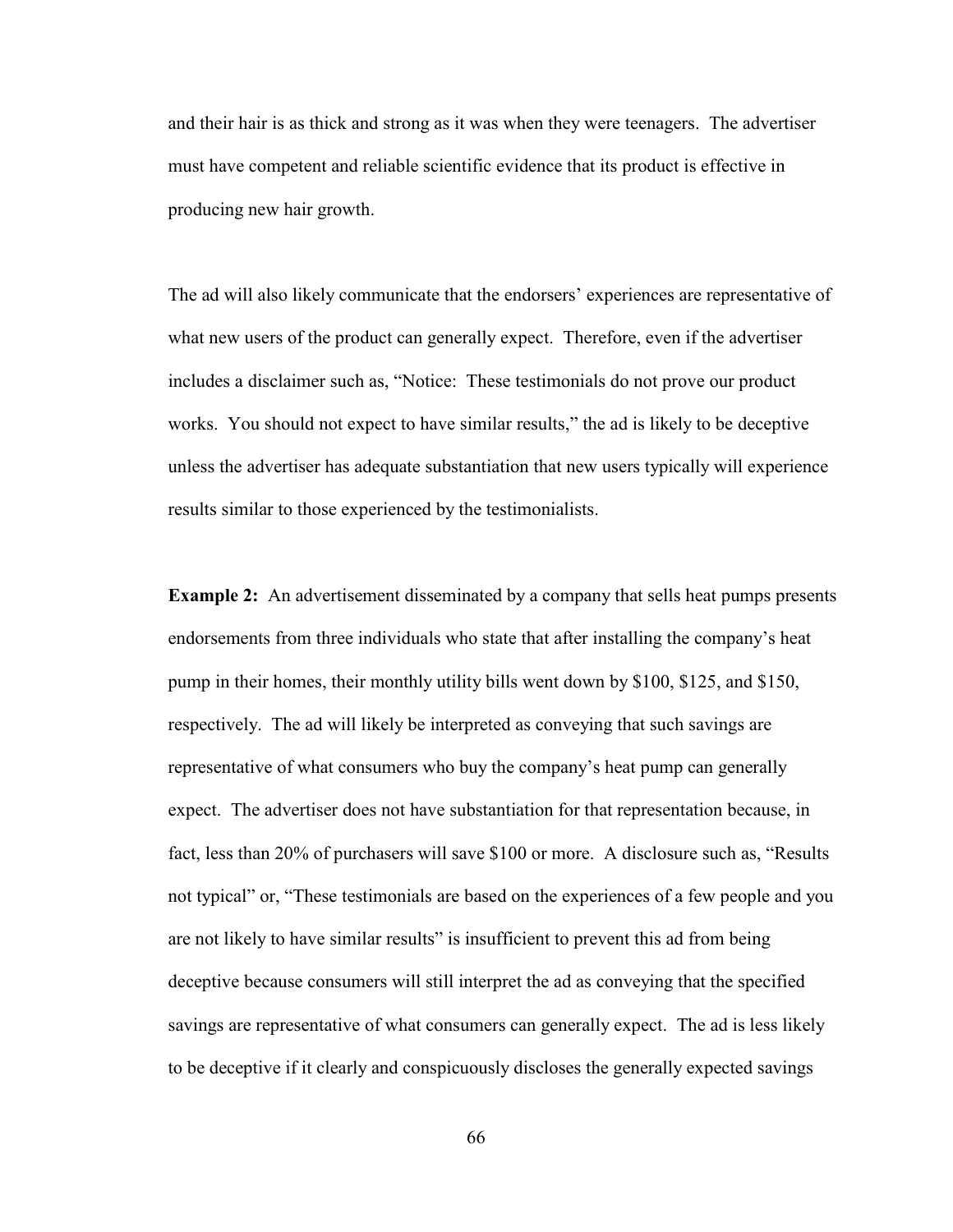and the advertiser has adequate substantiation that homeowners can achieve those results. There are multiple ways that such a disclosure could be phrased, *e.g.*, "the average homeowner saves \$35 per month," "the typical family saves \$50 per month during cold months and \$20 per month in warm months," or "most families save 10% on their utility bills."

**Example 3:** An advertisement for a cholesterol-lowering product features an individual who claims that his serum cholesterol went down by 120 points and does not mention having made any lifestyle changes. A well-conducted clinical study shows that the product reduces the cholesterol levels of individuals with elevated cholesterol by an average of 15% and the advertisement clearly and conspicuously discloses this fact. Despite the presence of this disclosure, the advertisement would be deceptive if the advertiser does not have adequate substantiation that the product can produce the specific results claimed by the endorser (*i.e.*, a 120-point drop in serum cholesterol without any lifestyle changes).

**Example 4:** An advertisement for a weight-loss product features a formerly obese woman. She says in the ad, "Every day, I drank 2 WeightAway shakes, ate only raw vegetables, and exercised vigorously for six hours at the gym. By the end of six months, I had gone from 250 pounds to 140 pounds." The advertisement accurately describes the woman's experience, and such a result is within the range that would be generally experienced by an extremely overweight individual who consumed WeightAway shakes, only ate raw vegetables, and exercised as the endorser did. Because the endorser clearly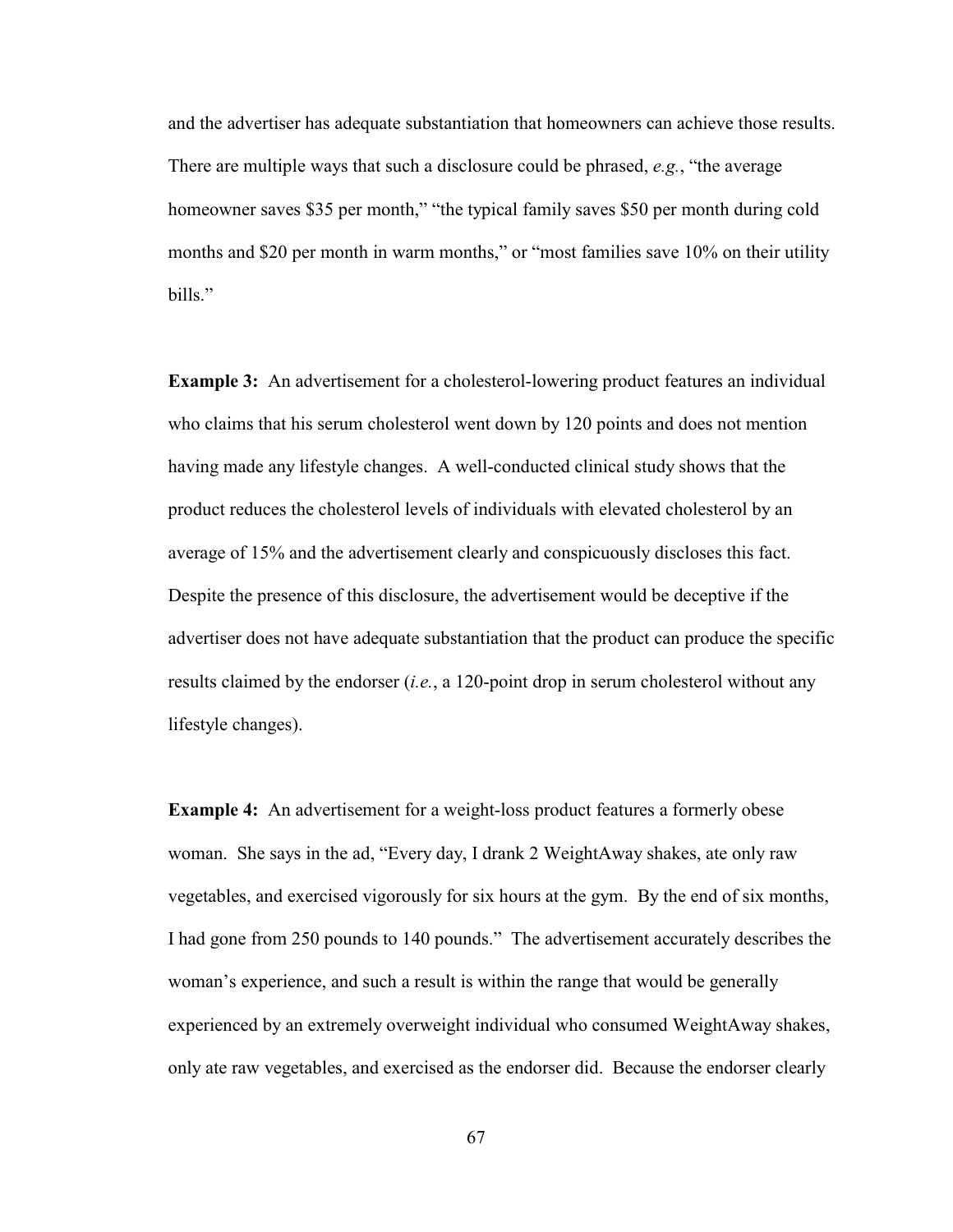describes the limited and truly exceptional circumstances under which she achieved her results, the ad is not likely to convey that consumers who weigh substantially less or use WeightAway under less extreme circumstances will lose 110 pounds in six months. (If the advertisement simply says that the endorser lost 110 pounds in six months using WeightAway together with diet and exercise, however, this description would not adequately alert consumers to the truly remarkable circumstances leading to her weight loss.) The advertiser must have substantiation, however, for any performance claims conveyed by the endorsement (*e.g.*, that WeightAway is an effective weight loss product).

If, in the alternative, the advertisement simply features "before" and "after" pictures of a woman who says "I lost 50 pounds in 6 months with WeightAway," the ad is likely to convey that her experience is representative of what consumers will generally achieve. Therefore, if consumers cannot generally expect to achieve such results, the ad should clearly and conspicuously disclose what they can expect to lose in the depicted circumstances (*e.g.,* "most women who use WeightAway for six months lose at least 15 pounds").

If the ad features the same pictures but the testimonialist simply says, "I lost 50 pounds with WeightAway," and WeightAway users generally do not lose 50 pounds, the ad should disclose what results they do generally achieve (*e.g.,* "most women who use WeightAway lose 15 pounds").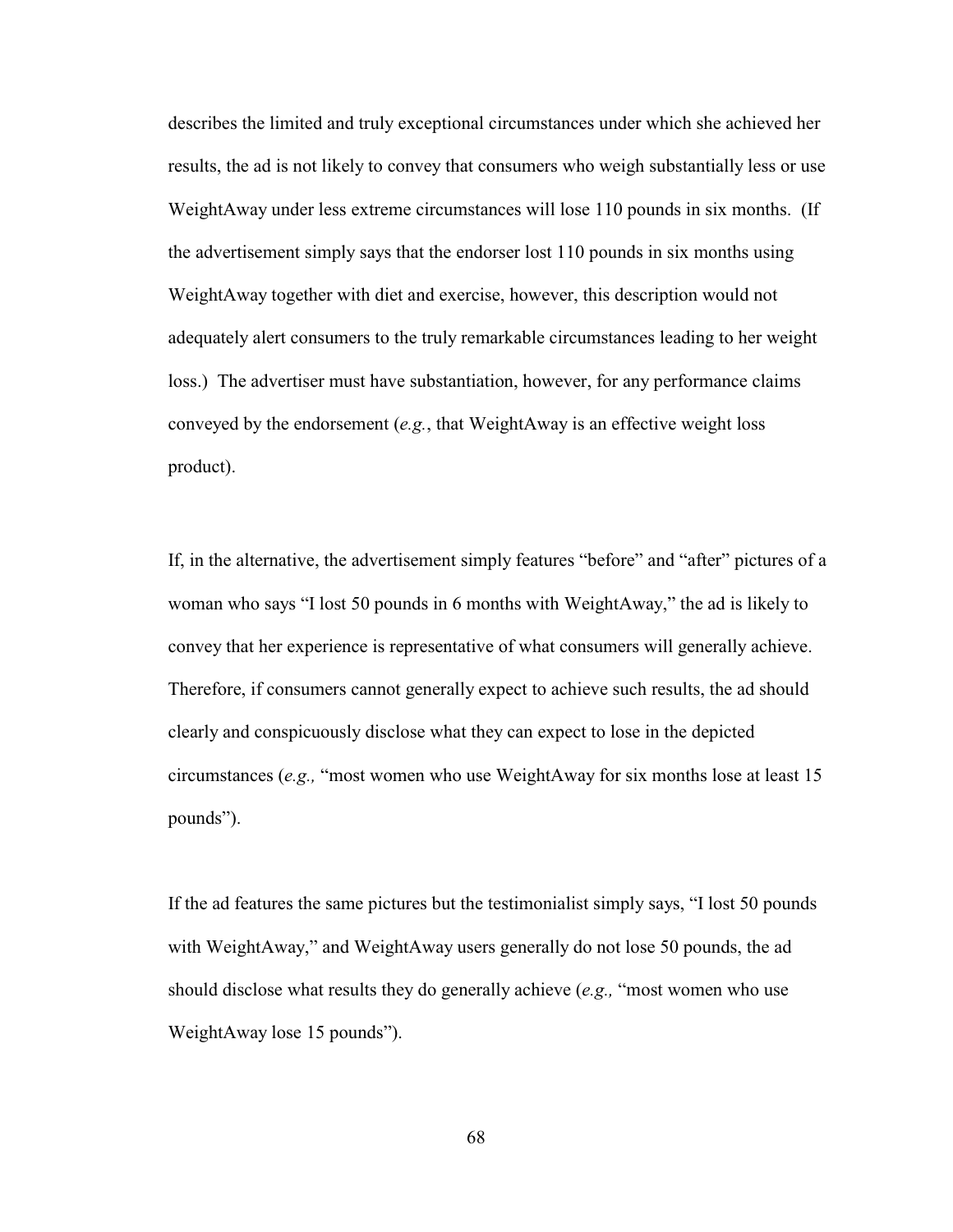**Example 5:** An advertisement presents the results of a poll of consumers who have used the advertiser's cake mixes as well as their own recipes. The results purport to show that the majority believed that their families could not tell the difference between the advertised mix and their own cakes baked from scratch. Many of the consumers are actually pictured in the advertisement along with relevant, quoted portions of their statements endorsing the product. This use of the results of a poll or survey of consumers represents that this is the typical result that ordinary consumers can expect from the advertiser's cake mix.

**Example 6:** An advertisement purports to portray a "hidden camera" situation in a crowded cafeteria at breakfast time. A spokesperson for the advertiser asks a series of actual patrons of the cafeteria for their spontaneous, honest opinions of the advertiser's recently introduced breakfast cereal. Even though the words "hidden camera" are not displayed on the screen, and even though none of the actual patrons is specifically identified during the advertisement, the net impression conveyed to consumers may well be that these are actual customers, and not actors. If actors have been employed, this fact should be clearly and conspicuously disclosed.

**Example 7:** An advertisement for a recently released motion picture shows three individuals coming out of a theater, each of whom gives a positive statement about the movie. These individuals are actual consumers expressing their personal views about the movie. The advertiser does not need to have substantiation that their views are representative of the opinions that most consumers will have about the movie. Because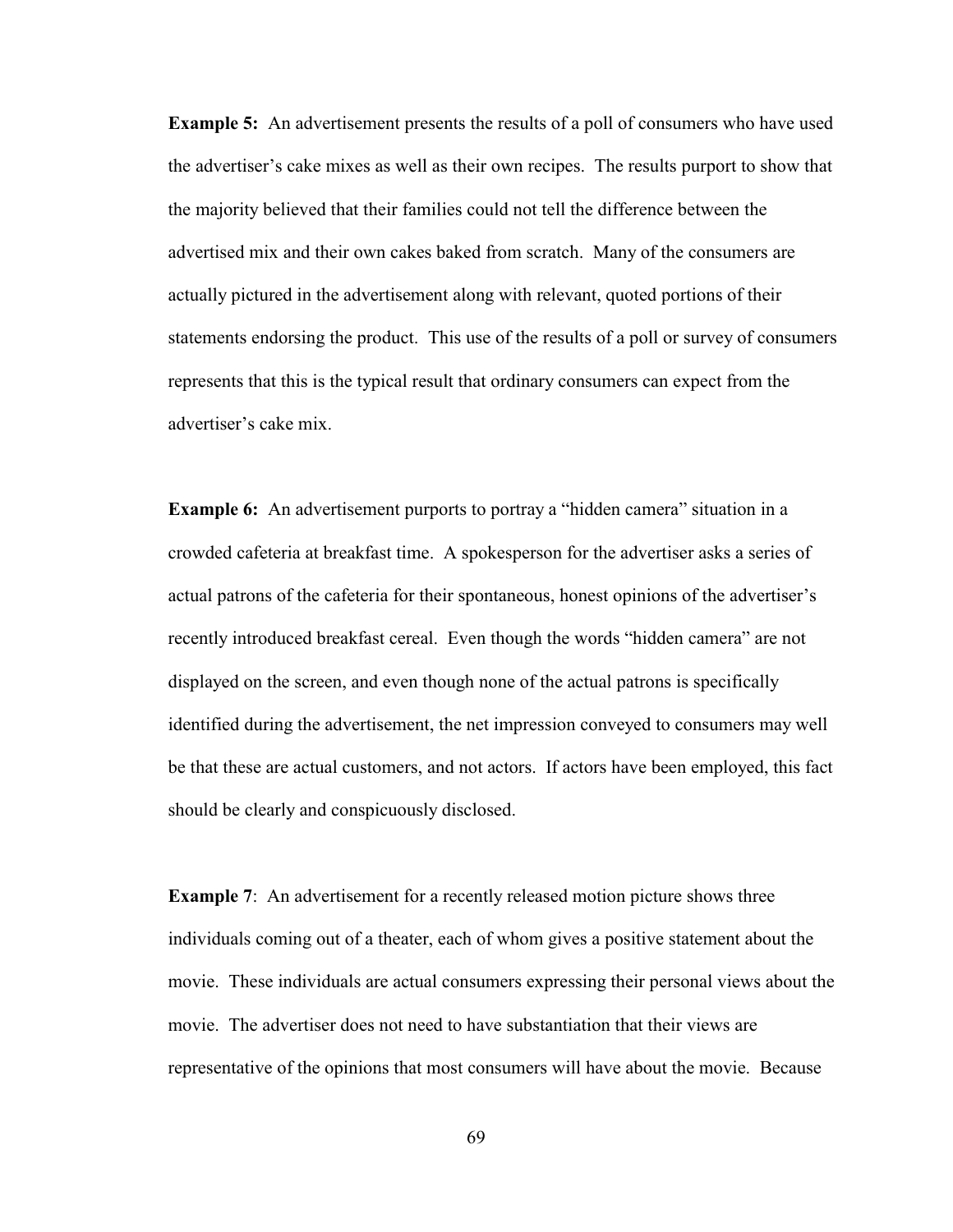the consumers' statements would be understood to be the subjective opinions of only three people, this advertisement is not likely to convey a typicality message.

If the motion picture studio had approached these individuals outside the theater and offered them free tickets if they would talk about the movie on camera afterwards, that arrangement should be clearly and conspicuously disclosed. [*See* § 255.5.]

### **§ 255.3 Expert endorsements.**

(a) Whenever an advertisement represents, directly or by implication, that the endorser is an expert with respect to the endorsement message, then the endorser's qualifications must in fact give the endorser the expertise that he or she is represented as possessing with respect to the endorsement.

(b) Although the expert may, in endorsing a product, take into account factors not within his or her expertise (*e.g.*, matters of taste or price), the endorsement must be supported by an actual exercise of that expertise in evaluating product features or characteristics with respect to which he or she is expert and which are relevant to an ordinary consumer's use of or experience with the product and are available to the ordinary consumer. This evaluation must have included an examination or testing of the product at least as extensive as someone with the same degree of expertise would normally need to conduct in order to support the conclusions presented in the endorsement. To the extent that the advertisement implies that the endorsement was based upon a comparison, such comparison must have been included in the expert's evaluation; and as a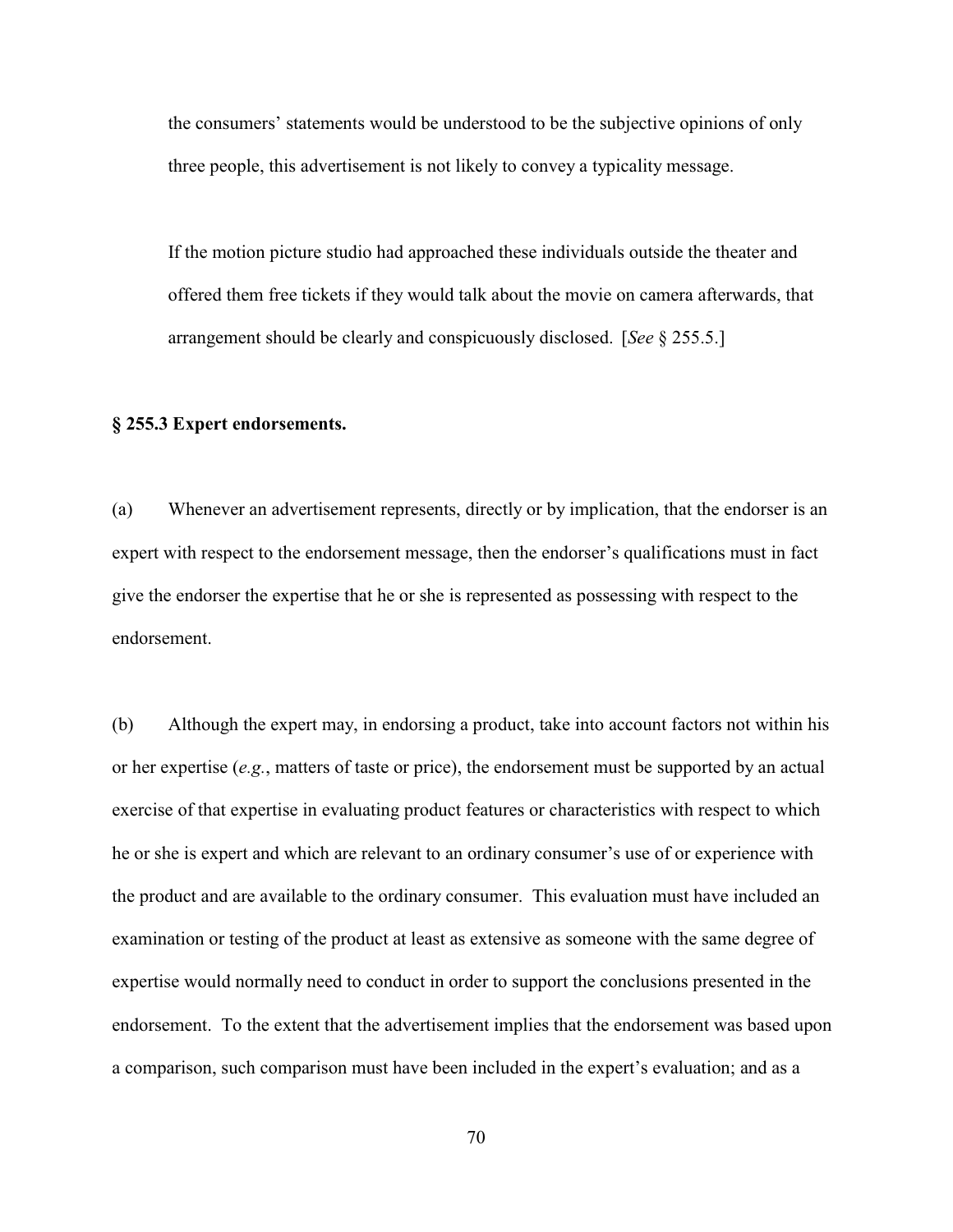result of such comparison, the expert must have concluded that, with respect to those features on which he or she is expert and which are relevant and available to an ordinary consumer, the endorsed product is at least equal overall to the competitors' products. Moreover, where the net impression created by the endorsement is that the advertised product is superior to other products with respect to any such feature or features, then the expert must in fact have found such superiority. [*See* § 255.1(d) regarding the liability of endorsers.]

**Example 1:** An endorsement of a particular automobile by one described as an "engineer" implies that the endorser's professional training and experience are such that he is well acquainted with the design and performance of automobiles. If the endorser's field is, for example, chemical engineering, the endorsement would be deceptive.

**Example 2:** An endorser of a hearing aid is simply referred to as "Doctor" during the course of an advertisement. The ad likely implies that the endorser is a medical doctor with substantial experience in the area of hearing. If the endorser is not a medical doctor with substantial experience in audiology, the endorsement would likely be deceptive. A non-medical "doctor" (*e.g.*, an individual with a Ph.D. in exercise physiology) or a physician without substantial experience in the area of hearing can endorse the product, but if the endorser is referred to as "doctor," the advertisement must make clear the nature and limits of the endorser's expertise.

**Example 3:** A manufacturer of automobile parts advertises that its products are approved by the "American Institute of Science." From its name, consumers would infer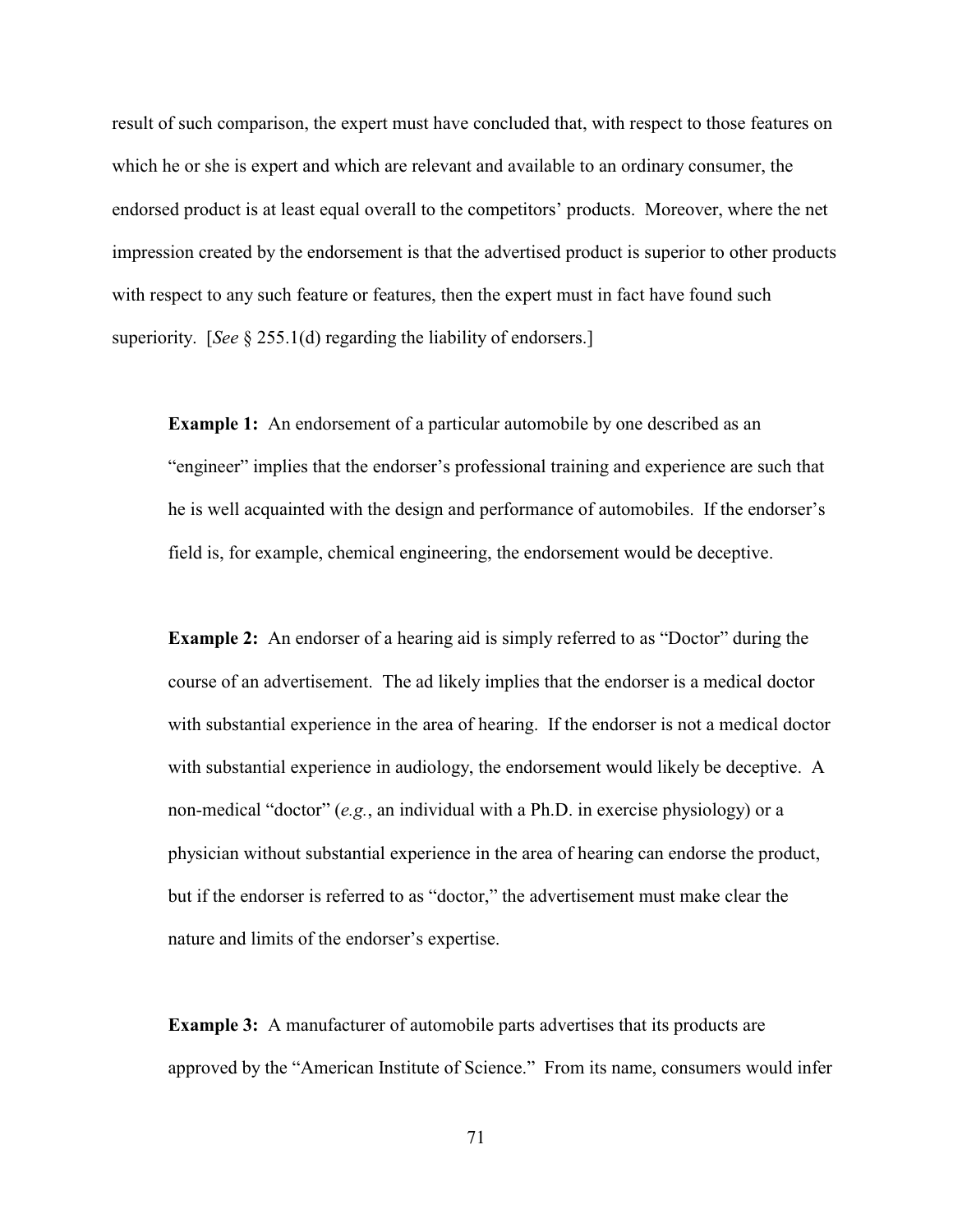that the "American Institute of Science" is a bona fide independent testing organization with expertise in judging automobile parts and that, as such, it would not approve any automobile part without first testing its efficacy by means of valid scientific methods. If the American Institute of Science is not such a bona fide independent testing organization (*e.g.*, if it was established and operated by an automotive parts manufacturer), the endorsement would be deceptive. Even if the American Institute of Science is an independent bona fide expert testing organization, the endorsement may nevertheless be deceptive unless the Institute has conducted valid scientific tests of the advertised products and the test results support the endorsement message.

**Example 4:** A manufacturer of a non-prescription drug product represents that its product has been selected over competing products by a large metropolitan hospital. The hospital has selected the product because the manufacturer, unlike its competitors, has packaged each dose of the product separately. This package form is not generally available to the public. Under the circumstances, the endorsement would be deceptive because the basis for the hospital's choice – convenience of packaging – is neither relevant nor available to consumers, and the basis for the hospital's decision is not disclosed to consumers.

**Example 5:** A woman who is identified as the president of a commercial "home cleaning service" states in a television advertisement that the service uses a particular brand of cleanser, instead of leading competitors it has tried, because of this brand's performance. Because cleaning services extensively use cleansers in the course of their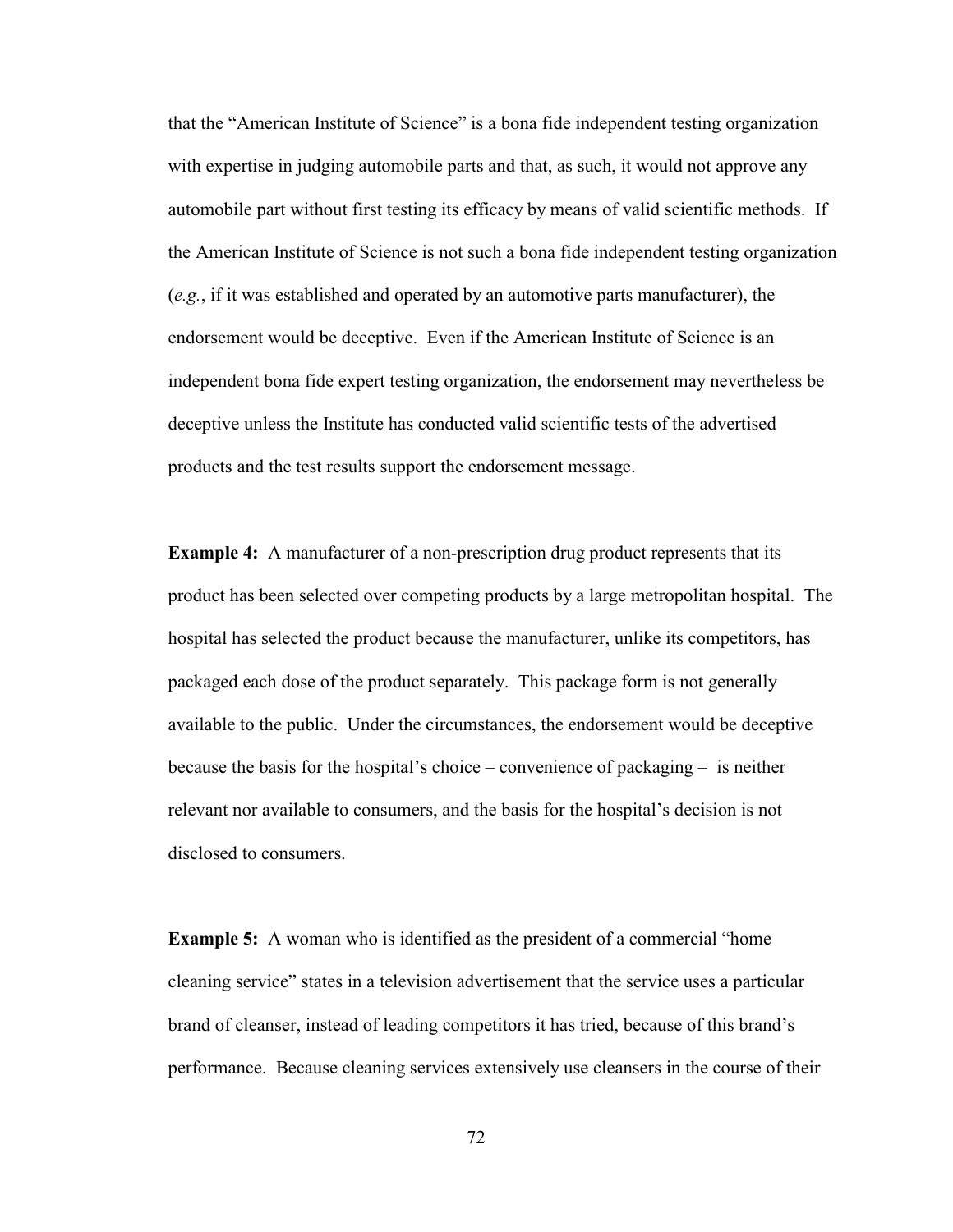business, the ad likely conveys that the president has knowledge superior to that of ordinary consumers. Accordingly, the president's statement will be deemed to be an expert endorsement. The service must, of course, actually use the endorsed cleanser. In addition, because the advertisement implies that the cleaning service has experience with a reasonable number of leading competitors to the advertised cleanser, the service must, in fact, have such experience, and, on the basis of its expertise, it must have determined that the cleaning ability of the endorsed cleanser is at least equal (or superior, if such is the net impression conveyed by the advertisement) to that of leading competitors' products with which the service has had experience and which remain reasonably available to it. Because in this example the cleaning service's president makes no mention that the endorsed cleanser was "chosen," "selected," or otherwise evaluated in side-by-side comparisons against its competitors, it is sufficient if the service has relied solely upon its accumulated experience in evaluating cleansers without having performed side-by-side or scientific comparisons.

**Example 6:** A medical doctor states in an advertisement for a drug that the product will safely allow consumers to lower their cholesterol by 50 points. If the materials the doctor reviewed were merely letters from satisfied consumers or the results of a rodent study, the endorsement would likely be deceptive because those materials are not what others with the same degree of expertise would consider adequate to support this conclusion about the product's safety and efficacy.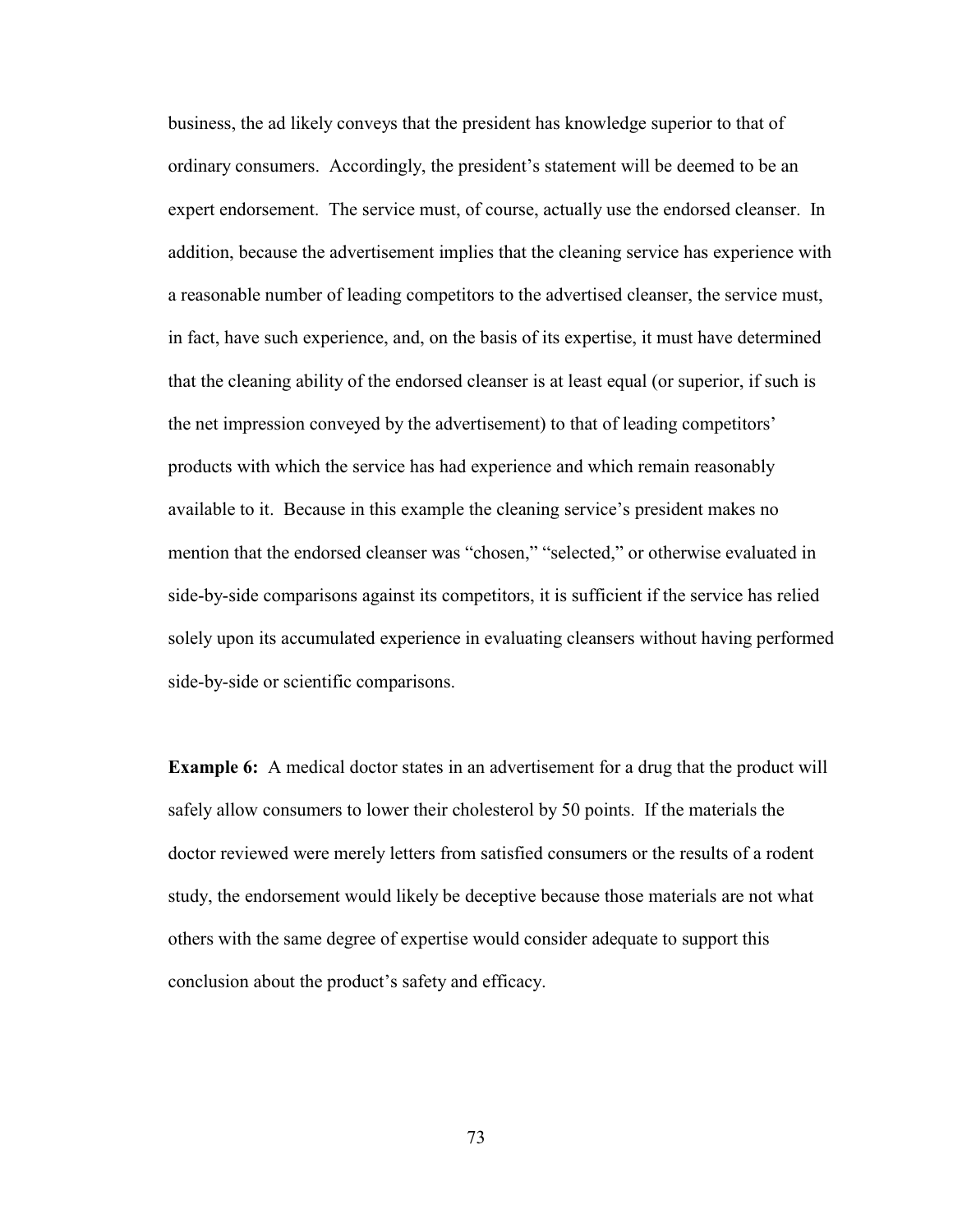## **§ 255.4 Endorsements by organizations.**

Endorsements by organizations, especially expert ones, are viewed as representing the judgment of a group whose collective experience exceeds that of any individual member, and whose judgments are generally free of the sort of subjective factors that vary from individual to individual. Therefore, an organization's endorsement must be reached by a process sufficient to ensure that the endorsement fairly reflects the collective judgment of the organization. Moreover, if an organization is represented as being expert, then, in conjunction with a proper exercise of its expertise in evaluating the product under § 255.3 (expert endorsements), it must utilize an expert or experts recognized as such by the organization or standards previously adopted by the organization and suitable for judging the relevant merits of such products. [*See* § 255.1(d) regarding the liability of endorsers.]

**Example**: A mattress seller advertises that its product is endorsed by a chiropractic association. Because the association would be regarded as expert with respect to judging mattresses, its endorsement must be supported by an evaluation by an expert or experts recognized as such by the organization, or by compliance with standards previously adopted by the organization and aimed at measuring the performance of mattresses in general and not designed with the unique features of the advertised mattress in mind.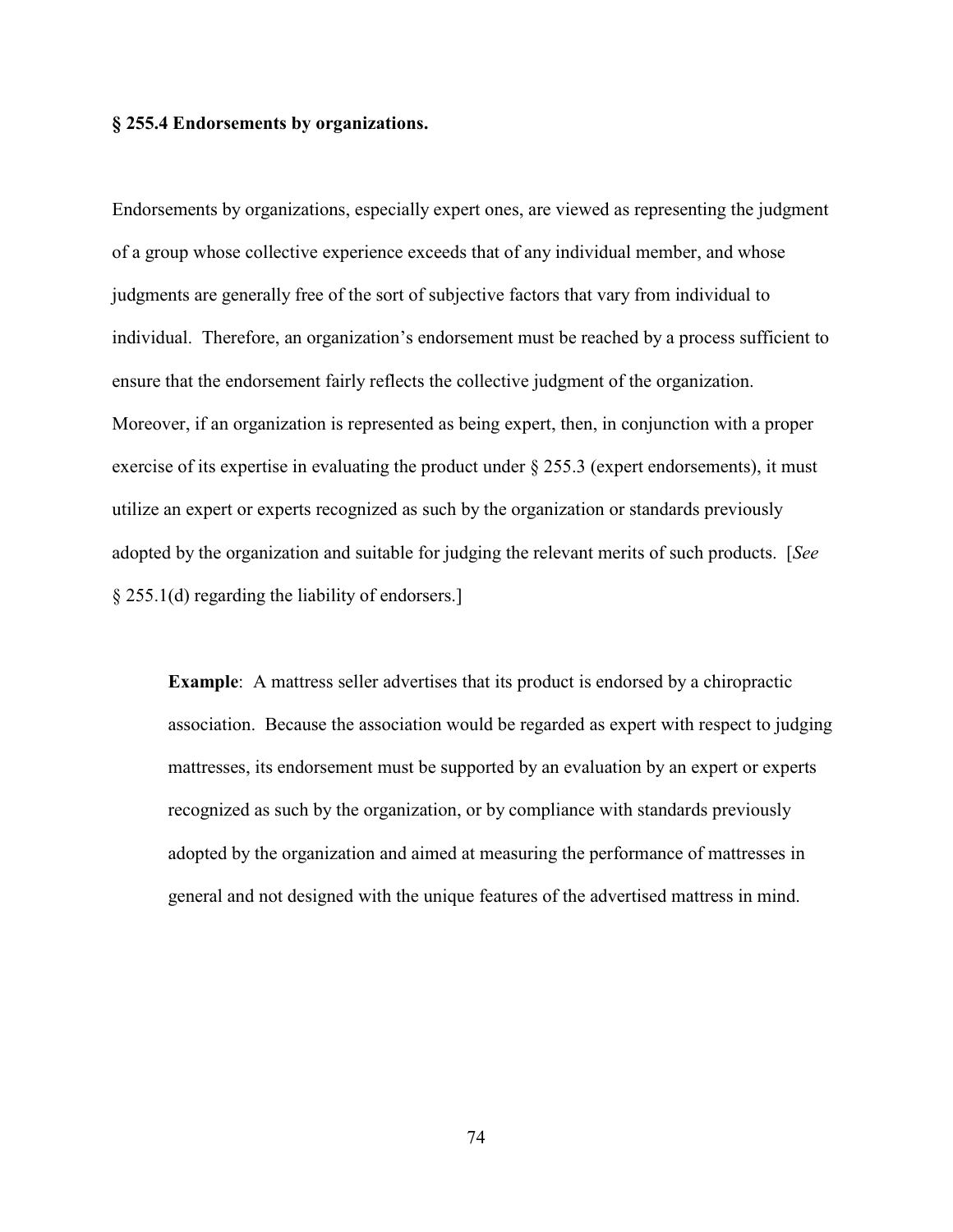## **§ 255.5 Disclosure of material connections.**

When there exists a connection between the endorser and the seller of the advertised product that might materially affect the weight or credibility of the endorsement (*i.e.*, the connection is not reasonably expected by the audience), such connection must be fully disclosed. For example, when an endorser who appears in a television commercial is neither represented in the advertisement as an expert nor is known to a significant portion of the viewing public, then the advertiser should clearly and conspicuously disclose either the payment or promise of compensation prior to and in exchange for the endorsement or the fact that the endorser knew or had reason to know or to believe that if the endorsement favored the advertised product some benefit, such as an appearance on television, would be extended to the endorser. Additional guidance, including guidance concerning endorsements made through other media, is provided by the examples below.

**Example 1:** A drug company commissions research on its product by an outside organization. The drug company determines the overall subject of the research (*e.g.*, to test the efficacy of a newly developed product) and pays a substantial share of the expenses of the research project, but the research organization determines the protocol for the study and is responsible for conducting it. A subsequent advertisement by the drug company mentions the research results as the "findings" of that research organization. Although the design and conduct of the research project are controlled by the outside research organization, the weight consumers place on the reported results could be materially affected by knowing that the advertiser had funded the project.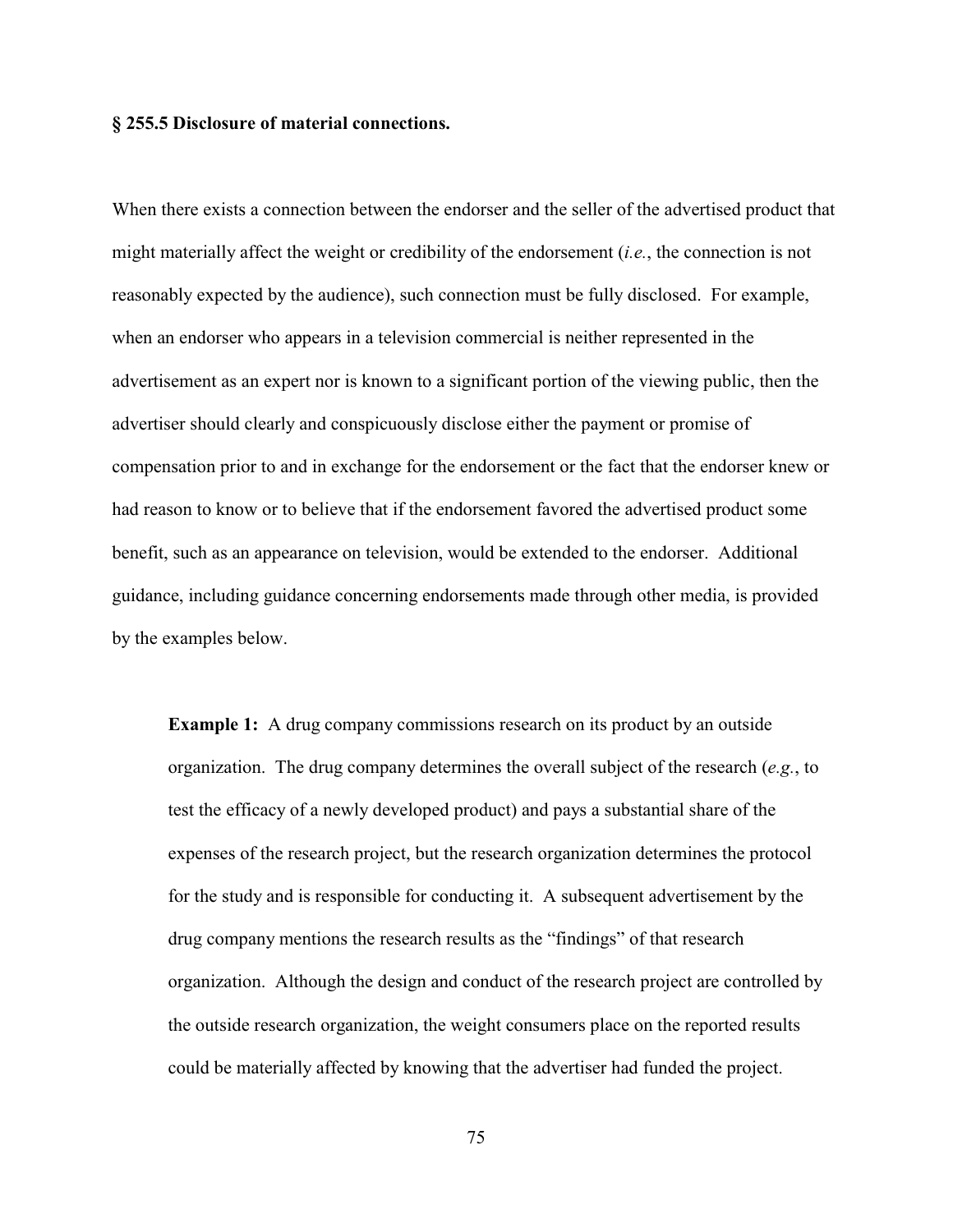Therefore, the advertiser's payment of expenses to the research organization should be disclosed in this advertisement.

**Example 2:** A film star endorses a particular food product. The endorsement regards only points of taste and individual preference. This endorsement must, of course, comply with § 255.1; but regardless of whether the star's compensation for the commercial is a \$1 million cash payment or a royalty for each product sold by the advertiser during the next year, no disclosure is required because such payments likely are ordinarily expected by viewers.

**Example 3:** During an appearance by a well-known professional tennis player on a television talk show, the host comments that the past few months have been the best of her career and during this time she has risen to her highest level ever in the rankings. She responds by attributing the improvement in her game to the fact that she is seeing the ball better than she used to, ever since having laser vision correction surgery at a clinic that she identifies by name. She continues talking about the ease of the procedure, the kindness of the clinic's doctors, her speedy recovery, and how she can now engage in a variety of activities without glasses, including driving at night. The athlete does not disclose that, even though she does not appear in commercials for the clinic, she has a contractual relationship with it, and her contract pays her for speaking publicly about her surgery when she can do so. Consumers might not realize that a celebrity discussing a medical procedure in a television interview has been paid for doing so, and knowledge of such payments would likely affect the weight or credibility consumers give to the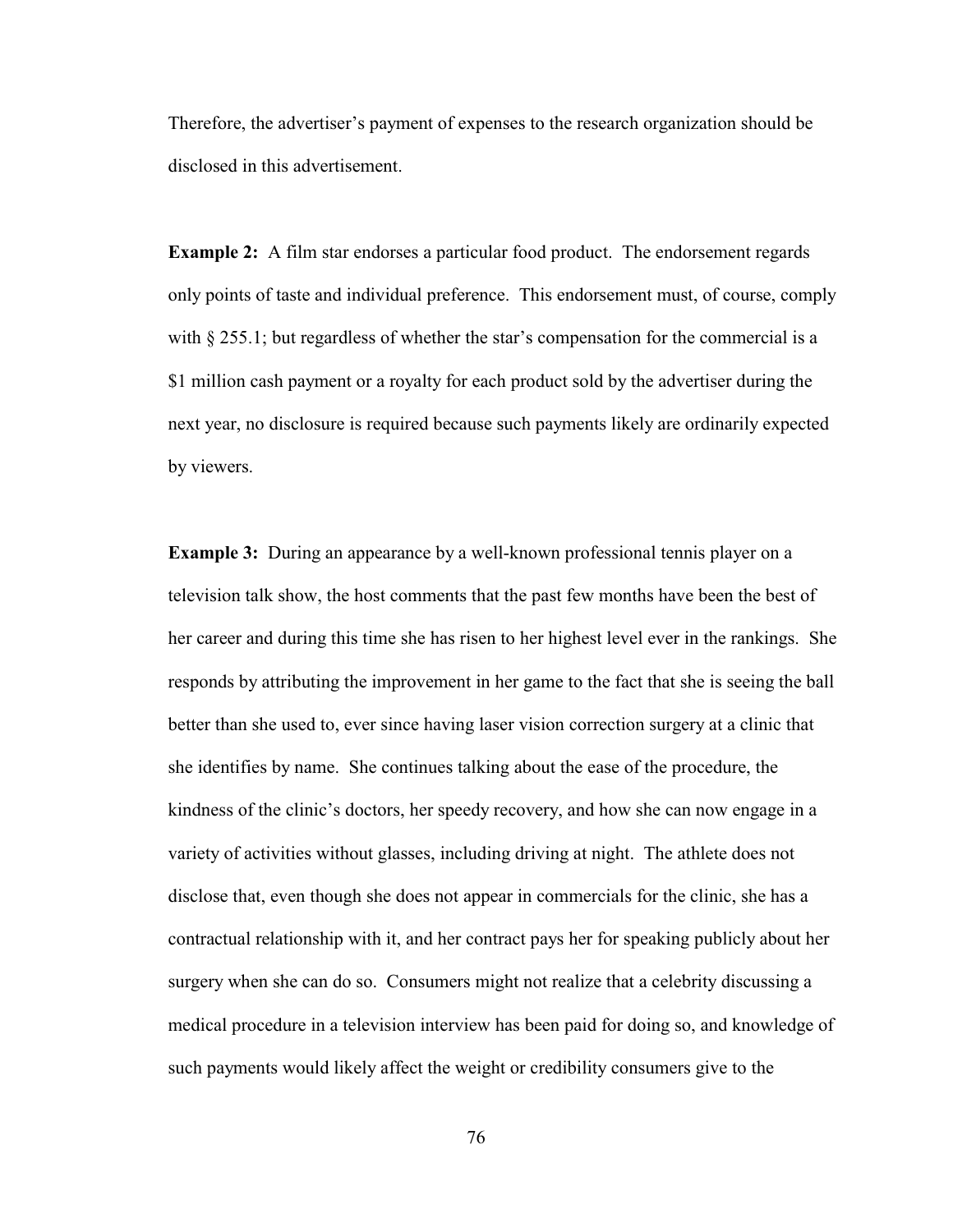celebrity's endorsement. Without a clear and conspicuous disclosure that the athlete has been engaged as a spokesperson for the clinic, this endorsement is likely to be deceptive. Furthermore, if consumers are likely to take away from her story that her experience was typical of those who undergo the same procedure at the clinic, the advertiser must have substantiation for that claim.

Assume that instead of speaking about the clinic in a television interview, the tennis player touts the results of her surgery – mentioning the clinic by name – on a social networking site that allows her fans to read in real time what is happening in her life. Given the nature of the medium in which her endorsement is disseminated, consumers might not realize that she is a paid endorser. Because that information might affect the weight consumers give to her endorsement, her relationship with the clinic should be disclosed.

Assume that during that same television interview, the tennis player is wearing clothes bearing the insignia of an athletic wear company with whom she also has an endorsement contract. Although this contract requires that she wear the company's clothes not only on the court but also in public appearances, when possible, she does not mention them or the company during her appearance on the show. No disclosure is required because no representation is being made about the clothes in this context.

**Example 4:** An ad for an anti-snoring product features a physician who says that he has seen dozens of products come on the market over the years and, in his opinion, this is the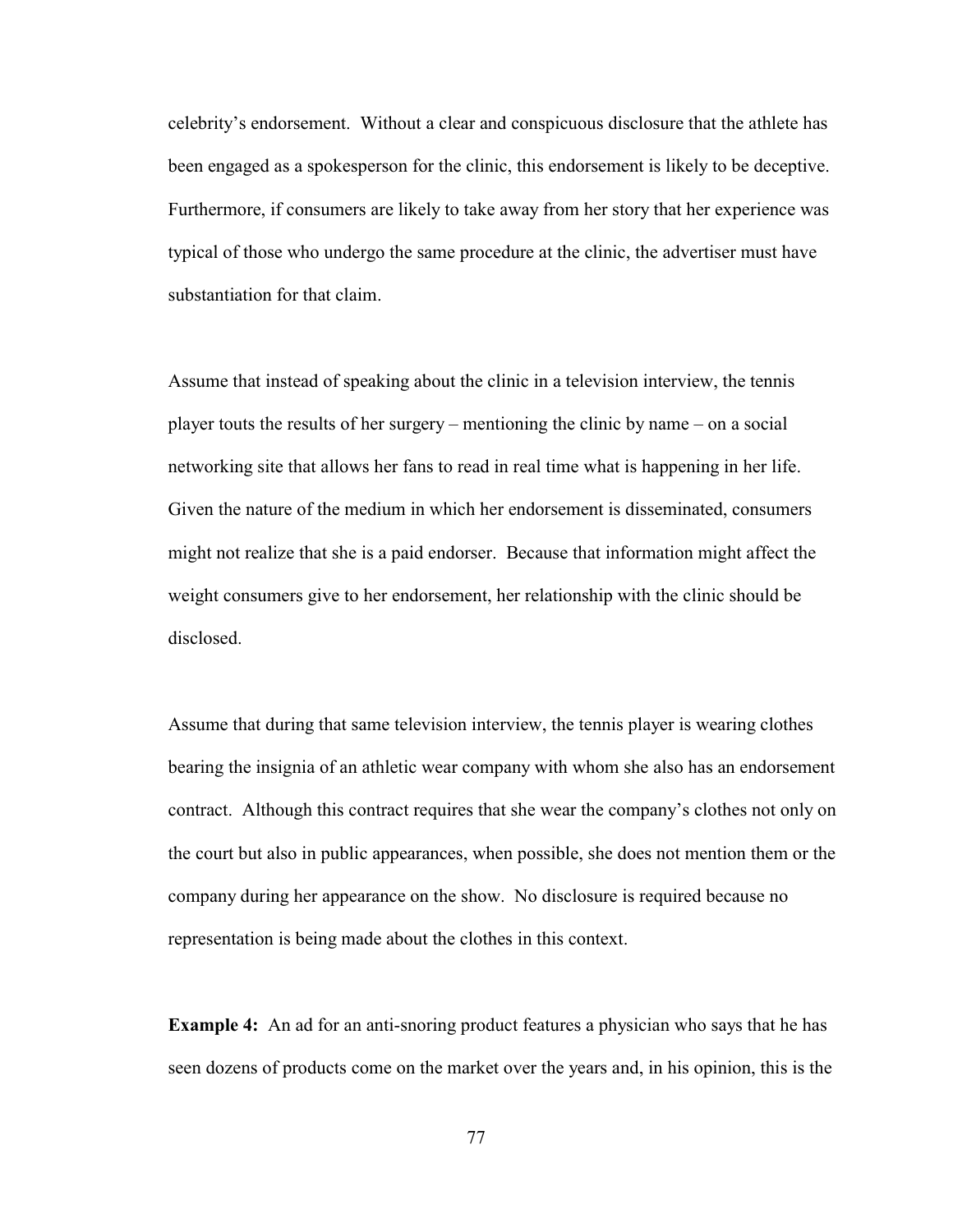best ever. Consumers would expect the physician to be reasonably compensated for his appearance in the ad. Consumers are unlikely, however, to expect that the physician receives a percentage of gross product sales or that he owns part of the company, and either of these facts would likely materially affect the credibility that consumers attach to the endorsement. Accordingly, the advertisement should clearly and conspicuously disclose such a connection between the company and the physician.

**Example 5:** An actual patron of a restaurant, who is neither known to the public nor presented as an expert, is shown seated at the counter. He is asked for his "spontaneous" opinion of a new food product served in the restaurant. Assume, first, that the advertiser had posted a sign on the door of the restaurant informing all who entered that day that patrons would be interviewed by the advertiser as part of its TV promotion of its new soy protein "steak." This notification would materially affect the weight or credibility of the patron's endorsement, and, therefore, viewers of the advertisement should be clearly and conspicuously informed of the circumstances under which the endorsement was obtained.

Assume, in the alternative, that the advertiser had not posted a sign on the door of the restaurant, but had informed all interviewed customers of the "hidden camera" only after interviews were completed and the customers had no reason to know or believe that their response was being recorded for use in an advertisement. Even if patrons were also told that they would be paid for allowing the use of their opinions in advertising, these facts need not be disclosed.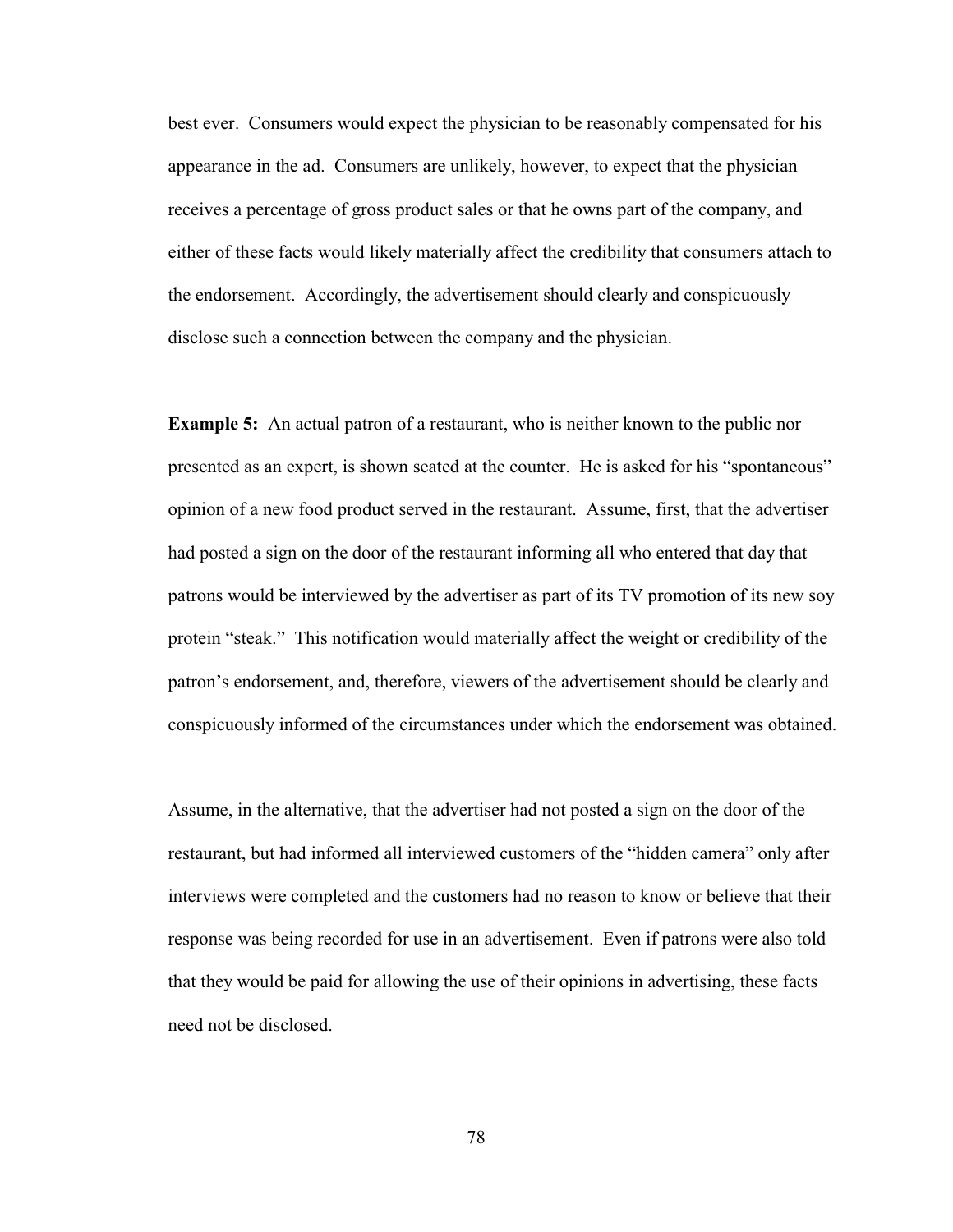**Example 6:** An infomercial producer wants to include consumer endorsements for an automotive additive product featured in her commercial, but because the product has not yet been sold, there are no consumer users. The producer's staff reviews the profiles of individuals interested in working as "extras" in commercials and identifies several who are interested in automobiles. The extras are asked to use the product for several weeks and then report back to the producer. They are told that if they are selected to endorse the product in the producer's infomercial, they will receive a small payment. Viewers would not expect that these "consumer endorsers" are actors who were asked to use the product so that they could appear in the commercial or that they were compensated. Because the advertisement fails to disclose these facts, it is deceptive.

**Example 7:** A college student who has earned a reputation as a video game expert maintains a personal weblog or "blog" where he posts entries about his gaming experiences. Readers of his blog frequently seek his opinions about video game hardware and software. As it has done in the past, the manufacturer of a newly released video game system sends the student a free copy of the system and asks him to write about it on his blog. He tests the new gaming system and writes a favorable review. Because his review is disseminated via a form of consumer-generated media in which his relationship to the advertiser is not inherently obvious, readers are unlikely to know that he has received the video game system free of charge in exchange for his review of the product, and given the value of the video game system, this fact likely would materially affect the credibility they attach to his endorsement. Accordingly, the blogger should clearly and conspicuously disclose that he received the gaming system free of charge.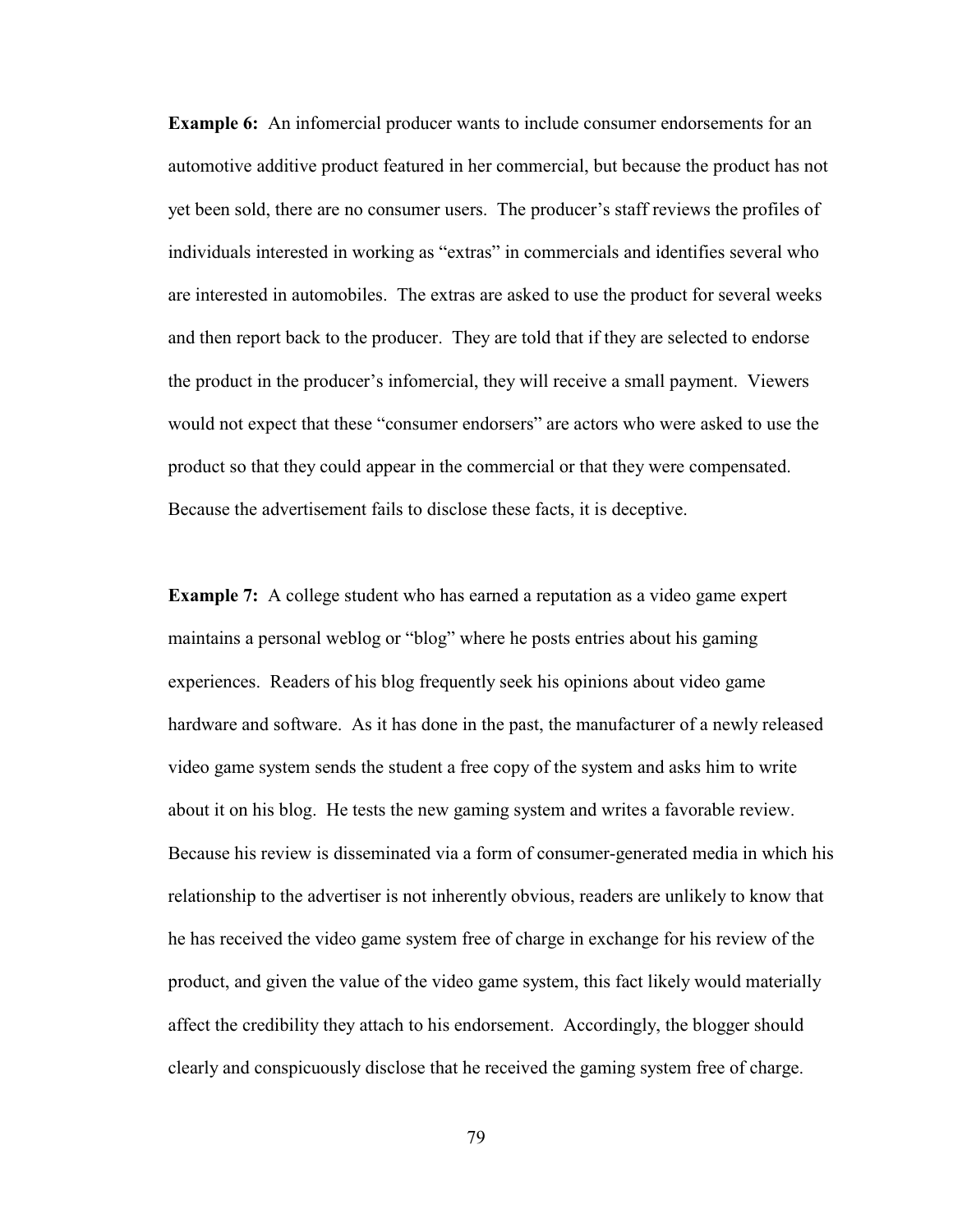The manufacturer should advise him at the time it provides the gaming system that this connection should be disclosed, and it should have procedures in place to try to monitor his postings for compliance.

**Example 8:** An online message board designated for discussions of new music download technology is frequented by MP3 player enthusiasts. They exchange information about new products, utilities, and the functionality of numerous playback devices. Unbeknownst to the message board community, an employee of a leading playback device manufacturer has been posting messages on the discussion board promoting the manufacturer's product. Knowledge of this poster's employment likely would affect the weight or credibility of her endorsement. Therefore, the poster should clearly and conspicuously disclose her relationship to the manufacturer to members and readers of the message board.